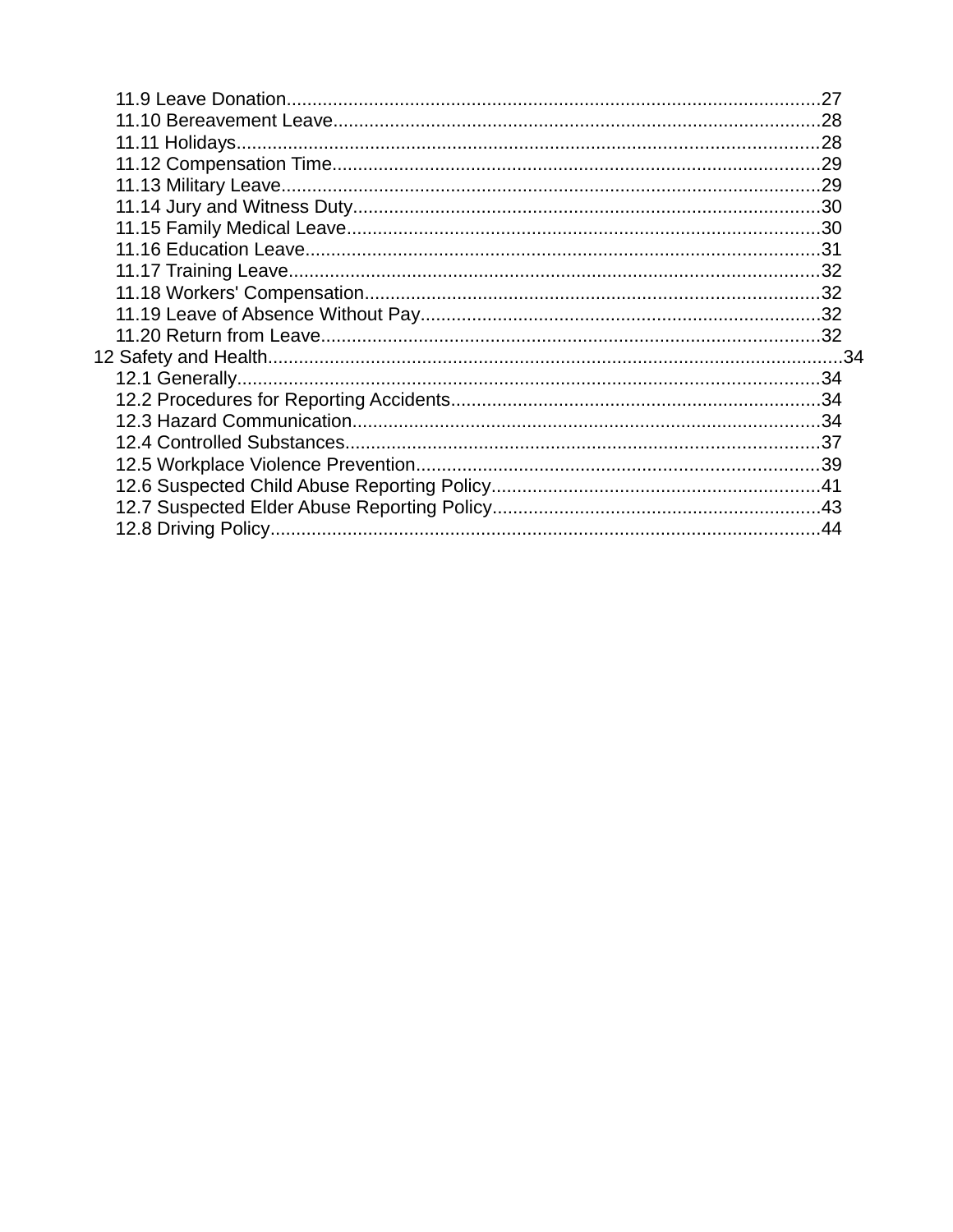# 1 Introduction

### *1.1 Purpose*

The purpose of the Personnel Policies is to provide systematic and equitable procedures and regulations to guide and inform employees on all general matters relating to their employment with Hood River County Library District (the "District"). Said rules and regulations are provided to maintain uniformity and equity in personnel matters in an effort to make library service attractive as a career and to encourage each employee to give his/her best service to the District. These policies shall not preclude the establishment of rules and regulations specific to various areas of service and responsibility so long as they are not in conflict with the policies set out herein.

Created: June 29, 2011 Last revised: June 29, 2011 Last reviewed: December 17, 2019

### *1.2 Variances*

The Board of Directors shall have the power to vary or modify the strict application of the provisions of these policies in any case in which it determines that the said strict application would result in practical difficulties or unnecessary hardships or are at odds with the intent of said policies.

In order to retain necessary flexibility in the administration of policies and procedures, the District reserves the right to change, revise, or eliminate any of the policies and/or benefits described in this handbook with or without notice, except for its policy of employment-at-will. The only recognized deviations from the stated policies are those authorized and signed by the Board of Directors.

Created: June 29, 2011 Last revised: June 29, 2011 Last reviewed: December 17, 2019

### *1.3 Application*

These Personnel Policies apply to all employees. In the event of a conflict between these policies and State or Federal law, the ordinance or law will apply. In all other cases, these policies will apply.

Any resolution adopted by the Board of Directors which bears on these policies shall be considered to supersede the policies adopted herein.

None of these provisions shall be deemed to create a vested contractual right in any employee to limit the power of the Board of Directors to repeal or modify these policies. These provisions shall not limit the general at-will status of District employees.

Created: June 29, 2011 Last revised: December 17, 2019 Last reviewed: December 17, 2019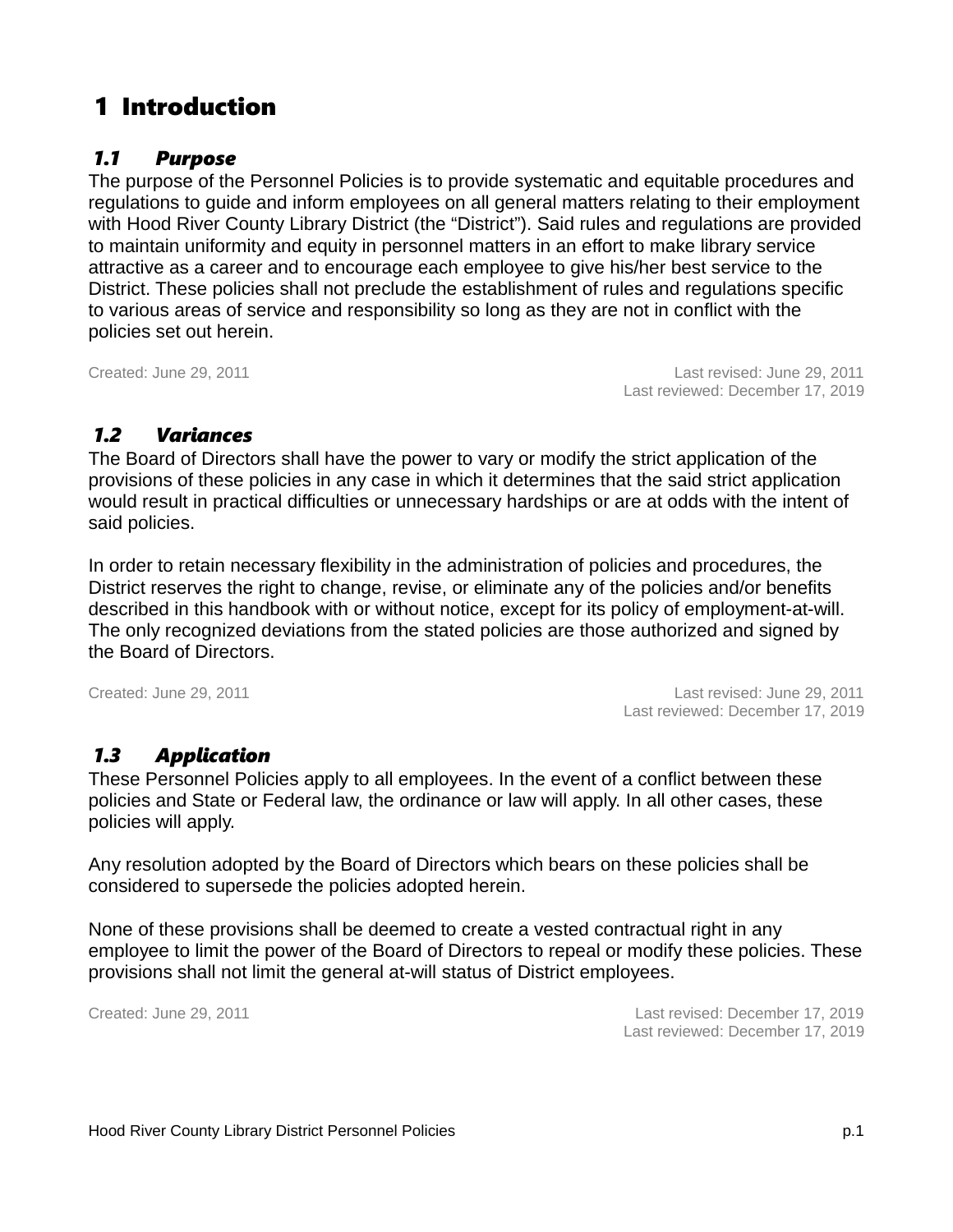### *1.4 Distribution*

The Library Director shall provide each employee at time of employment with either an electronic or hard copy of these policies and any amendments and shall make a record of receipt as provided in Appendix B: Affirmation of Receipt of Personnel Policies.

Created: June 29, 2011 Last revised: December 17, 2019 Last reviewed: December 17, 2019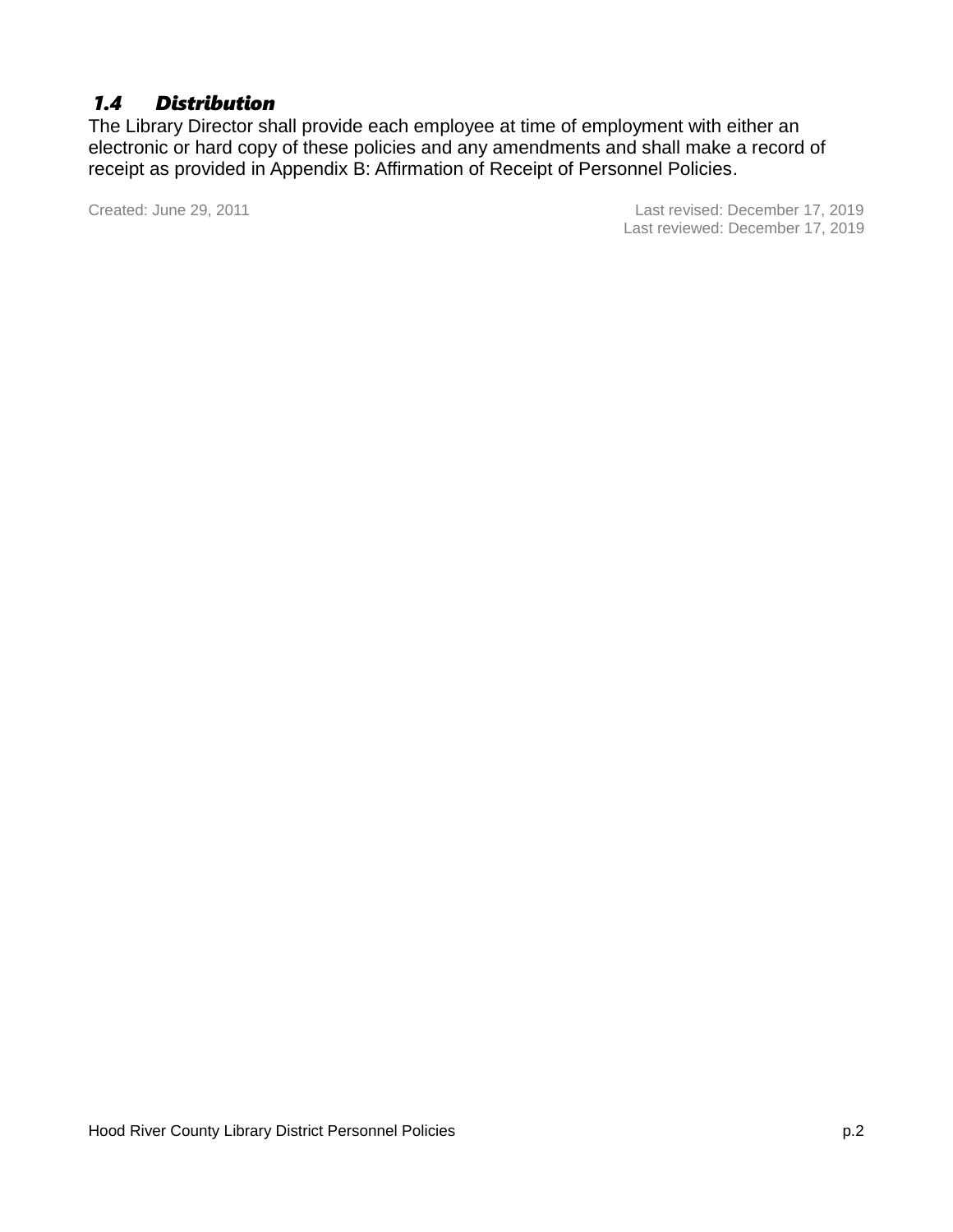# <span id="page-5-0"></span> 2 Prevention of Workplace Discrimination, Harassment, and Retaliation

### *2.1 Equal Employment Opportunity*

It is the policy of the District to treat applicants and employees equally without regard to sex, gender, gender identity, sexual orientation, genetic information, race, color, religion, veteran status, national origin, ancestry, age, marital status, family relationship, political affiliation, or physical or mental disability or which, with reasonable accommodation, does not prevent the employee from adequately performing the essential functions of the position, or any other basis prohibited by local, State or Federal law, except where bona fide occupational qualifications exist.

Any alleged act or complaint of discrimination on the part of any District employee should be reported to the Library Director for appropriate investigation and action. If the complaint is against the Library Director, the alleged act should be reported to any member of the Board of Directors.

Created: June 29, 2011 Last revised: December 17, 2019 Last reviewed: December 17, 2019

### *2.2 Disability Accommodation*

The District is committed to complying fully with the Americans with Disabilities Act (ADA) and ensuring equal opportunity in employment for qualified persons with disabilities. The District will make reasonable accommodations for qualified individuals with known disabilities unless doing so would result in an undue hardship. It is understood that this policy does not require the District to hire employees to accomplish work which they are not physically or mentally capable of accomplishing in a reasonable manner.

Created: June 29, 2011 Last revised: June 29, 2011 Last reviewed: December 17, 2019

### *2.3 Generally*

The District is committed to a work environment in which all individuals are treated with respect and dignity. Each individual has the right to work in a professional atmosphere that promotes equal employment opportunities and prohibits unlawful discriminatory practices, including harassment. Therefore, the District expects that all relationships among persons will be respectful and professional, free of bias, prejudice and harassment in the workplace, work related event, and any activity coordinated by the organization. The policy applies to all employees, elected officials, board, volunteers, interns and any other person we interact with in the course of accomplishing the work of the organization.

It is the intent of the District to provide a work environment free from unlawful harassment, discrimination, and retaliation.

Harassment on the basis of any other protected characteristic is also strictly prohibited. Under this policy, harassment is verbal, written or physical conduct that denigrates or shows hostility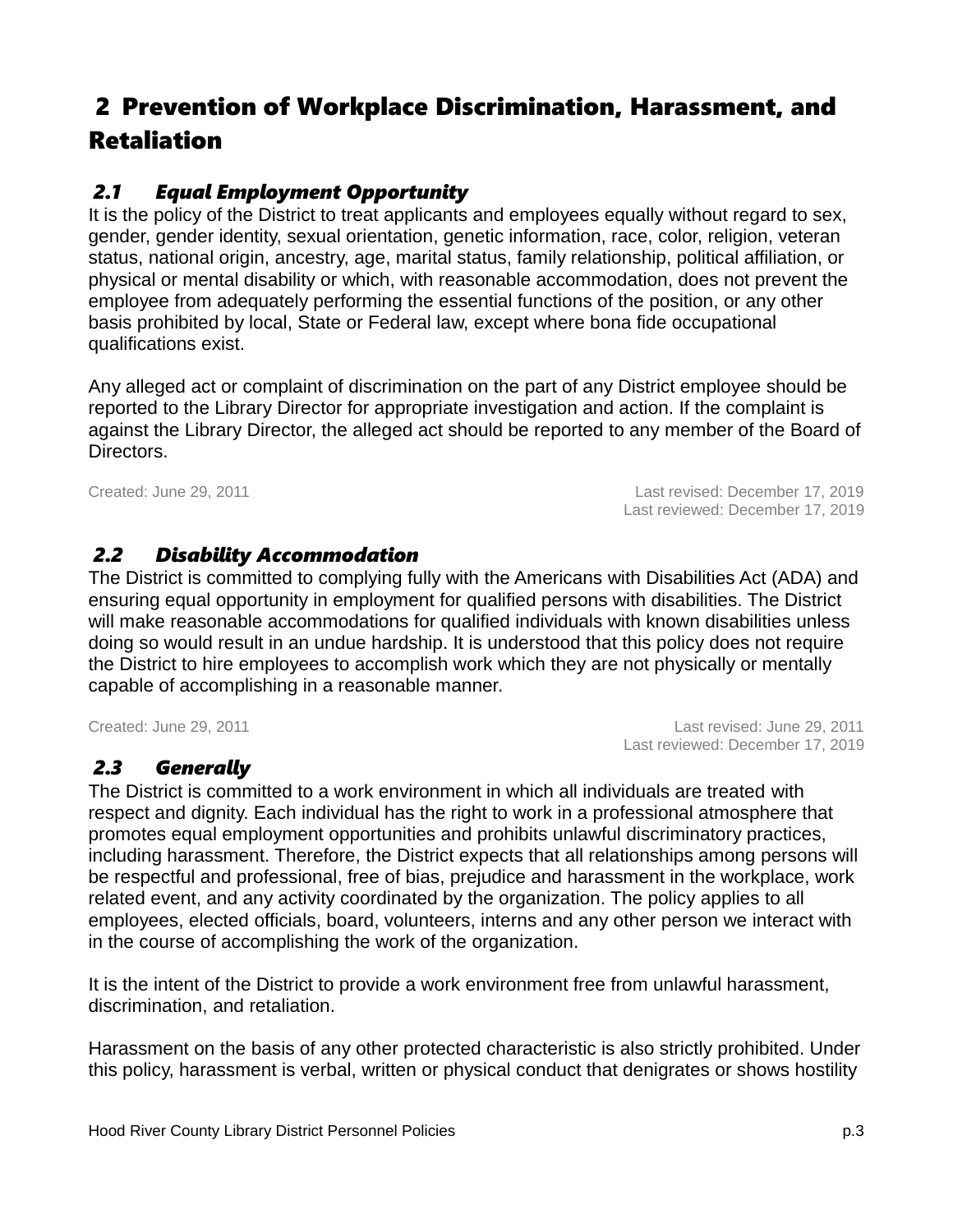or aversion toward an individual because of his or her race, color, religion, sex, sexual orientation, gender identity or expression, national origin, age, disability, marital status, citizenship, genetic information, or any other characteristic protected by law, or that of his or her relatives, friends or associates, and that: a) has the purpose or effect of creating an intimidating, hostile or offensive work environment, b) has the purpose or effect of unreasonably interfering with an individual's work performance, or c) otherwise adversely affects an individual's employment opportunities.

Harassing conduct includes labels, insults or negative stereotyping; threatening, intimidating or hostile acts; demeaning jokes; and written or graphic material that belittles or shows hostility or dislike toward an individual or group that is placed on walls or elsewhere on the employer's premises or circulated in the workplace, on company time or using company equipment by e-mail, phone (including voice messages), text messages, social networking sites or other means.

Harassment in the workplace, which includes District premises or any mode of transportation while on paid District business to outreach locations or meetings, is prohibited.

Created: June 29, 2011 Last revised: December 17, 2019 Last reviewed: December 17, 2019

### *2.4 Racial*

Racial harassment includes but is not limited to: epithets, forms of address based on race, racial jokes and undesirable work assignments due to race or color.

Created: June 29, 2011 Last revised: June 29, 2011 Last reviewed: December 17, 2019

### *2.5 Sexual*

Sexual harassment constitutes discrimination and is illegal under federal and state laws. For the purposes of this policy, "sexual harassment" is defined, as in the Equal Employment Opportunity Commission Guidelines, as unwelcome sexual advances, requests for sexual favors and other verbal or physical conduct of a sexual nature when, for example: a) submission to such conduct is made either explicitly or implicitly a term or condition of an individual's employment, b) submission to or rejection of such conduct by an individual is used as the basis for employment decisions affecting such individual, or c) such conduct has the purpose or effect of unreasonably interfering with an individual's work performance or creating an intimidating, hostile or offensive working environment.

Title VII of the Civil Rights Act of 1964 recognizes two types of sexual harassment: a) quid pro quo and b) hostile work environment. Sexual harassment may include a range of subtle and not-so-subtle behaviors and may involve individuals of the same or different gender. Depending on the circumstances, these behaviors may include unwanted sexual advances or requests for sexual favors; sexual jokes and innuendo; verbal abuse of a sexual nature; commentary about an individual's body, sexual prowess or sexual deficiencies; leering, whistling or touching; insulting or obscene comments or gestures; display in the workplace of sexually suggestive objects or pictures; and other physical, verbal or visual conduct of a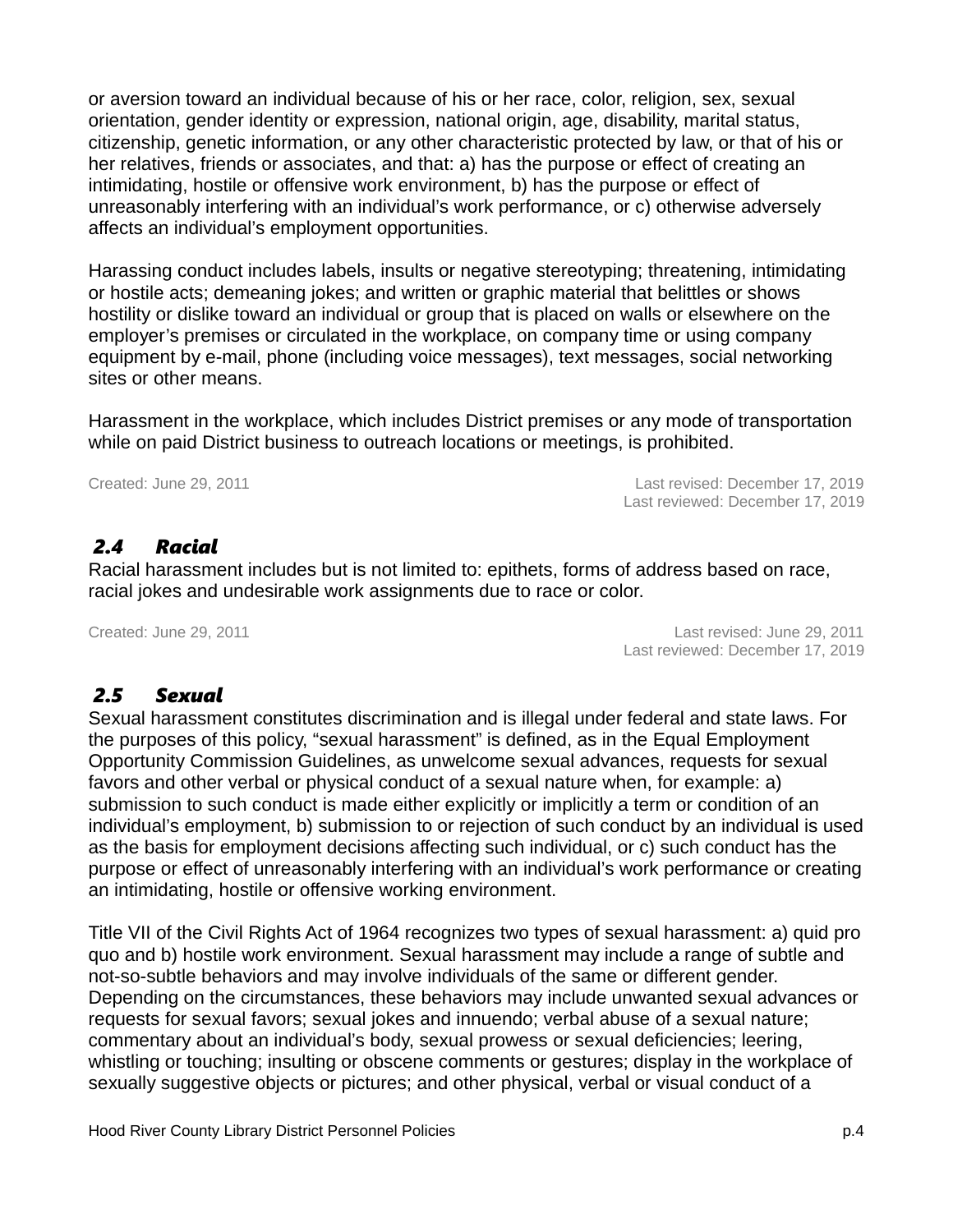sexual nature.

Oregon Law provides further protection from sexual assault defined as unwanted conduct of a sexual nature that is inflicted upon a person or compelled through the use of physical force, manipulation, threat, or intimidation.

Created: June 29, 2011 Last revised: December 17, 2019

### *2.6 Retaliation*

Last reviewed: December 17, 2019

We encourage reporting of all perceived incidents of discrimination or harassment. It is the policy of the District to promptly and thoroughly investigate such reports. We prohibit retaliation against any individual who reports discrimination or harassment or participates in an investigation of such reports.

Created: December 17, 2019 Last revised: December 17, 2019 Last reviewed: December 17, 2019

### *2.7 Reporting an incident of harassment, discrimination or retaliation*

The District encourages reporting of all perceived incidents of discrimination, harassment or retaliation, regardless of the offender's identity or position. Any employee who believes s/he is the subject of unlawful harassment should report the complaint to the Library Director for appropriate investigation and action. If the complaint is against the Library Director, the employee should report the alleged act to any member of the Board of Directors. See the complaint procedure described below.

In addition, we encourage individuals who believe they are being subjected to such conduct to promptly advise the offender that their behavior is unwelcome and to request that it stop. Often this action alone will resolve the problem. We recognize, however, that an individual may prefer to pursue the matter through complaint procedures.

Following receipt of a complaint or concern management will follow-up every three months for one year to ensure no further concerns or retaliation are experienced. Employees should not wait for the management follow-up to share related experiences. If an employee would like to discontinue the follow-up process a request must be submitted in writing to the Library Director or the Board of Directors.

Created: June 29, 2011 Last revised: December 17, 2019 Last reviewed: December 17, 2019

### *2.8 Internal complaint procedure*

Individuals who believe they have been the victims of conduct prohibited by this policy or believe they have witnessed such conduct should discuss their concerns with Library Director if you are unable to reach the primary contact please reach out to the Assistant Director. If the complaint is against the Library Director, the employee should report the alleged act to any member of the Board of Directors. The District encourage employees to document the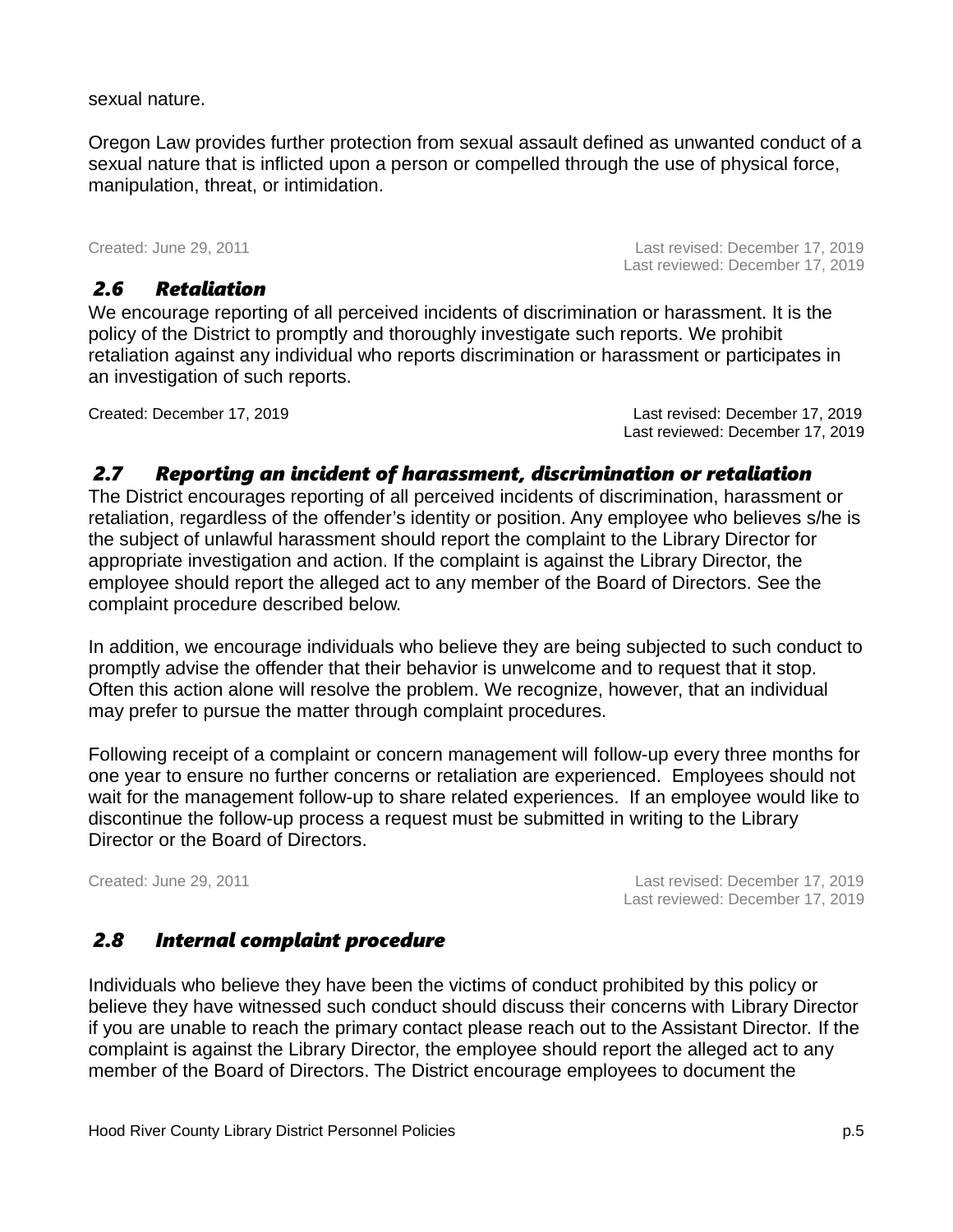event(s), associated date(s), and potential witnesses.

The District encourages the prompt reporting of complaints or concerns so that quick and helpful action can be taken before relationships become irreparably broken. Early reporting and intervention have proven to be the most effective method of resolving actual or perceived incidents of harassment. However, complaints and concerns may be brought forward within four years of the alleged violation. We encourage employees to document the events, associated dates, and potential witnesses.

Any reported allegations of harassment, discrimination or retaliation will be investigated quickly. The investigation may include individual interviews with the parties involved and, where necessary, with individuals who may have observed the event(s) or may have other relevant knowledge.

The District will maintain confidentiality throughout the investigatory process to the extent possible with acceptable investigation and appropriate corrective action.

Misconduct constituting harassment, discrimination or retaliation will be dealt with appropriately. Responsive action may include, for example, training, referral to counseling or corrective action as the District believes appropriate under the circumstances.

False and malicious complaints of harassment, discrimination or retaliation (as opposed to complaints that, even if erroneous, are made in good faith) may be the subject of appropriate disciplinary action.

Created: December 5, 2019 Last revised: December 17, 2019

Last reviewed: December 17, 2019

#### *2.9 External complaint procedures*

We encourage employees to bring their concerns and complaints to the organization, and understand that, at times, this may not be the choice of the employee. Below is a list of the external complaint options. Please reach out to the preferred choice to determine the appropriate timelines for their processes.

- Oregon Bureau of Labor and Industries at the following web address: [https://www.oregon.gov/boli/CRD/Pages/C\\_Crcompl.aspx](https://www.oregon.gov/boli/CRD/Pages/C_Crcompl.aspx)
- Civil or Criminal Action. In these circumstances, a Notice of Claim must be provided to the District in accordance with ORS 30.275.

Created: December 5, 2019 Last revised: December 17, 2019

Last reviewed: December 17, 2019

#### *2.10 Employee agreements*

No employee will be required or invited to sign an agreement requiring the non-disclosure of

Hood River County Library District Personnel Policies p.6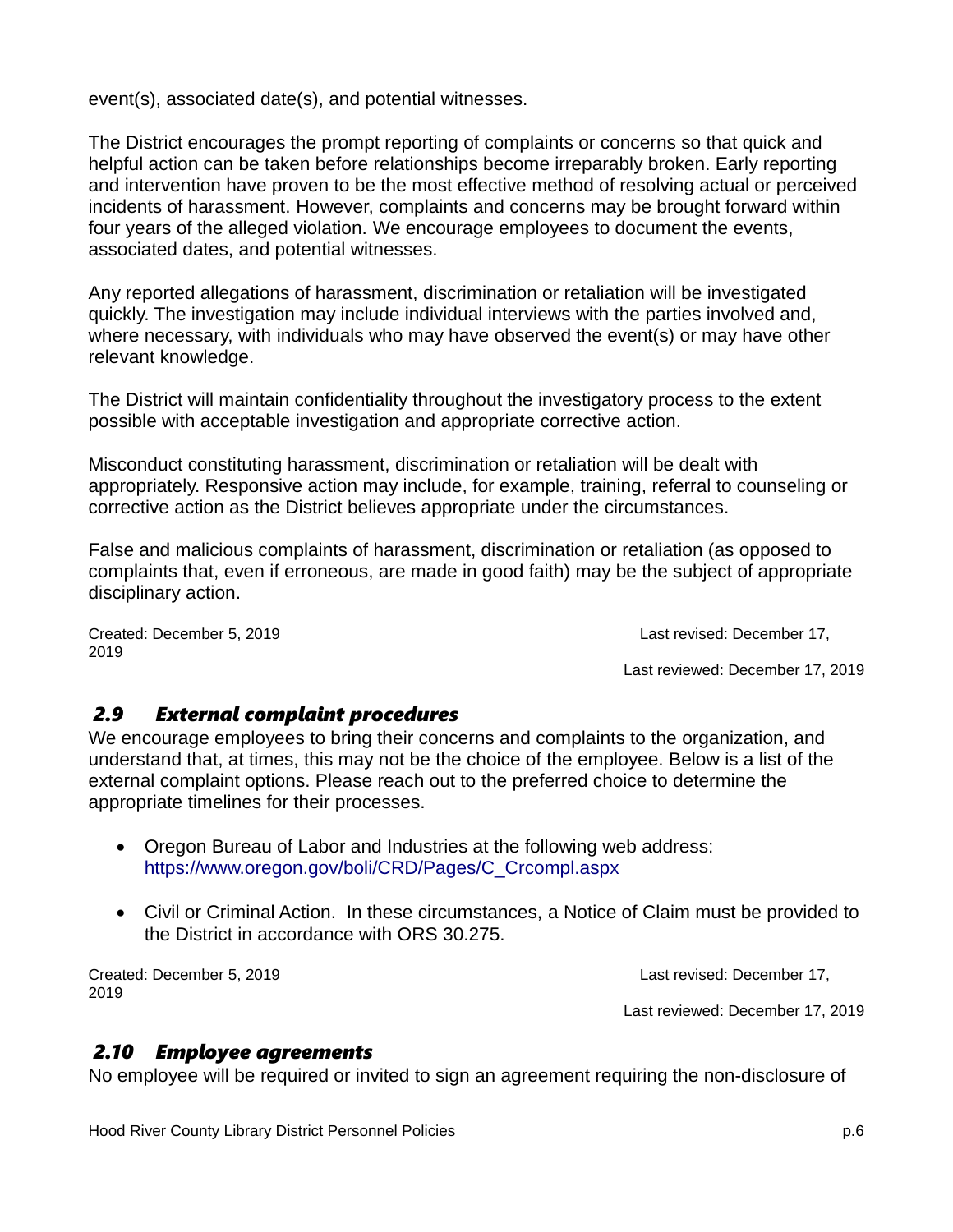information related to discrimination or sexual assault as a condition of employment, continued employment, promotion, compensation or the receipt of benefits. An employee may request this type of agreement and, upon request, will be provided at least seven (7) days to change their mind.

Created: December 5, 2019 Last revised: December 17, 2019 Last reviewed: December 17, 2019

### *2.11 Additional employee support services*

Employees may choose to use other support services throughout and following instances related to concerns and complaints. The organization provides the following for additional assistance:

- Legal Resources
	- Oregon State bar Association: https://www.osbar.org/index.html
- Counseling and Support Services
	- Contact your health insurance provider for referral to counseling services
	- Visit the website psychology today to find a counselor https://www.psychologytoday.com/us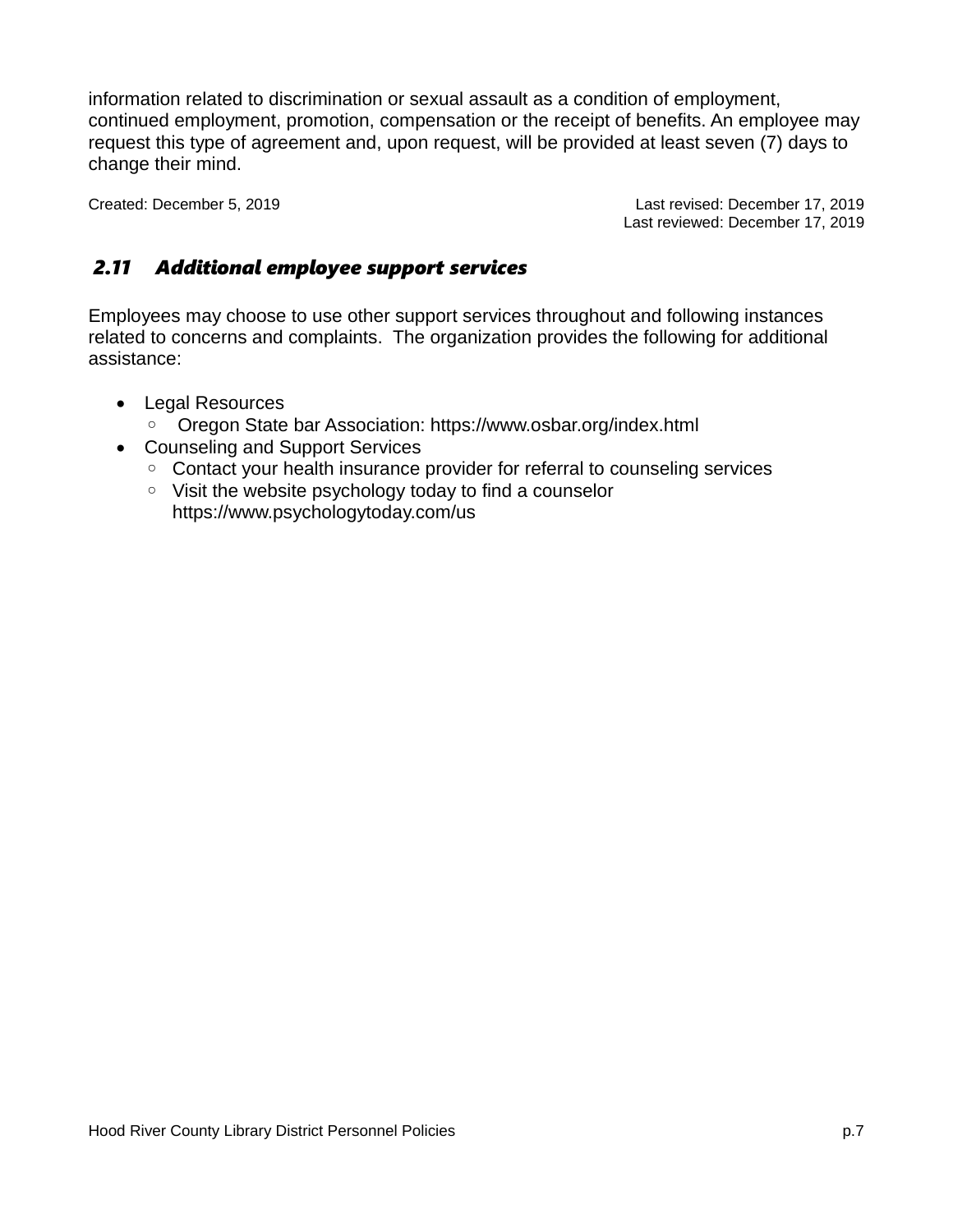# 3 Recruitment, Selection, and Training

### *3.1 Method of Hire*

The Library Director, or designee, shall publish vacancies, accept applications, and interview applicants. S/he shall hire the most suitable candidate based on the following criteria:

- a. Level of training and education relative to the position;
- b. Extent of previous work experience relevant to the position;
- c. Applicant's mental and physical fitness to perform the functions of the position;
- d. Information placed on application, quality of application regarding completeness, aptness, neatness, and accuracy;
- e. Verification of past employment;
- f. Responses of references provided by applicant;
- g. A written examination or other demonstration of job-related skills prior to employment at employer's discretion; and
- h. Oral interview.

Created: June 29, 2011 Last revised: June 29, 2011 Last reviewed: January 21, 2019

#### *3.2 Unsolicited applications*

The District accepts unsolicited applications when there are no open positions. Unsolicited applications will be kept on file for six months and will be considered if any positions open during that time.

Created: November 15, 2011 Last revised: November 15, 2011 Last reviewed: January 21, 2019

#### *3.3 Training*

The Library Director or designee shall familiarize new employees with their obligations and rights.

The District encourages and promotes training for all employees. It encourages employees to bring training opportunities to the attention of the Library Director and to participate in training opportunities which are brought to their attention and are approved for funding.

For attendance at seminars, conferences, training, conventions or other meetings, funds will be allowed for room and board, at the discretion of the Library Director, provided such funds are available.

Created: June 29, 2011 Last revised: June 29, 2011 Last reviewed: January 21, 2019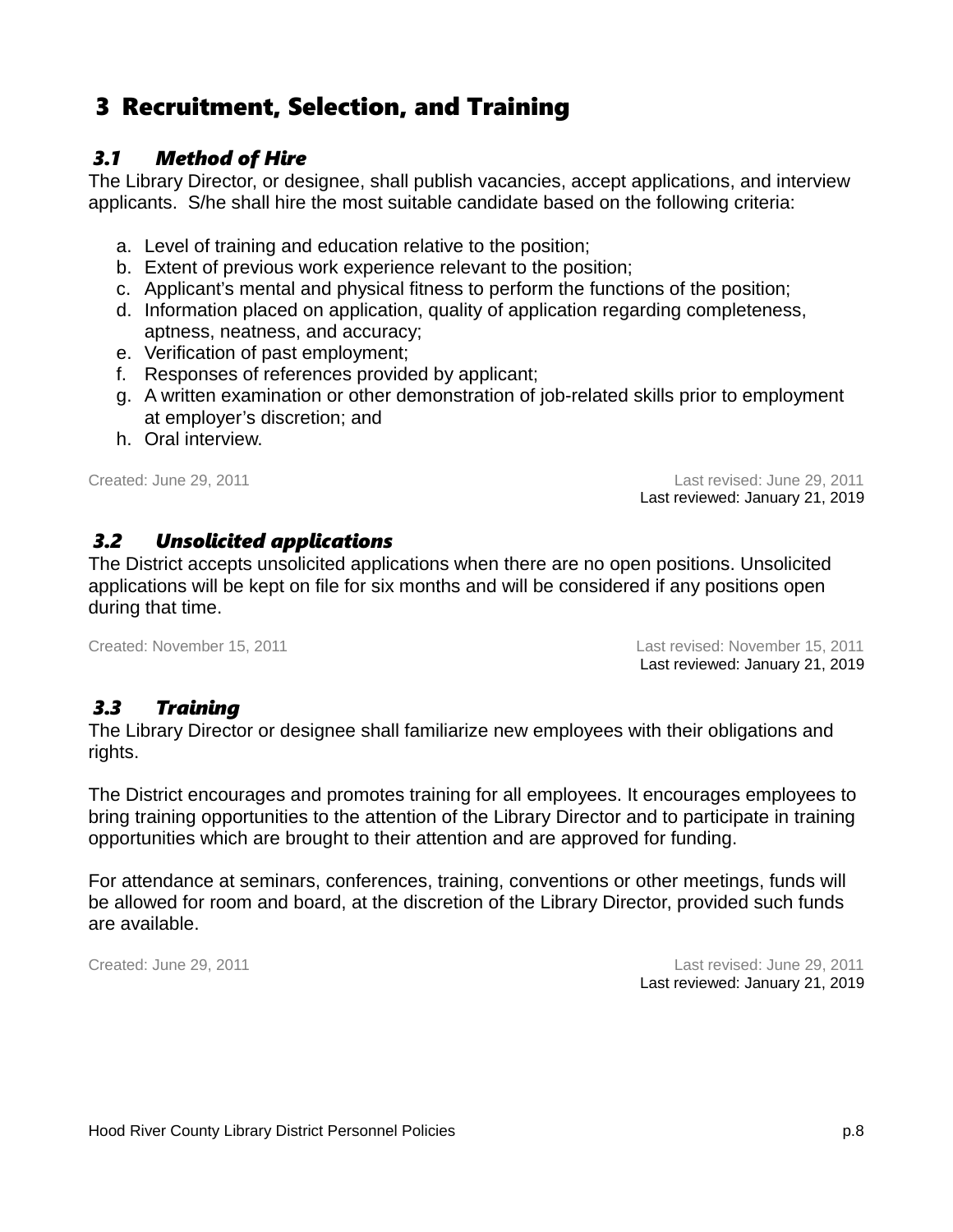4 Attendance

 *4.1 Generally*

designated quitting time unless otherwise authorized by the Library Director or designee. All employees are expected to notify their supervisor as promptly as possible in the event they will not arrive when expected. Employees shall not absent themselves from work for any reason other than those specified in these policies, or unless specifically authorized.

All employees shall report to work at their assigned starting time and cease work at their

Created: June 29, 2011 Last revised: June 29, 2011 Last reviewed: January 21, 2019

#### *4.2 Unauthorized Absence*

An employee who is absent from work for three consecutive working days without authorization, except for unavoidable situations or emergencies, will be considered to have abandoned his/her job as of the last day of active employment.

Created: June 29, 2011 Last revised: June 29, 2011 Last reviewed: January 21, 2019

#### *4.3 Records*

The District shall maintain accurate records of employee attendance and review them each pay period prior to compensation disbursement.

Created: June 29, 2011 Last revised: June 29, 2011 Last reviewed: January 21, 2019

#### *4.4 Remote Work*

At the discretion of the Library Director and an employee's supervisor, some employees may be permitted to work remotely. The District's needs shall be first priority when considering remote work. Remote work shall only be considered for jobs with tasks for which in-person attendance is not essential to effective performance. Employees considered for remote work shall be assessed on past work performance, dependability, ability to work independently, and other factors deemed relevant.

Specific remote work terms, including but not limited to number of hours, scheduling, locations, and reporting requirements, shall be governed by individual agreements between an employee and his/her supervisor. Only employees with such agreements are eligible to work remotely. Work days or times not specifically mentioned in the agreement shall require pre-approval by the employee's supervisor.

In remote work arrangements, the District shall:

- Provide workers' compensation and liability insurance as relevant for the defined tasks and times within the remote work arrangement. The District assumes no responsibility for any activity, damages, or injuries not directly associated with employees' job duties.
- Reimburse costs and travel only if pre-arranged. The District shall not reimburse travel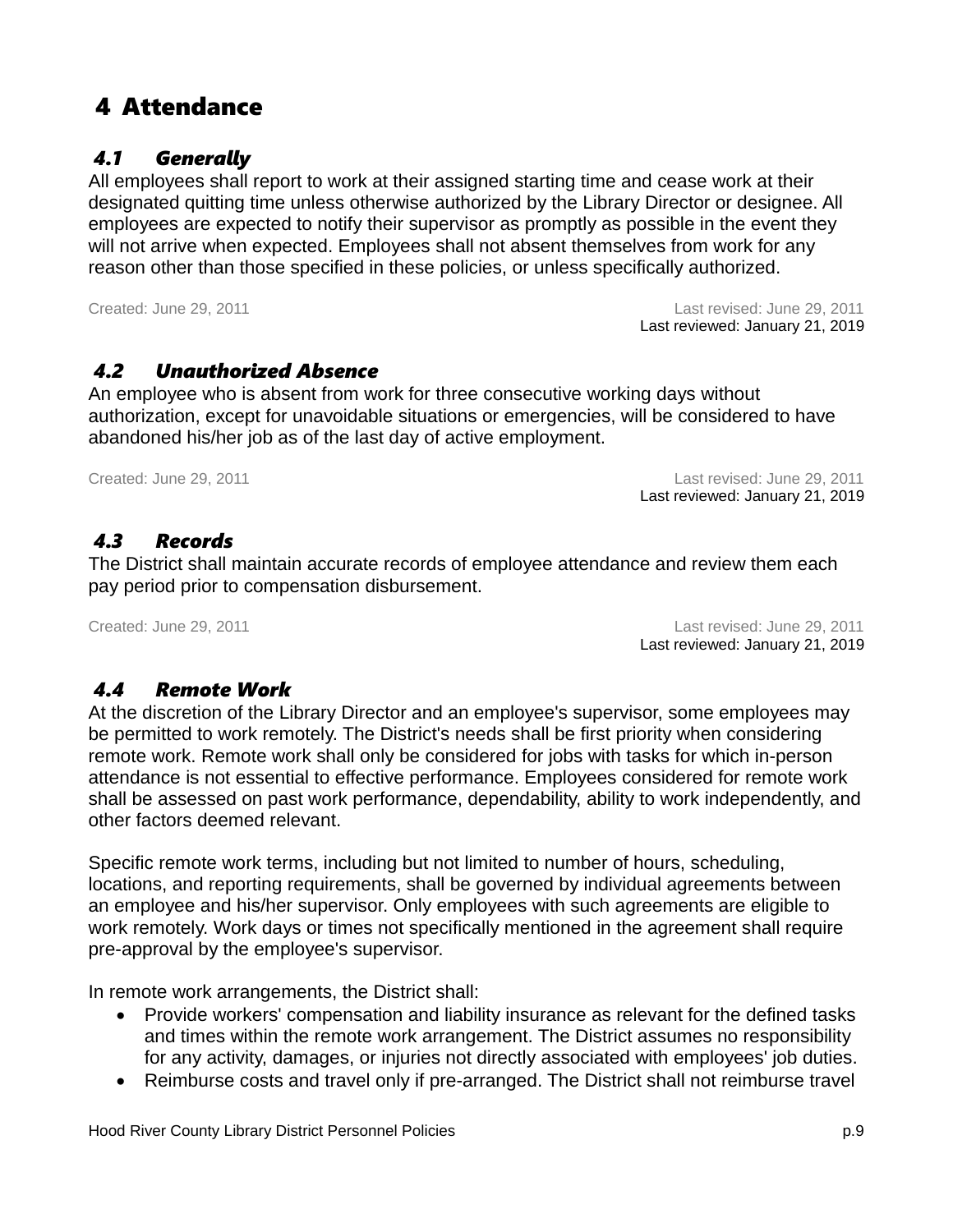to and from a remote site to any District facility, nor shall the District reimburse costs for items usually provided to employees working at District facilities.

 Retain ownership of, maintain, and insure any equipment or software it provides as part of the remote work arrangement. The District assumes no responsibility for an employee's personal property.

Employees working remotely shall:

- Maintain regular contact via telephone, email, online chat, or other methods as specified by the employee's supervisor.
- Follow any local, state, or federal work regulations, including but not limited to regulations on breaks, meals, and safety.
- Maintain a safe and professional workspace.
- Provide and maintain equipment, utilities, communication connections, and nonspecialized software necessary for them to work remotely, unless otherwise noted in the agreement.
- Take reasonable care of any District-provided equipment and other property.
- Attend any functions in-person if required by the nature of the event or by their supervisor, even if the events occur during normally-scheduled remote work times.
- Check with their supervisor before removing District property or documents from District facilities for use at a remote location.
- Ensure security of and prevent unauthorized access to sensitive information.
- Follow provisions for conducting District business on personal equipment.
- Manage dependent care and personal responsibilities in a way that allows them to successfully meet job responsibilities.
- Seek pre-approval for any overtime hours.
- Abide by all other District policies.

The District retains the right to make on-site inspections, at a mutually agreed upon time, to ensure that the above provisions are followed. Remote work agreements may be rescinded at any time by the Library Director or employee's supervisor if the agreements are deemed no longer in the District's best interests.

Created: April 21, 2015 Last revised: April 21, 2015 Last reviewed: January 21, 2019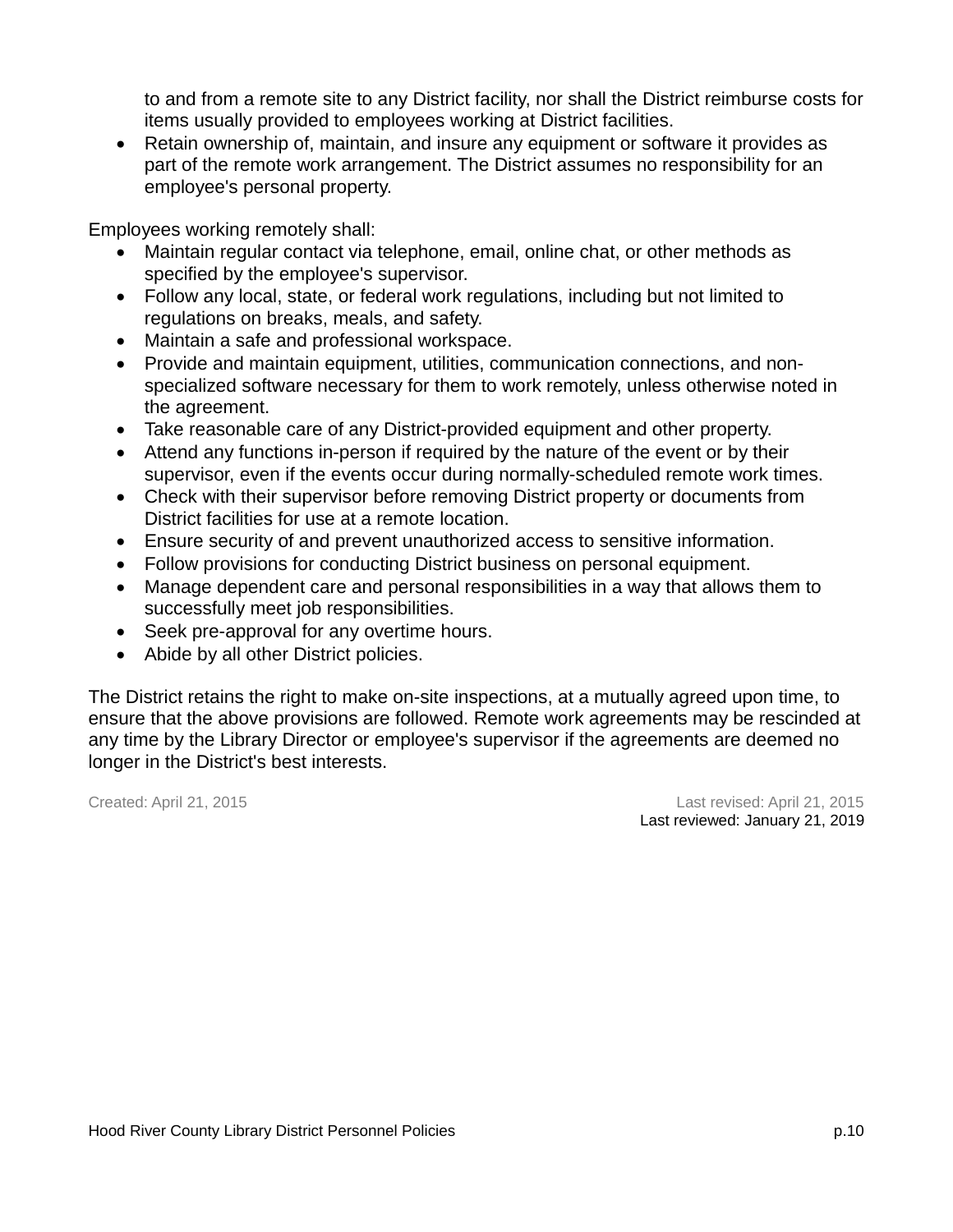# 5 Personnel records

### *5.1 Maintenance/Content*

Personnel records are maintained on all District employees and are the property of the District. The personnel record shall show the employee's name, title of position, job description, salary, change in employment status, training received and other such information affecting employment status and forms as may be required by law. In addition, the records may contain but not be limited to: employment application, W-4 and Employment Eligibility Verification, examination materials, personnel action forms, performance appraisals, disciplinary actions, and records relating to benefits.

Created: June 29, 2011 Last revised: June 29, 2011 Last reviewed: January 21, 2019

### *5.2 Access*

The official personnel file is confidential and shall be accessible only to the following:

- 1. Employee;
- 2. Library Director;
- 3. Employee's supervisor;
- 4. The Board of Directors, with majority vote;
- 5. Other persons or agencies under the requirements of a court order.

Created: June 29, 2011 Last revised: June 29, 2011 Last reviewed: January 21, 2019

### *5.3 Written Statements*

Employees may include a written statement of explanation or rebuttal to any material placed in their file. Any disciplinary action shall be in writing and signed by both the employee and Library Director. No material reflecting critically upon the employee may be placed in any employee personnel file that does not bear the signature of the employee or a statement by the employee's supervisor that the employee has seen the material and been provided a copy.

Signatures required by the District on any document that might be placed in the employee's personnel file or used by the District to support its position in a labor dispute shall confirm only that the supervisor has discussed and given a copy of the material to the employee, and does not indicate agreement or disagreement.

Created: June 29, 2011 Last revised: June 29, 2011 Last reviewed: January 21, 2019

### *5.4 Requests for Personnel Information*

All requests for information regarding the employment status or performance of past or present District employees shall be given to the Library Director.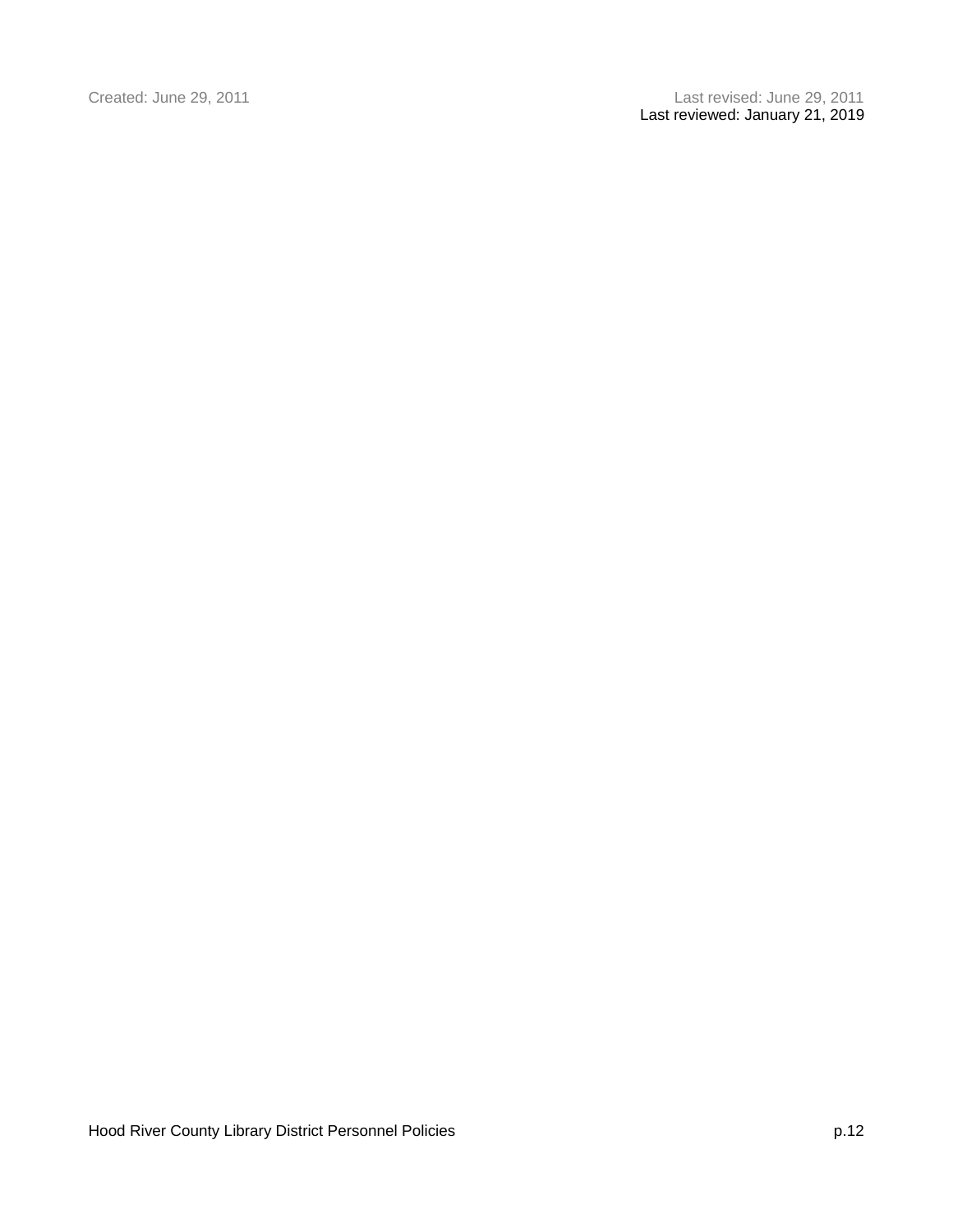# 6 General provisions

#### *6.1 Behavior in the Workplace*

Employees are encouraged to exhibit the following professional behavior:

- 1. Promote the District's mission, vision, and values ;
- 2. Be familiar with library policy as regards to the Library Bill of Rights, the Freedom to Read Statement, and the general objectives of the District;
- 3. Render accurate, unbiased, and courteous responses to all requests for assistance;
- 4. Practice public-focused work principles;
- 5. Protect each user's right to privacy with respect to information sought or received and materials or services used;
- 6. Maintain your own efficiency in accordance with the District job description and standard of performance;
- 7. Avoid situations in which personal interests might be served or financial benefits gained at the expense of patrons, colleagues, or the District;
- 8. Properly use and care for all District properties, equipment, and materials;
- 9. Maintain a neat and clean personal appearance;
- 10.Refrain from the use of language which might offend public sensibilities;
- 11. Treat the public and fellow employees with courtesy and respect.

Created: June 29, 2011 Last revised: November 15, 2011 Last reviewed: January 21, 2019

### *6.2 Problem Solving Procedures*

Problems regarding assignments or the ability to perform one's duties or unresolved interpersonal problems shall be brought to the attention of the Library Director or the employee's supervisor for direction and resolution.

Created: June 29, 2011 Last revised: April 21, 2015 Last reviewed: January 21, 2019

### *6.3 Outside Employment*

An employee may hold a job with another organization as long as s/he satisfactorily performs his or her job responsibilities with the District. All employees will be judged by the same performance standards and will be subject to the District's scheduling demands, regardless of any existing outside work requirements.

If the Library Director determines that an employee's outside work interferes with performance or the ability to meet the requirements of the District as they change over time, the employee may be asked to terminate the outside employment if s/he wishes to remain with the District.

Created: June 29, 2011 Last revised: June 29, 2011 Last reviewed: January 21, 2019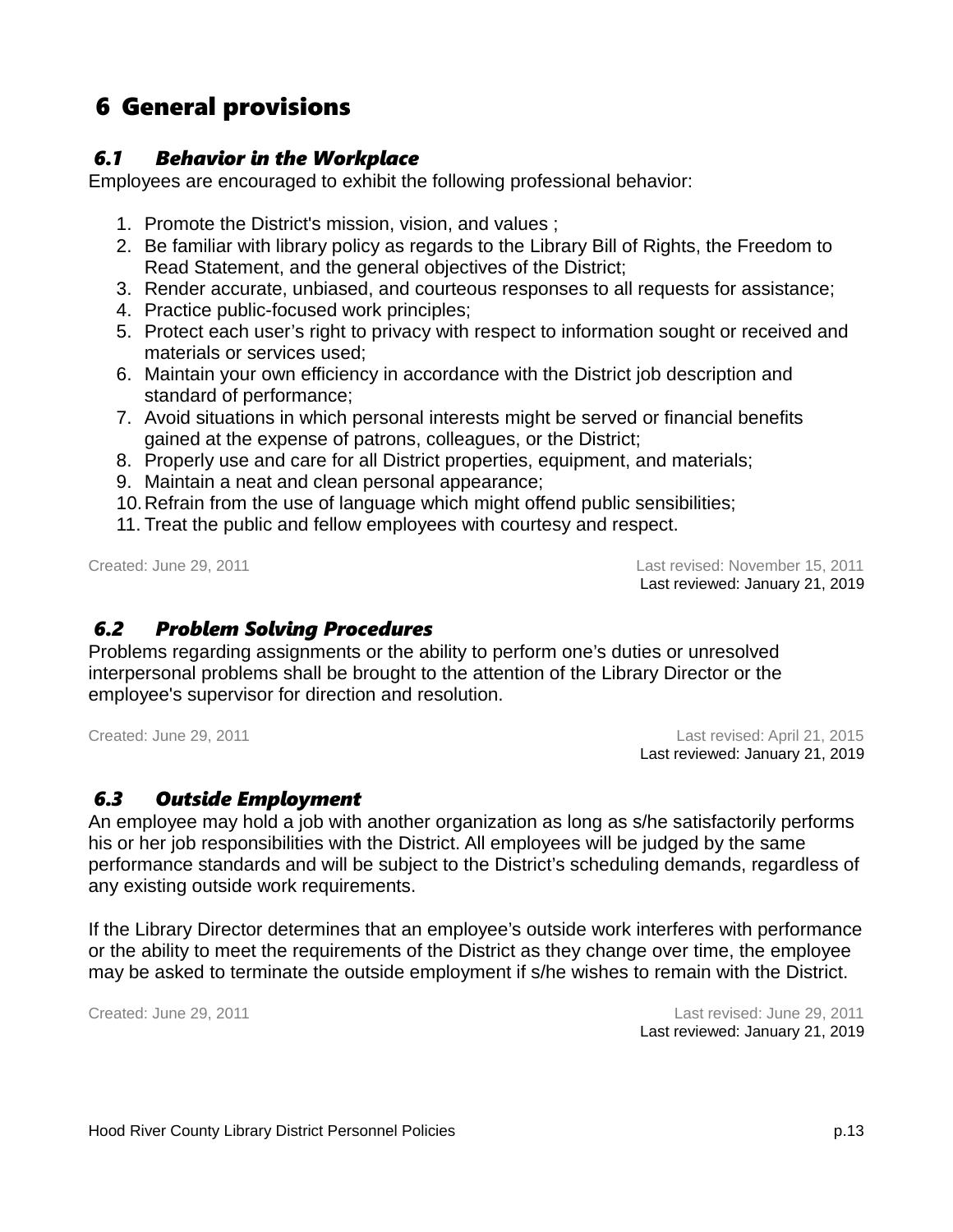### *6.4 Use of Vehicles*

Any employee using a private vehicle to perform District duties shall provide the District with proof of personal insurance before using such vehicle and have a valid driver's license.

An employee will be compensated at the current Federal Standard Mileage Rate as determined by the Internal Revenue Service for use of a private vehicle in the conduct of District business, providing such use has been authorized in advance.

Any District-owned or contracted vehicles shall be used for District purposes only.

Created: June 29, 2011 Last revised: June 29, 2011 Last reviewed: January 21, 2019

### *6.5 Per Diem Rates*

While traveling on District business, employees shall be compensated at the current rates established by the federal General Services Administration for the area in which the travel occurs.

If travel begins after 8.00a, breakfast per diem will not be granted. If travel ends before 5.00p, dinner per diem will not be granted. All meals included in conference/workshop, lodging, or other registration costs cannot be counted toward per diem.

Created: June 29, 2011 Last revised: September 16, 2014 Last reviewed: January 21, 2019

### *6.6 Selling and Peddling on District Property*

Employees may not peddle goods, solicit sales for charitable or other purposes, or participate in such activities during working hours without the approval of the Library Director.

No peddling, soliciting or sale for charitable or other purposes, except as is promoted by the District itself under authority from the Board of Directors, shall occur at any time with or among the public.

Created: June 29, 2011 Last revised: June 29, 2011 Last reviewed: January 21, 2019

### *6.7 Cost Consciousness*

Employees shall practice every economy possible in the discharge of their duties and are encouraged to recommend work procedures which will result in a cost saving or improved service to the public.

Created: June 29, 2011 Last revised: June 29, 2011 Last reviewed: January 21, 2019

### *6.8 Work Schedules*

Employees shall work the schedule established for them. Employees who work six or more hours in one work period shall have a meal period of not less than 30 minutes. Employees

Hood River County Library District Personnel Policies **p.14** and p.14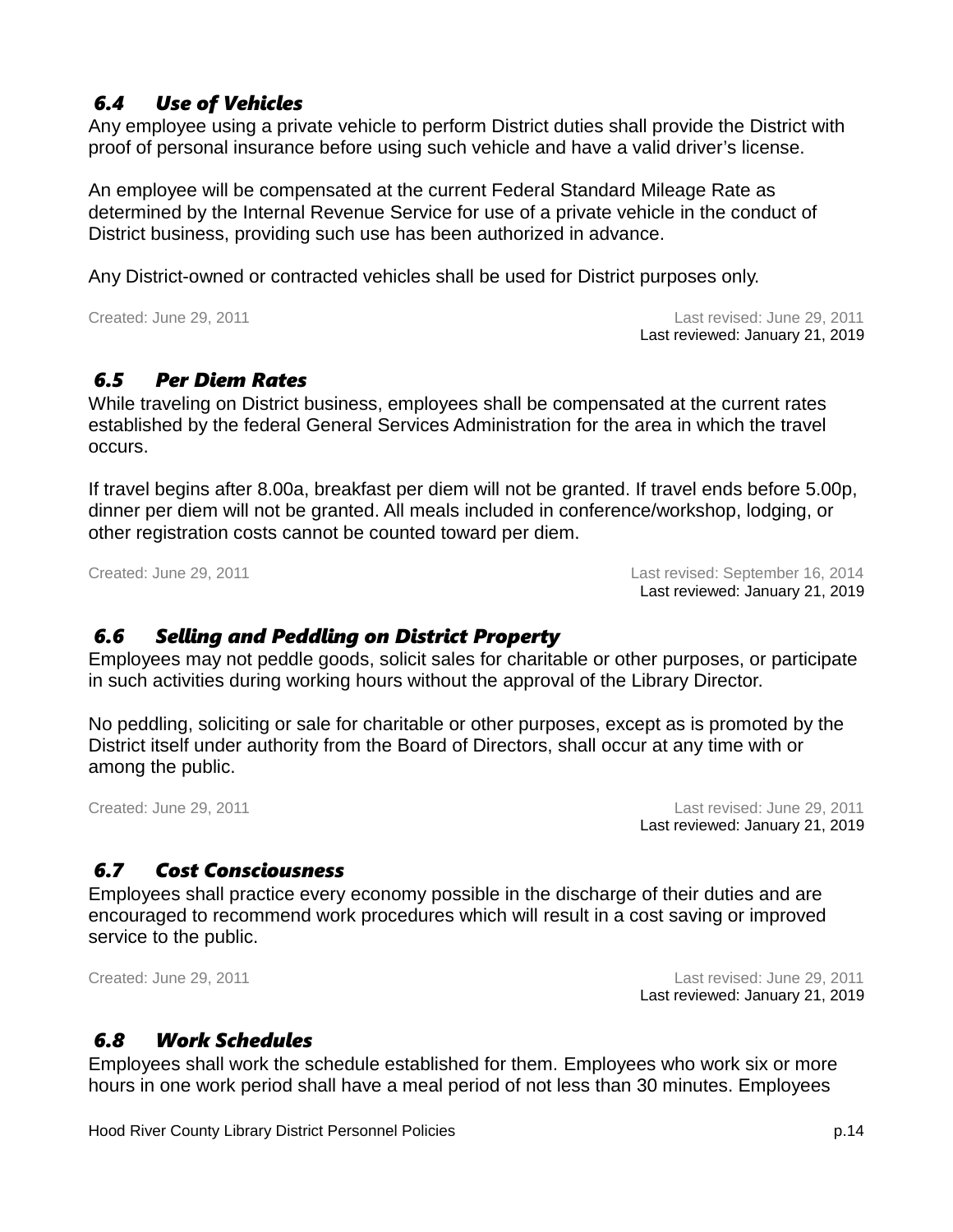shall also be provided with one paid fifteen minute break for every four hour duty period or major part thereof. Break periods may not be used to extend lunch hours or to leave work early, as such use counters the intent and benefit of such breaks. Employees must take the required breaks and failure to do so can result in discipline.

Work schedules shall be established, maintained, and adjusted by the Library Director or designee as is necessary for the optimum performance of the District's mission. Every effort shall be made to be equitable and considerate in assigning duty hours, but in all cases the decision of the Library Director shall be final.

Created: June 29, 2011 Last revised: January 17, 2012 Last reviewed: January 21, 2019

#### *6.9 Holiday Closures*

All District branches shall be closed on the following full-day holidays:

- New Year's Day: January 1
- Martin Luther King, Jr., Day: Third Monday in January
- Presidents' Day: Third Monday in February
- Memorial Day: Last Monday in May
- Independence Day: July 4
- Labor Day: First Monday in September
- Veterans Day: November 11
- Thanksgiving Day: Fourth Thursday in November
- Day After Thanksgiving Day
- Christmas Day: December 25

District branches shall close early, the time to be determined by the Library Director, on the following

days:

- Christmas Eve: December 24
- New Year's Eve: December 31

Created: June 29, 2011 Last revised: December 15, 2015 Last reviewed: January 21, 2019

#### *6.10 Emergency Closures*

If, due to weather emergencies or other special circumstances, a branch must be closed, employees will be paid for their regularly scheduled hours.

Created: June 29, 2011 Last revised: June 29, 2011 Last reviewed: January 21, 2019

### *6.11 Ethics*

District employees and volunteers are considered public officials under Oregon law and are subject to Oregon Government Ethics Laws. When acting in their official capacity, employees and volunteers may not use District time, equipment, or services for their personal benefit, the benefit of a relative of the employee or volunteer as defined by Oregon law, the benefit of a

Hood River County Library District Personnel Policies p.15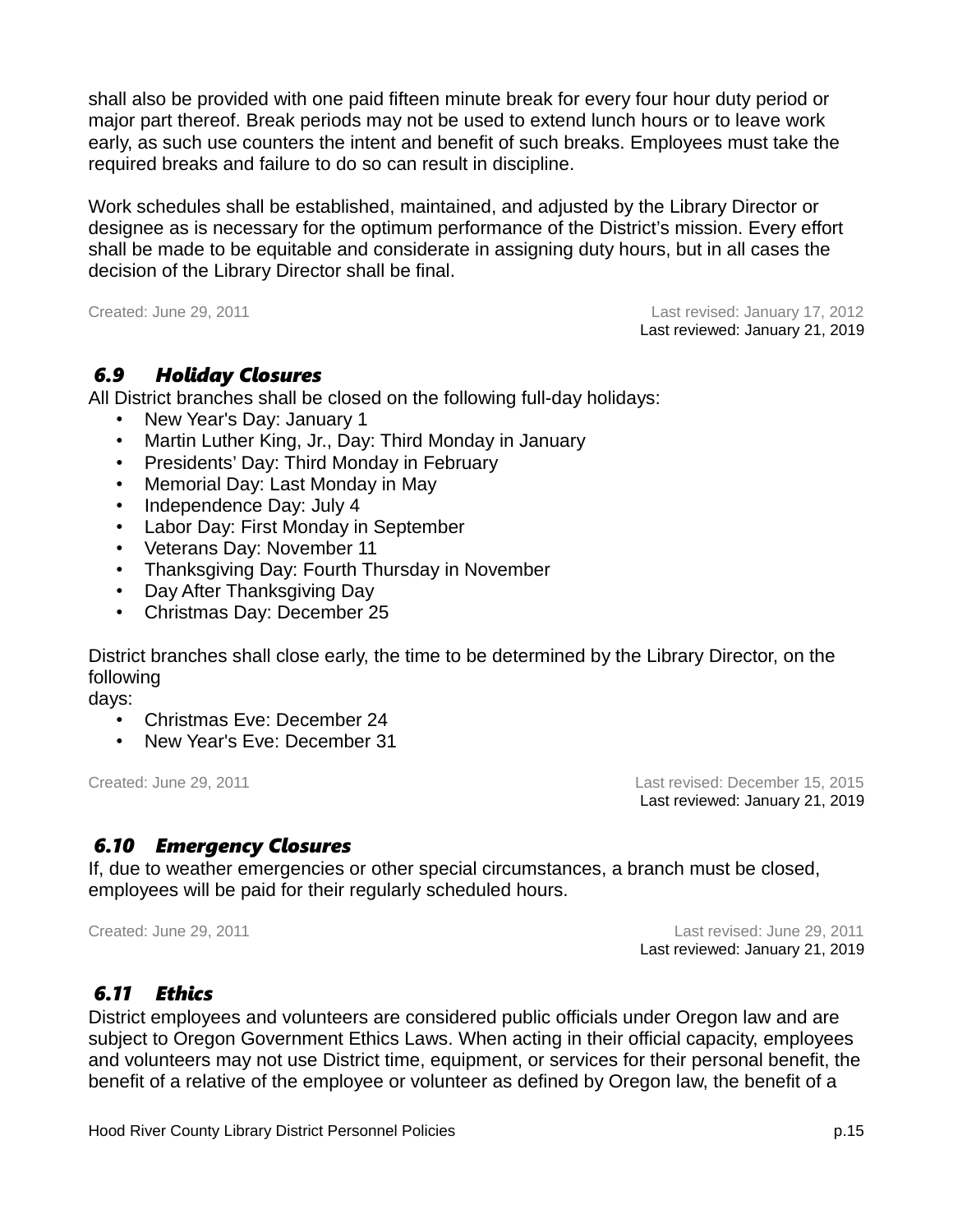member of the employee's or volunteer's household, or the benefit of a business with which the employee or volunteer, a relative of the employee or volunteer, or a member of the employee's or volunteer's household is associated.

When not acting in their official capacity, employees and volunteers are welcome to use District services with the same privileges and responsibilities as the general public. They also may not use information they learned through their official capacity for personal gain unless that information is available to the general public.

Created: June 29, 2011 Last revised: June 29, 2011 Last reviewed: January 21, 2019

#### 6.11.1 Gifts

No employee or volunteer shall solicit or receive any gifts with a total value of more than \$50 from any single source who could reasonably have a financial interest in the employee's or volunteer's official actions. A gift is defined as something of value for which the employee or volunteer does not pay an equal value, including entertainment. This provision only restricts gifts from sources that have an administrative or legislative interest in the employee's or volunteer's actions; unlimited gifts may be accepted from a source that does not have such a legislative or administrative interest.

Created: June 29, 2011 Last revised: June 29, 2011 Last reviewed: January 21, 2019

#### 6.11.2 Conflicts of Interest

Employees or volunteers with actual or potential conflicts of interest must notify their supervisor as to the nature of the conflict in writing. Conflict of interest arises if the employees or volunteers, in their official capacity, are involved in a decision that would or could affect their personal interests, the interests of their relatives as defined by Oregon law, the interests of a member of the employee's or volunteer's household, or the interests of a business with which the employee or volunteer, a relative of the employee or volunteer, or a member of the employee's or volunteer's household is associated. In such instances, the District shall make every reasonable effort to transfer decision-making responsibility to another District official.

Created: February 16, 2016 Last revised: February 17, 2016 Last reviewed: January 21, 2019

### *6.12 Political Expression and Campaigning by Employees*

The restrictions imposed by the laws of the state of Oregon on employees' political activities are that no public employee shall solicit any money, influence, service, or other thing of value or otherwise aid or promote any political committee or the nomination or election of any person to public office while on the job during working hours. However, nothing in this section is intended to restrict the right of a public employee to express his/her personal political views. It is therefore the policy of the District that employees may engage in political activity except to the extent prohibited by state law when on the job during working hours.

Created: June 29, 2011 Last revised: June 29, 2011 Last reviewed: January 21, 2019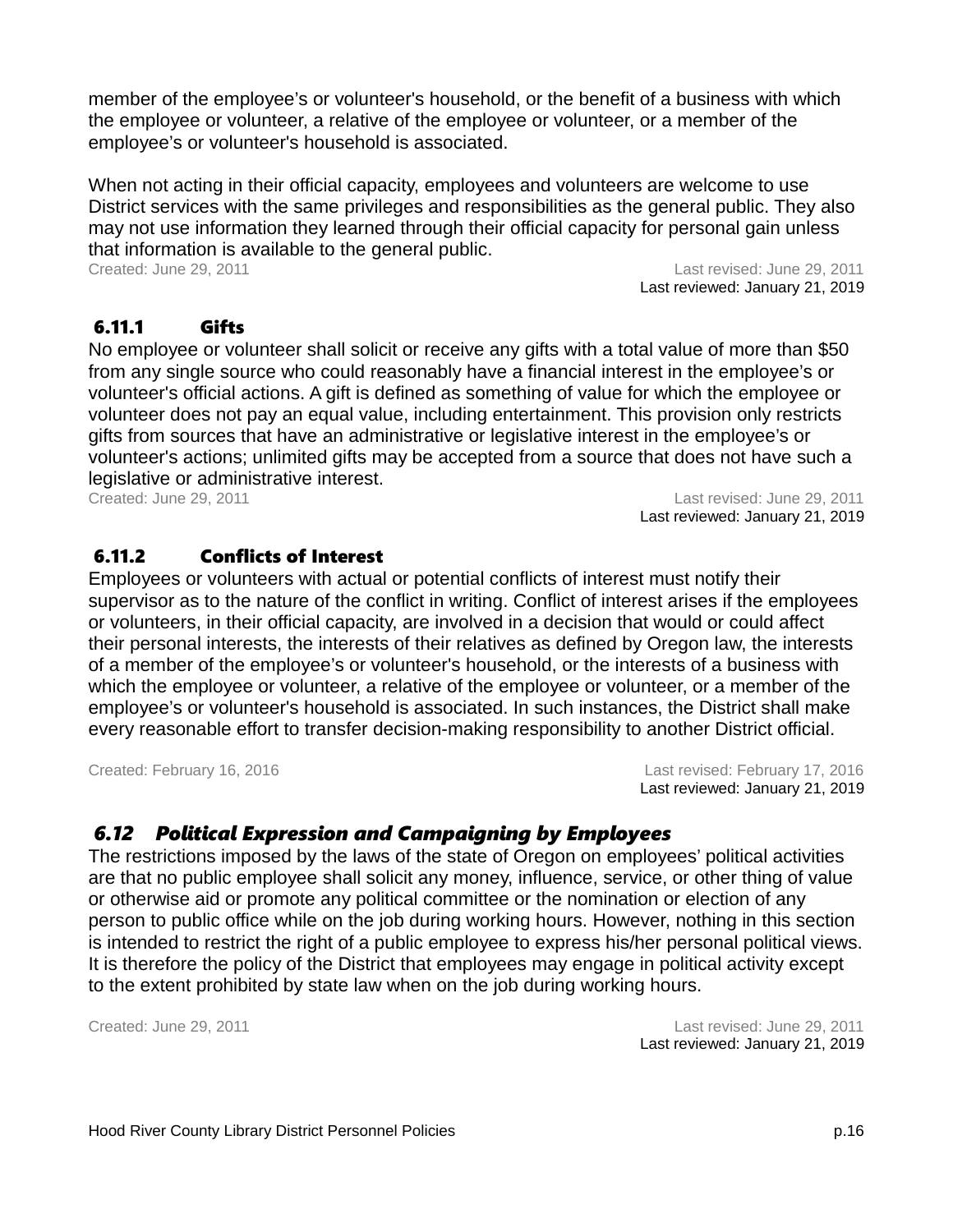### *6.13 Overtime*

The Library Director shall have the right to assign overtime work as required in the manner deemed to be the most advantageous and consistent with the requirements of library service and of public interest. No overtime shall be worked without pre-approval by the Library Director or designee.

Overtime shall be considered as time worked in excess of forty hours during any workweek. Any schedule in which the hours worked exceed eight in any one day but no more than forty hours in any week must be mutually acceptable to both the employee and the Library Director and do not constitute overtime.

Unless specifically exempt, employees will be paid one and one-half times the employee's regular rate of pay for each hour of overtime worked or receive time off with pay at the rate of one and one-half hours for each hour of overtime worked. Overtime shall be computed to the nearest quarter hour (15 minutes). If cash is the compensation for overtime worked, it must be provided at the end of the pay period during which the overtime was worked.

If any employee works more than forty hours in any one week by his or her own choice (i.e. not overtime assigned by the Library Director), said employee may receive compensatory time off only if prearranged with the Library Director.

A full-time employee shall not work less than forty hours in one week without loss of pay, use of vacation or sick leave, or authorized plan to make up time.

Work performed on holidays which fall within the regular work schedule shall not be considered as overtime work except that employees who work on such holidays shall be granted time off or compensation equal to the time worked in addition to their regular holiday pay.

The above overtime regulations shall not apply to executive, administrative, supervisory, or professional employees. Exempt positions are as follows: Library Director and Librarian II.

Created: November 15, 2011 Last revised: November 15, 2011 Last reviewed: January 21, 2019

### *6.14 Legal Liability*

Employees of the District are not relieved of personal responsibility in cases of injury or accidents to the public when gross negligence on the part of the employee is evident.

Created: June 29, 2011 Last revised: June 29, 2011 Last reviewed: January 21, 2019

#### *6.15 Personal Use of District Resources*

District resources are intended solely to serve the District's needs. However, employees are allowed limited personal use of those resources provided the following, as determined by the employee's supervisor: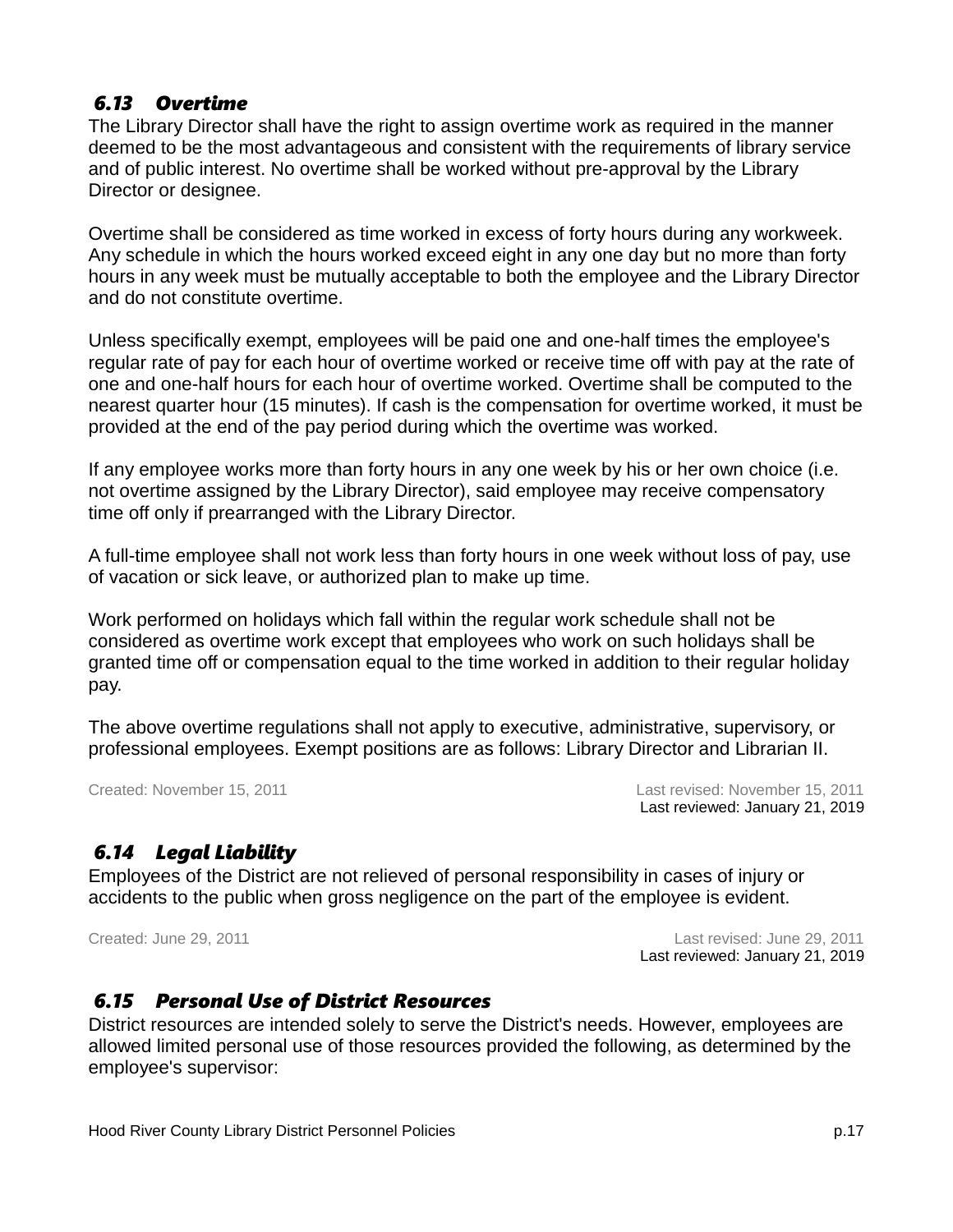- There is no cost to the District:
- There is no interference with work responsibilities;
- There is no disruption to the workplace;
- Duration is limited:
- No unauthorized changes are made to District equipment;
- No business is conducted from which employees or associates thereof benefit financially;
- Friends and relatives are discouraged from contacting employees via District-provided communications unless in emergencies;
- All relevant local, state, and federal statutes, including Oregon government ethics laws, are followed;
- All other District policies are followed;
- Such use occurs only during an employee's personal time, such as breaks or meals.

When using District resources for personal business, employees shall abide by District policies aimed at public use of District services, including but not limited to the Code of Conduct and Technology Use Policy. Employees have no expectation of privacy if they choose to use District resources for personal business. Such use also may subject employees' personal data to public records requests. Personal communications conducted using District resources shall make clear that the employee is speaking as an individual and not a District employee.

Employees are subject to the same fees as the public when using resources for which the District normally charges (e.g. printing, copying). Pre-approval is required if using a District resource that incurs a cost and for which no provisions are in place for charging. The employee shall reimburse the District for the use.

Created: April 21, 2015 Last revised: April 21, 2015 Last reviewed: January 21, 2019

#### *6.16 Conducting District Business on Personal Devices*

In general, District business should not be conducted on employees' personal devices. However, some job responsibilities may be facilitated by employees using their personal devices at certain times. Such use is approved only for supervisors, salaried personnel, employees who engage predominantly in offsite outreach, and employees with telework agreements, if specified in the agreements. Employees using personal devices must abide by all other District policies, including those on scheduling and overtime.

Employees authorized to use personal devices may use them to link to District technology services, including but not limited to email, online chat, remote conferencing, the integrated library system, contacts, websites, databases, and file servers. District-provided communication methods and accounts, rather than personal accounts, must be used to engage in District business. Employee devices must have updated security protection software, be secured with passwords of sufficient difficulty, automatically lock after a short period of inactivity, and have current security updates. The devices should only connect to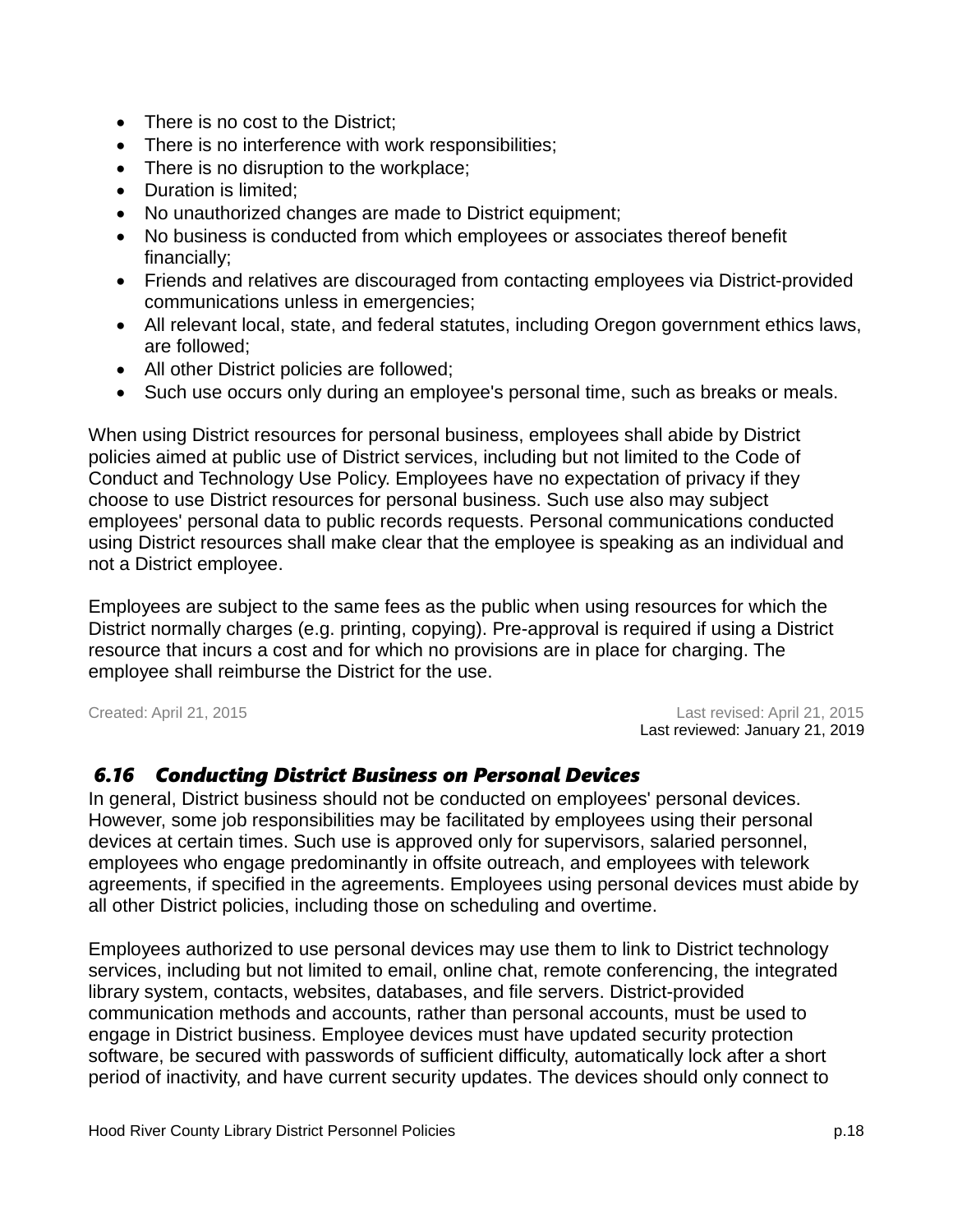District technology services via a properly secured network or virtual private network (VPN) provided by the District. Any loss or theft of a personal device used to access District technology services shall be reported immediately to the Library Director or employee's supervisor.

If employees use personal devices to conduct District business, they should be aware of public records laws and that using their personal devices could open up that device to public records requests. The District retains ownership of any documents created for District purposes, whether created on a District-owned or employee's personal devices. All District documents created on personal devices should be stored or backed up on District-provided technology.

Employees whose job functions require them to use personal devices with fees shall be compensated a portion of those fees reasonable to the relative amount the devices are used for District business. That amount shall be determined annually during the budget process. However, employees are responsible for the upkeep and replacement of their personal devices.

Created: April 21, 2015 Last revised: April 21, 2015 Last reviewed: January 21, 2019

#### *6.17 Whistleblower Protections*

#### 6.17.1 Purpose

To provide reporting procedures should a District employee become aware of improper government action in accordance with Oregon Revised Statue 659A.200 to 659A.224. Created: December 15, 2016 Last revised: December 15, 2016 Last reviewed: January 21, 2019

#### 6.17.2 Reporting Procedure

The District encourages any employee with knowledge of or concern of an illegal or dishonest fraudulent District activity to report it to the Library Director or designee. The employee may also provide the information to the Assistant Director, District Board, a state or federal regulatory agency, a law enforcement agency or an attorney licensed to practice law in Oregon if a confidential communication is made in connection with the alleged violation. Attorneys employed by the District may report violations of law to the Attorney General, subject to rules of professional conduct. All such issues will be investigated in a timely manner to determine fault and institute any appropriate corrective measures. Examples of illegal or dishonest activities are violations of federal, state, or local laws; billing for services not performed or for goods not delivered; and other fraudulent financial reporting. For any employee wishing more information, further details can be obtained from the Library Director or designee. Created: December 15, 2016 Last revised: December 15, 2016

Last reviewed: January 21, 2019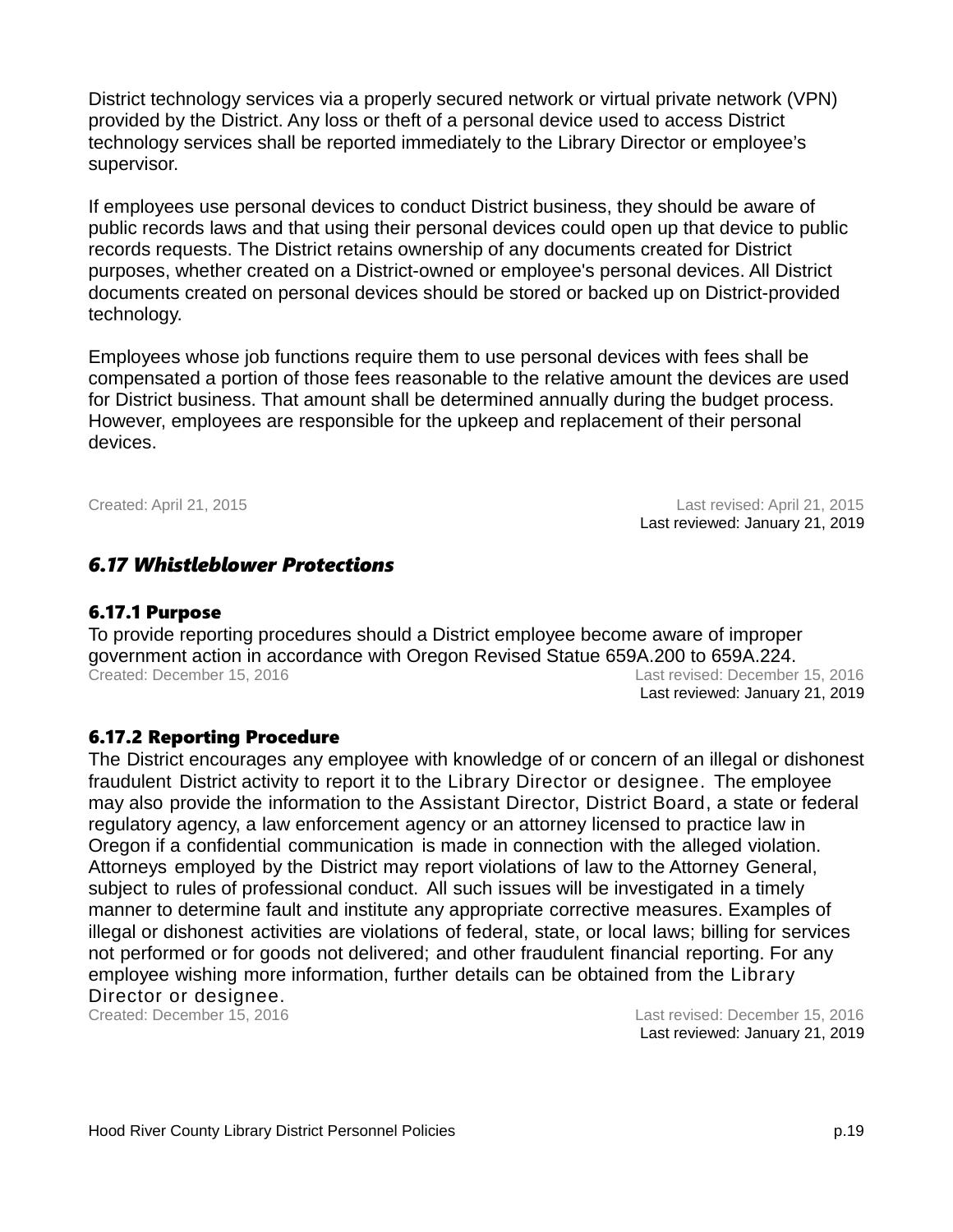### 6.17.3 Sound Judgment

The employee must exercise sound judgment to avoid baseless allegations. An employee who intentionally files a false report of wrongdoing may be subject to corrective action up to and including termination.<br>Created: December 15, 2016

Last revised: December 15, 2016 Last reviewed: January 21, 2019 I.

#### 6.17.4 Protections to maintain confidentiality and prevent retaliation

Whistleblower protections are provided to maintain confidentiality and to prevent retaliation. While identity may have to be disclosed to conduct a thorough investigation, to comply with the law, and to provide accused individuals their due course, the privacy of the individual making the report will be protected as much as possible. The District will not retaliate against a whistleblower. This includes, but is not limited to, protection from retaliation in the form of an adverse employment action such as termination, compensation decreases, or poor work assignments and threats of physical harm. Any whistleblower who believes he/she is being retaliated against must contact the Library Director or designee. The right of a whistle blower for protection against retaliation does not include immunity for any personal wrongdoing that is alleged and investigated.

Created: December 15, 2016 Last revised: December 15, 2016 Last reviewed: January 21, 2019

#### 6.17.5 Prompt reporting

All reports of illegal and dishonest activities will be promptly submitted to the Library Director or designee who is responsible for investigating and coordinating corrective action.

Created: December 15, 2016 Last revised: December 15, 2016 Last reviewed: January 21, 2019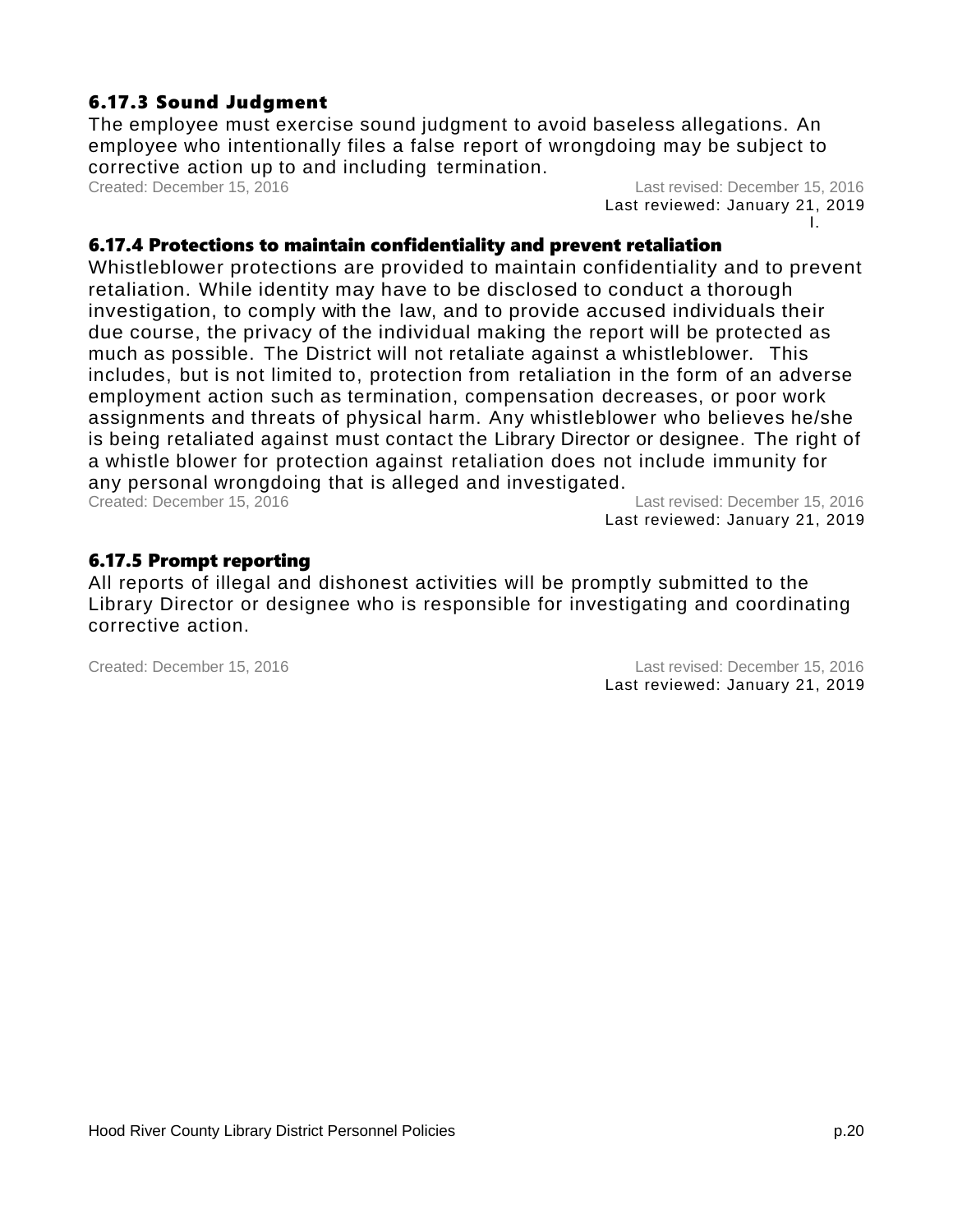# 7 Employee Status/Discipline

### <span id="page-23-0"></span> *7.1 Trial Period*

All employees are subject to a six month trial period, which begins on their initial hire date. The trial period is intended to give new employees the opportunity to demonstrate their ability, achieve satisfactory performance, and determine whether the new position meets their expectations. The District uses this period to evaluate employee capabilities, work habits, and overall performance. During the trial period, vacation leave will not be granted. Sick and vacation leave will accrue from the first day of work. Eligible employees may enroll in the health care and retirement benefits on the first day of the month that occurs after sixty days from the hire date. Completion of the trial period does not modify an employee's at-will employment status. Any significant absence will automatically extend a trial period by the length of the absence. If the employee's supervisor determines that the designated trial period does not allow sufficient time to thoroughly evaluate the employee's performance, the trial period may be extended for a specified period.

Created: June 29, 2011 Last revised: February 16, 2016 Last reviewed: January 21, 2019

### *7.2 Evaluation*

All employees shall be evaluated using standard personnel evaluation forms prescribed by the Library Director. All new employees shall be evaluated before the end of their trial period, and each regular or permanent non-supervisory employee shall be evaluated at least once each year near the anniversary date of their initial hiring.

Personnel evaluations communicate to employees their strengths and weaknesses in performing their assigned duties. Supervisors shall review with their individual employees the factors rated and should stress areas of commendation and areas needing improvement. Specific recommendations on ways of improving performance shall be provided. Performance evaluations shall become a part of the employee's work history and be kept in the employee's personnel file.

If disagreement exists between the employee and the supervisor's evaluation, the employee may submit a statement in writing to the Library Director stating the reasons for disagreement in as specific detail as possible. A copy of the statement will be attached to the performance rating in question as a permanent part of the employee's file.

Created: June 29, 2011 Last revised: April 21, 2015 Last reviewed: January 21, 2019

### *7.3 Supervisor Evaluation*

In addition to the principles and procedures noted in 8.2, supervisors' evaluations shall include a survey for the staff supervised by that individual to evaluate and comment on their supervisor's performance. The surveys shall be anonymous. They shall be distributed by the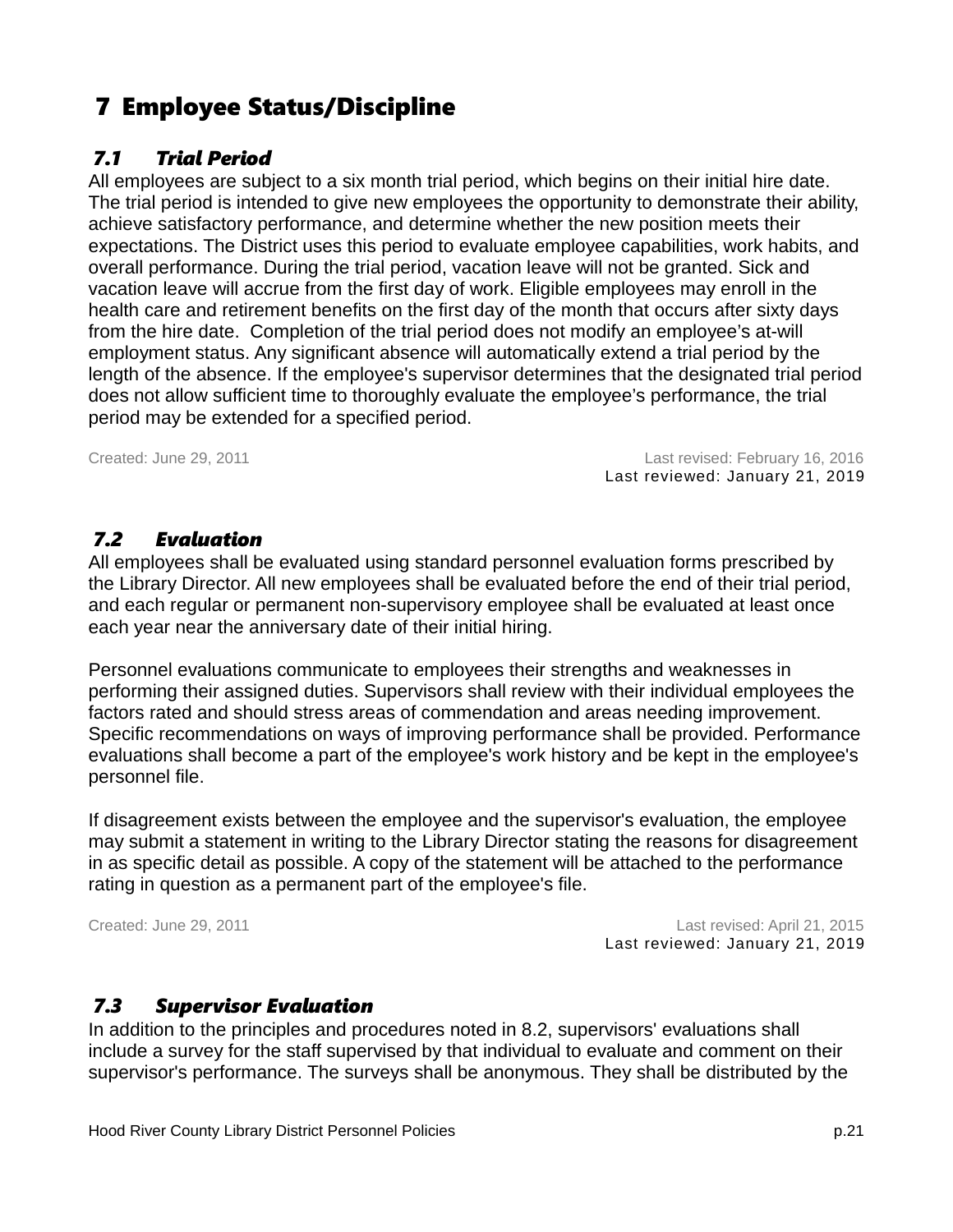Library Director or designee. Results of the survey shall be factored into the supervisor's overall evaluation and attached to the evaluation in the supervisor's file.

The Library Director's evaluation process shall be governed by the separate Library Director Evaluation Policy.

Created: April 21, 2015 Last revised: April 21, 2015 Last reviewed: January 21, 2019

### *7.4 Disciplinary Procedures*

Whenever an employee commits an offense warranting disciplinary action, the Library Director or designee may begin disciplinary action at any of the steps listed below, depending on the seriousness of the offense committed. All steps at or above a written warning require approval by the Library Director.

- 1. For minor offenses, the employee shall be given a verbal warning. If this does not correct the situation within a reasonable length of time, the supervisor shall then use the second step of this procedure.
- 2. The employee may be given a written warning. A copy will be placed in the employee's personnel file, and s/he will be given a copy.
- 3. If a second offense of any kind occurs within a period of one year from the date of the first written warning, the employee may be suspended from work without pay for a period of time of up to ten days. The length of suspension will depend upon the seriousness of the offense.
- 4. If a third offense of any kind occurs within a period of one year from the date of the first written warning, the employee may be suspended without pay pending discharge.
- 5. Supervisors are not required to go through the entire four steps involved in this disciplinary procedure. Discipline may begin at any step in the procedure depending upon the seriousness of the offense committed, as determined by the supervisor and Library Director. In addition, the supervisor may deviate from this procedure, impose different types of discipline, or repeat any of the first three steps of this procedure when the supervisor feels it is necessary.

Disciplinary actions resulting in discharge must follow the provisions delineated in [7.9](#page-26-0) below.

Created: June 29, 2011 Last revised: June 29, 2011 Last reviewed: January 21, 2019

### *7.5 Offenses*

Examples of offenses include, but are not limited to, the following:

- 1. Violation of lawful duty or District policies and administrative rules.
- 2. Willful violation of any reasonable and lawful directive prescribed by a supervisor.
- 3. Being absent from work without permission or failing to report to their supervisor when absent.

Hood River County Library District Personnel Policies p.22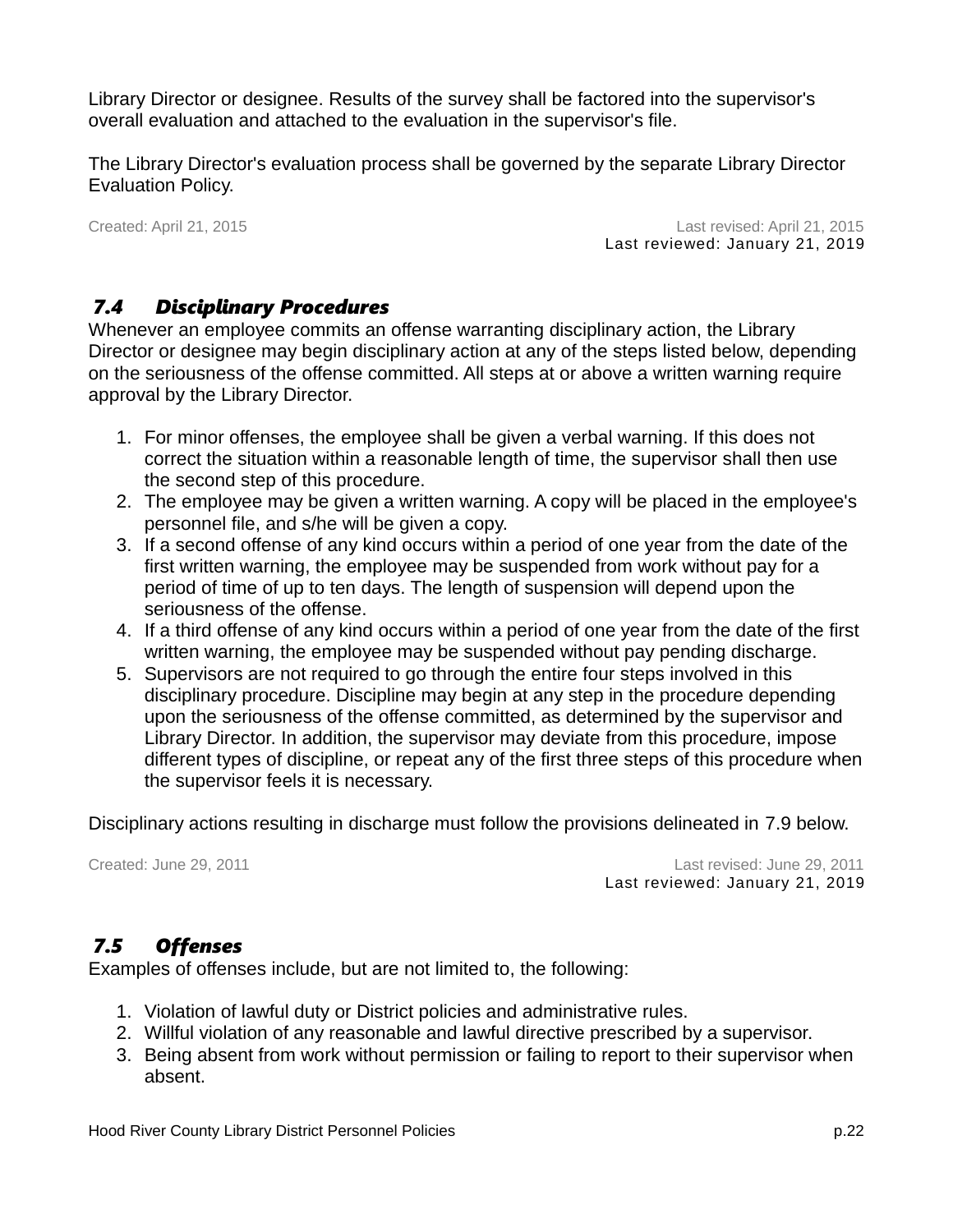- 4. Being habitually tardy.
- 5. Failure to perform assigned work in a competent manner.
- 6. Abusive or derogatory language or conduct toward the public or a fellow employee or other conduct unbecoming a District employee.
- 7. Violent or threatening behavior.
- 8. Being wasteful of material, property, or working time.
- 9. Being convicted of a felony.
- 10.Violation of established safety policies.
- 11. Personal acceptance of gifts during any calendar year with an aggregate value in excess of \$50.00, as per Oregon Revised Statutes, 240.010-244.390, or other violations of Government Ethics laws.
- 12.Actions that violate normally-accepted work standards.
- 13.Failure to follow teamwork rules as set forth for committees and for general employee interactions.

Created: June 29, 2011 Last revised: June 29, 2011 Last reviewed: January 21, 2019

### *7.6 Grievance Process*

Any non-trial employee who has been suspended without pay, reduced in pay, demoted, or discharged, other than through a reduction in force as provided for in section [7.8](#page-26-1) below, shall have the right of appeal through the Grievance Process.

- 1. The aggrieved employee will discuss the problem with his/her immediate supervisor within ten working week days of the occurrence of the problem or within ten working week days of the time that the employee became aware of the problem. The supervisor shall give his/her oral reply within ten working days of the presentation of the grievance, not including the date of the presentation.
- 2. If the grievance is not fully settled in Step 1 and the Library Director is not the aggrieved employee's direct supervisor, the aggrieved employee shall submit a written summary of the grievance to the Library Director within ten working days after the supervisor's oral reply, not including the date that the reply was given. The Library Director shall reply in writing to the grievance within ten working days of the date that the written summary was presented.
- 3. If the employee wishes to appeal the Library Director's decision, or if the Library Director is the aggrieved employee's direct supervisor, the aggrieved employee shall submit a written summary of the grievance, along with all pertinent documentation, to the Board of Directors at the next regularly-scheduled meeting. The Board shall solicit additional information, as it deems appropriate, and shall respond in writing within 45 days after the date of the presentation of the grievance. The decision of the Board of Directors shall be final and binding.
- 4. If the grievance procedures established in this section are not initiated within the time limits, the grievance shall be considered not to have existed.
- 5. No employee shall be disciplined or discriminated against in any way because of the employee's proper use of the grievance procedure.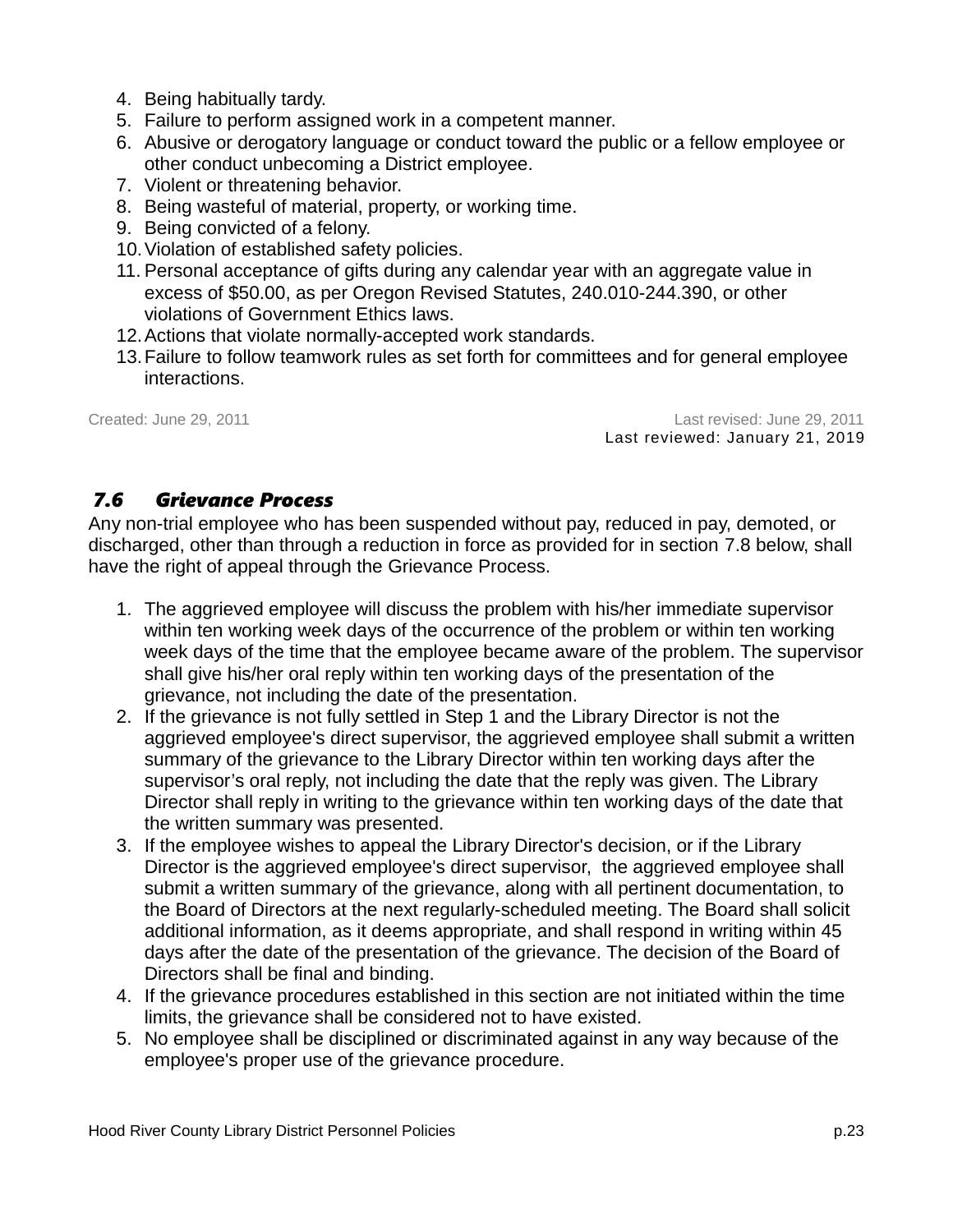### *7.7 Resignation*

To resign in good standing, an employee shall give the Library Director two weeks written notice prior to the last day of employment. This provision may be waived in the case of extenuating circumstances. The employee does not have the right to revoke the resignation once submitted, but may do so at the discretion of the Library Director.

Created: June 29, 2011 Last revised: June 29, 2011 Last reviewed: January 21, 2019

#### <span id="page-26-1"></span> *7.8 Reduction in force*

The Library Director and Board of Directors will determine when reductions in force are necessary. The Library Director, with Board of Directors approval, will determine which employees are to be retained. The following factors shall be considered:

- 1. Maintenance of District's non-discrimination policy (see [2\)](#page-5-0).
- 2. Competence and merit:
	- 1. Competence is the ability to meet the District's needs based on experience and training.
	- 2. Merit is the measurement of one employee's ability and effectiveness as compared to other employee's ability and effectiveness.
- 3. Time in service.

Affected employees will be given at least two weeks written notice of reduction in force. Affected employees will have the right of recall for one year from the date of release. Recall will be based on the same criteria as listed under [7.8](#page-26-1) [above.](#page-26-1)

A new position or job classification with substantially different duties and requirements may be filled with other than an employee who was subject to a reduction in force if such new position is deemed necessary or desirable to carrying out the District's program and mission. An employee who was subject to a reduction in force will be considered for such position in the same manner as other applicants as to qualifications and experience if application is made.

Created: June 29, 2011 Last revised: June 29, 2011 Last reviewed: January 21, 2019

#### <span id="page-26-0"></span> *7.9 Discharge*

When circumstances so warrant, an employee may be involuntarily discharged by the Library Director. The Library Director shall not discharge an employee without first consulting legal counsel and the District's liability insurer.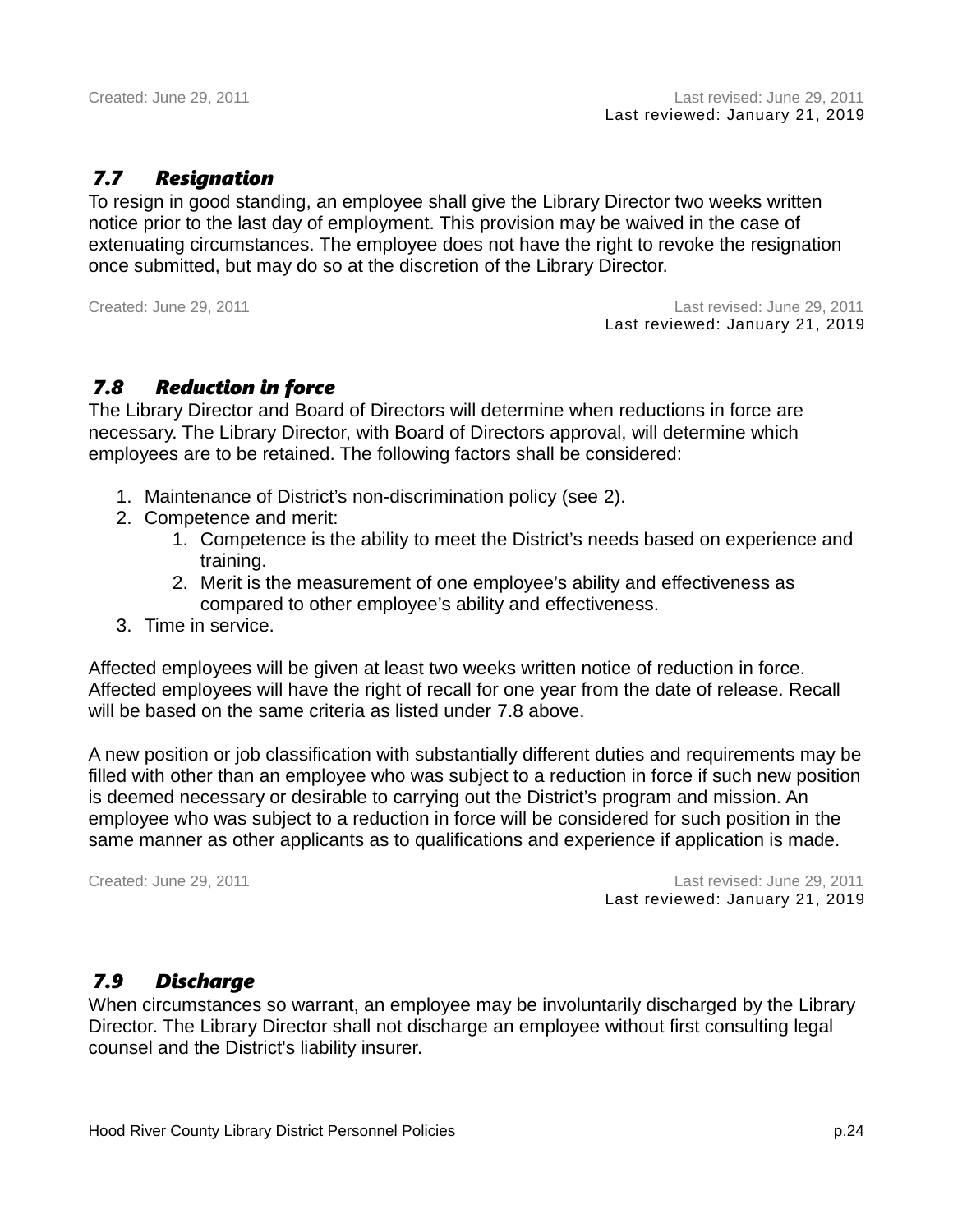A letter of discharge stating the reason for same shall be given to the employee with a copy for the personnel file. Said notice shall be given to the employee fourteen days prior to the last day of work except for reasons warranting immediate dismissal. The employee shall be paid all wages and other compensation due before the close of the last day of work.

Immediate discharge may be made for the following reasons. These are only examples of causes and are not intended to limit the District's right to terminate immediately for serious misconduct, or when it is in the District's best interests.

- 1. Drinking of alcoholic beverages or other substance abuse while on duty;
- 2. Malicious destruction of District property;
- 3. Theft of District property;
- 4. Committing physical violence against a coworker or patron in an instance not deemed to be self-defense.
- 5. Intentional falsification of application for employment or of any District records.

An employee may be discharged for reasons of disability when the employee cannot perform the required duties because of physical or mental impairment. In such cases, said termination must be supported by medical evidence. Said termination shall be made only after all accrued sick and vacation leave have been used.

If an employee dies, all fringe benefits terminate on their date of death.

Created: June 29, 2011 Last revised: February 19, 2013 Last reviewed: January 21, 2019

### *7.10 Exit Interviews*

In an effort to improve job satisfaction and promote a productive and fulfilling working atmosphere, all employees who voluntarily end employment with the District shall be given an exit interview. The Library Director shall give this exit interview, which will be a paper interview that the employee may complete him/herself. If the Library Director is the departing employee, the exit interview shall be given by the President of the Board of Directors. All departing employees will undergo an exit process that will include information for the employee regarding his/her departure as well as a checklist for the employee's supervisor to assist with getting back District property and properly processing the departure.

Created: December 17, 2013 Last revised: December 17, 2013 Last reviewed: January 21, 2019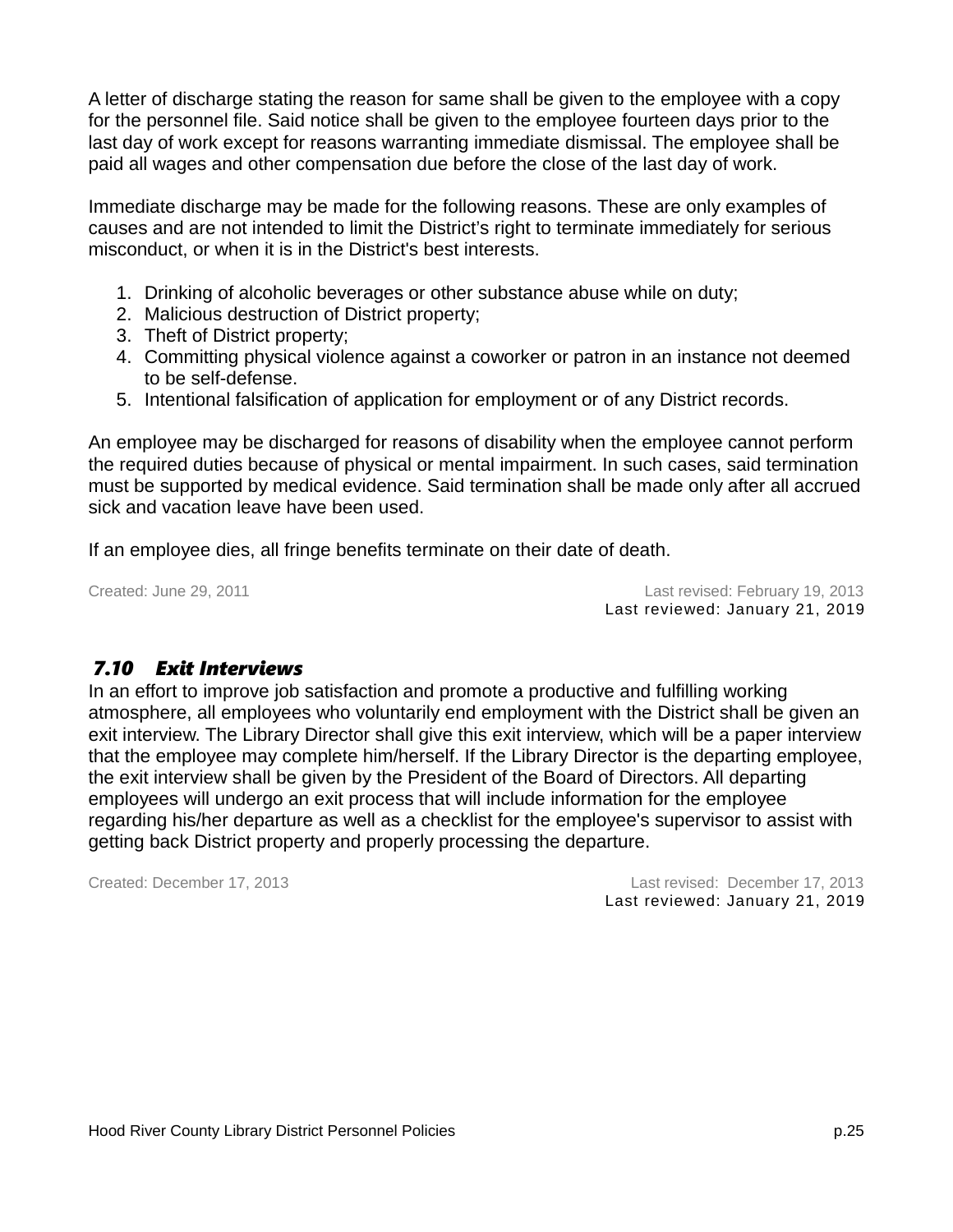# 8 Classification plan

### *8.1 Job Descriptions*

The District shall maintain a job description for every separate classification of employee. The job description shall have a specification that includes a concise, descriptive title and a description of the duties and responsibilities of the classification. The job description may not include all of the duties to be performed and is not intended to replace detailed work assignments.

A job description in a classification may be amended as to specific responsibilities for a given employee, in order to define the terms of hire or change of duty and to place in employee's personnel file, so long as such responsibilities are among those of the classification in general.

Created: June 29, 2011 Last revised: June 29, 2011

### *8.2 Reclassification*

Positions may be reclassified whenever duties of the position change materially, provided the reclassification can be accomplished within the budget and such reclassification is approved by the Board of Directors.

Created: June 29, 2011 Last revised: June 29, 2011

### *8.3 New Classification*

A new position may be created when no current classification exists which adequately comprises all the duties expected and desired of an employee. Such a classification need not be filled, but only defines a specific combination of duties and level of responsibility.

The creation of a new classification may only be authorized by the Board of Directors.

### *8.4 Maintenance of the Classification Plan*

The Library Director is responsible for maintaining job descriptions through periodic review.

Created: June 29, 2011 Last revised: June 29, 2011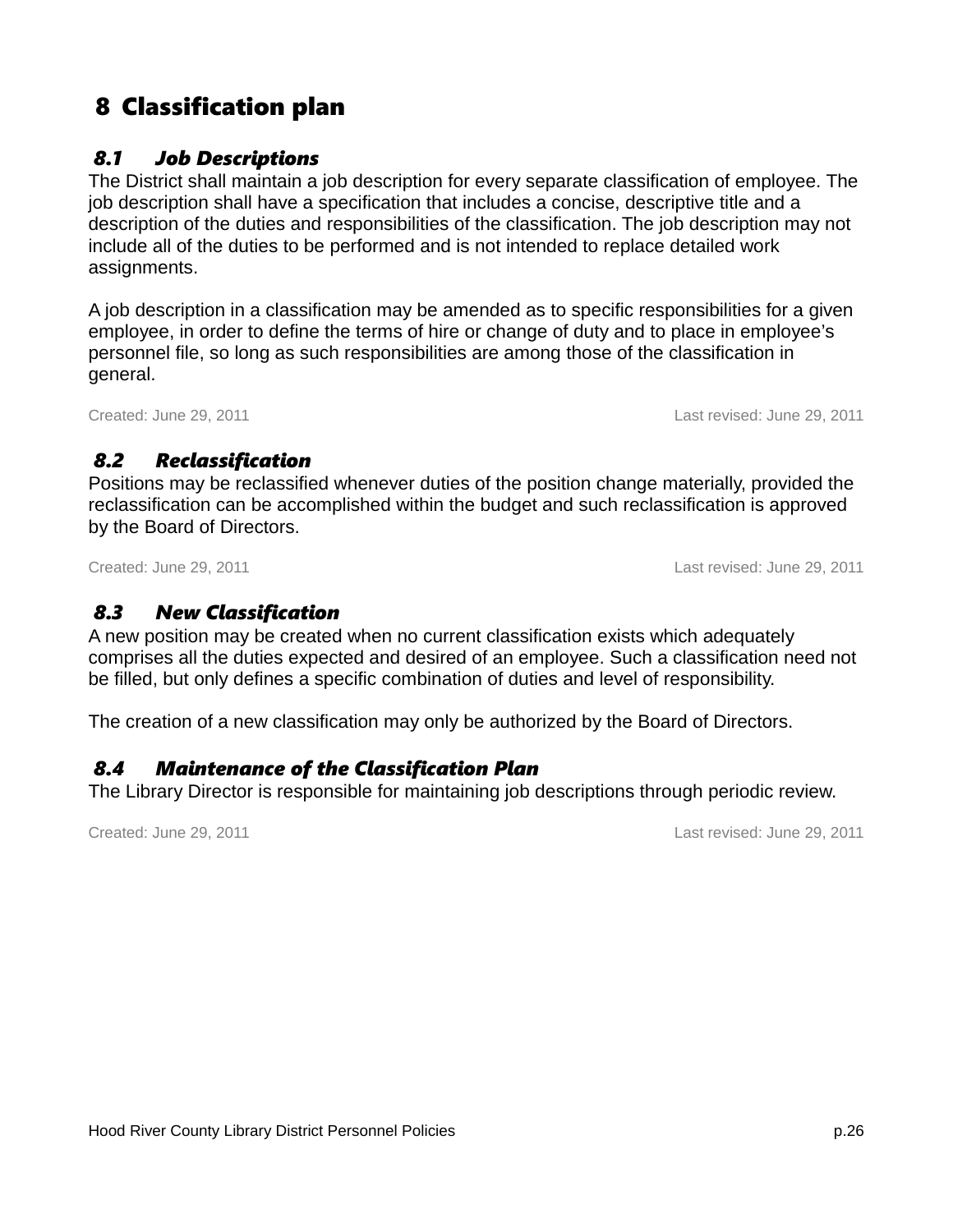# 9 Compensation

#### *9.1 Wages*

Employees shall be paid in accordance with the salary or hourly wage determined by their classification, according to the established pay schedule in Exhibit A: Salary Schedule, and in no case less than the applicable minimum wage law requires.

Job classification salary schedules provide for step increases in grade, for which an employee is eligible on each annual anniversary following successful completion of the trial period. Such step increases are not automatic, but are granted as a proper recognition for exceptional job performance and growth, as determined by the Library Director, provided that funds are available.

Created: June 29, 2011 Last revised: November 15, 2011

### *9.2 Attachments and Garnishments*

The District will honor only those attachments and garnishments as they are required by law. An employee does not have any recourse for removing these through the District, but must apply directly to the legal entity filing such attachment or garnishment.

### *9.3 Pay Day*

Employees shall be paid on the  $5<sup>th</sup>$  of each month. If the  $5<sup>th</sup>$  falls on a Saturday, Sunday, or holiday, employees shall be paid on the immediately preceding weekday. The pay period begins on the first day of each month and ends on the last day of each month. An employee may take a draw on the  $20<sup>th</sup>$  of each month in any amount up to one-half of the employee's net monthly salary. All payroll expenses and withholding will be calculated and withheld on the salary paid on the first of the month for work performed in the month preceding.

Created: June 29, 2011 Last revised: February 19, 2013

### *9.4 Appointee Compensation*

Upon initial appointment to a position, the employee shall receive the minimum salary for the class to which the position is allocated. However, in cases when unusual difficulty in filling a vacancy is experienced, or when the appointee is exceptionally qualified, the Library Director may cause the appointment to be made at a salary level above the minimum, but not more than the maximum, for the class.

#### *9.5 Cost of Living Increase*

Adjustments for cost-of-living for all employees will be considered annually by the District during the budgeting process. Such cost of living increases are not automatic, but are granted by the Library Director and Board of Directors depending on budgetary and other

Created: June 29, 2011 Last revised: June 29, 2011

Created: June 29, 2011 Last revised: June 29, 2011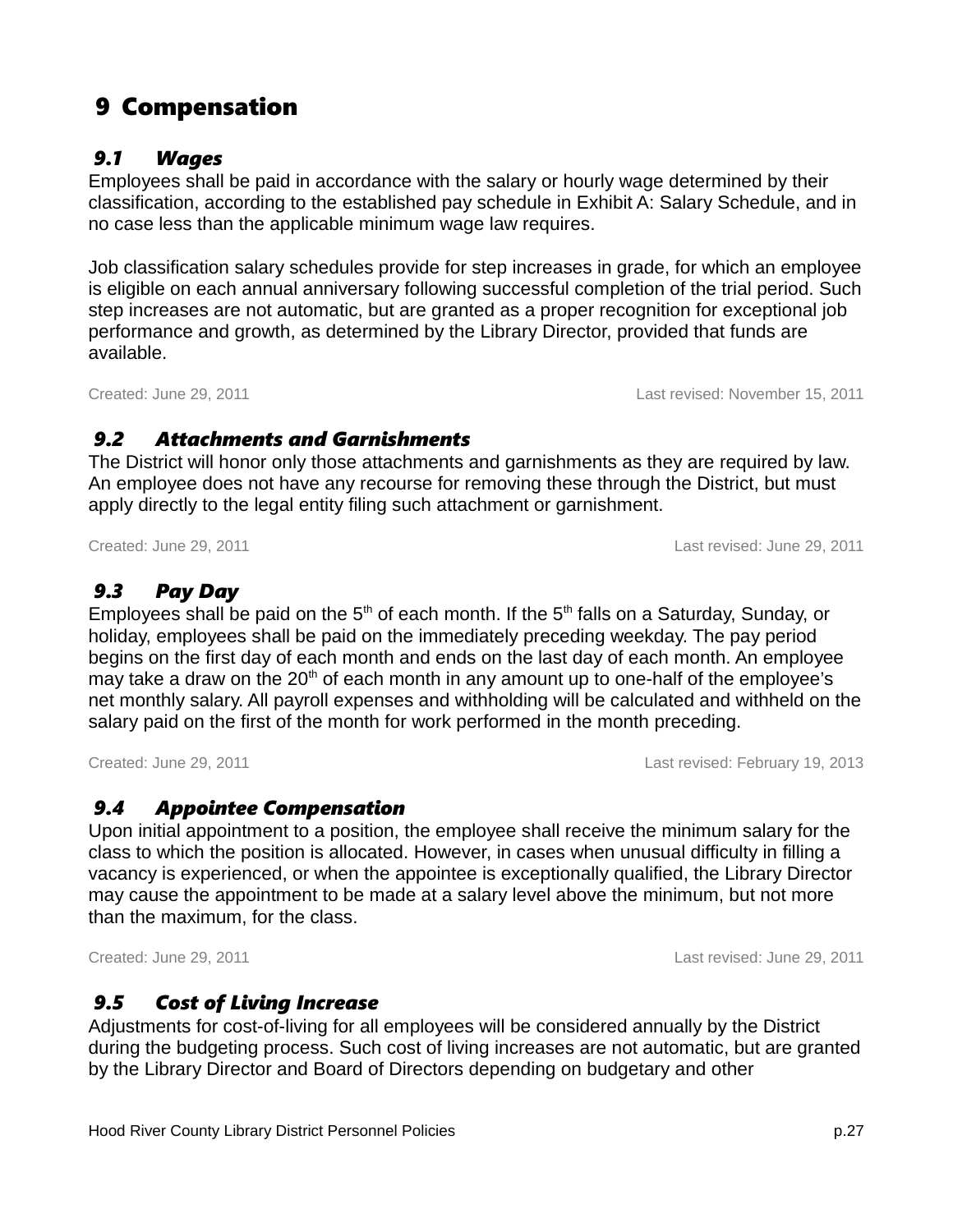### considerations.

Created: June 29, 2011 Last revised: June 29, 2011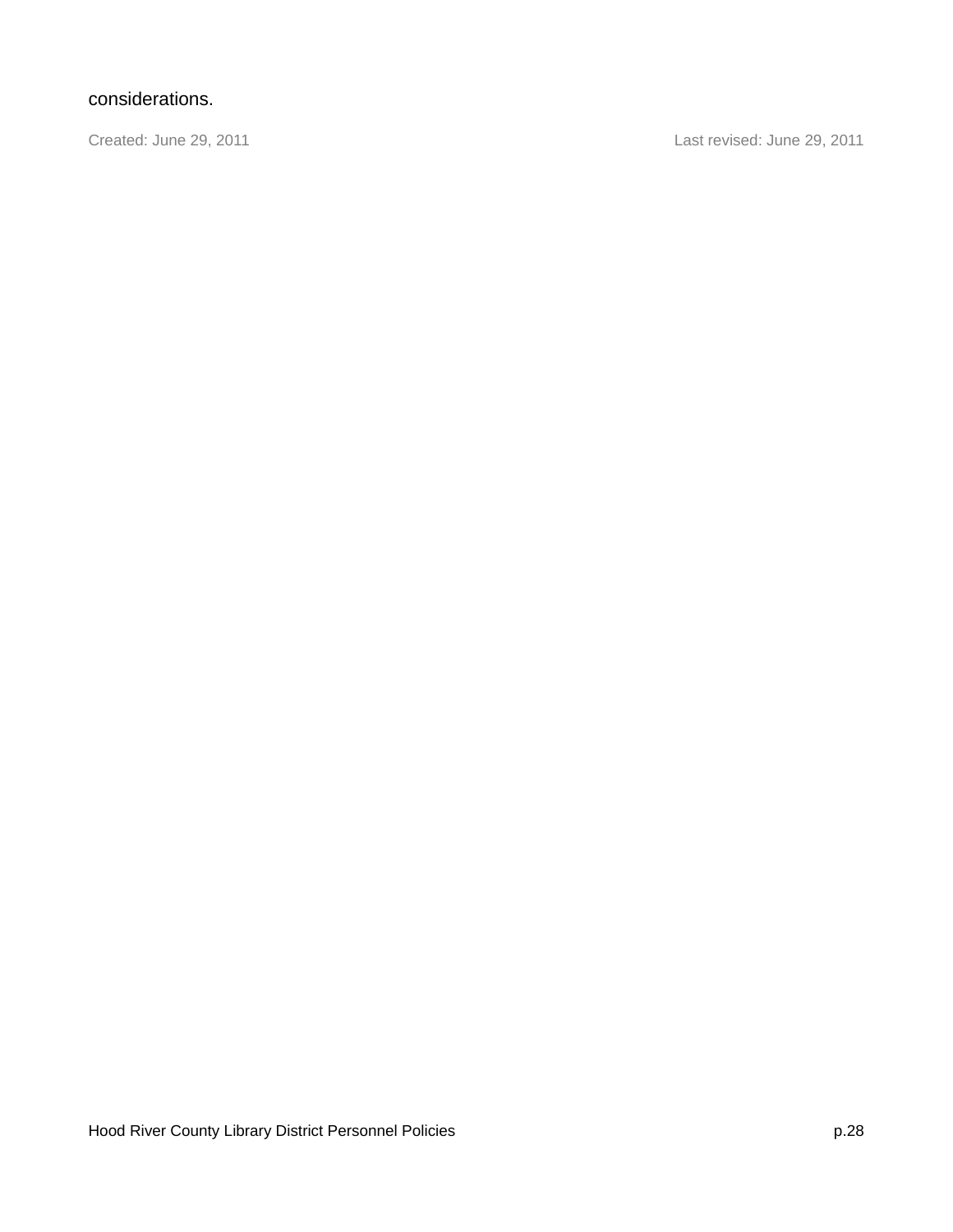### *9.6 Pay Transparency*

The District will not discharge or in any other manner discriminate against employees or applicants because they have inquired about, discussed, or disclosed their own pay or the pay of another employee or applicant. However, employees who have access to the compensation information of other employees or applicants as a part of their essential job functions cannot disclose the pay of other employees or applicants to individuals who do not otherwise have access to compensation information, unless the disclosure is (a) in response to a formal complaint or charge, (b) in furtherance of an investigation, proceeding, hearing, or action, including an investigation conducted by the employer, or (c) consistent with the District's legal duty to furnish information, including public records requests.

Created: February 16, 2016 Last revised: February 16, 2016

## <span id="page-31-0"></span>10 Benefits and Leave

#### *10.1 Generally*

The District will adhere to all applicable state and federal laws regarding leave and benefit rights.

Created: June 29, 2011 Last revised: June 29, 2011

### *10.2 Definitions*

Benefits are those compensations paid or partially paid on behalf of a qualified employee and are authorized at any time by the Board of Directors which are in addition to an employee's salary. They include but are not limited to health care benefits, vacation, sick leave, holidays, and retirement benefits. See individual benefits addressed further in this article.

Unemployment coverage is provided by the District per ORS 657.

Created: November 15, 2011 Last revised: January 17, 2012

### *10.3 Distribution of Costs*

The percentage of the costs of benefits provided to eligible employees shall be determined by the requirements of the operative benefit plan and the Board of Directors. Any Board resolution which alters the benefit compensation package shall be made known in writing to affected employees within thirty days of such action.

A benefit package is not a contractual right and may be altered at any time by the Board of Directors. Decisions affecting a package may be based on equity, change in benefit costs, and budget considerations.

It is the Board of Directors' policy to provide the maximum benefit package possible to attract and retain a skilled work force.

Created: November 15, 2011 Last revised: November 15, 2011

Hood River County Library District Personnel Policies p.29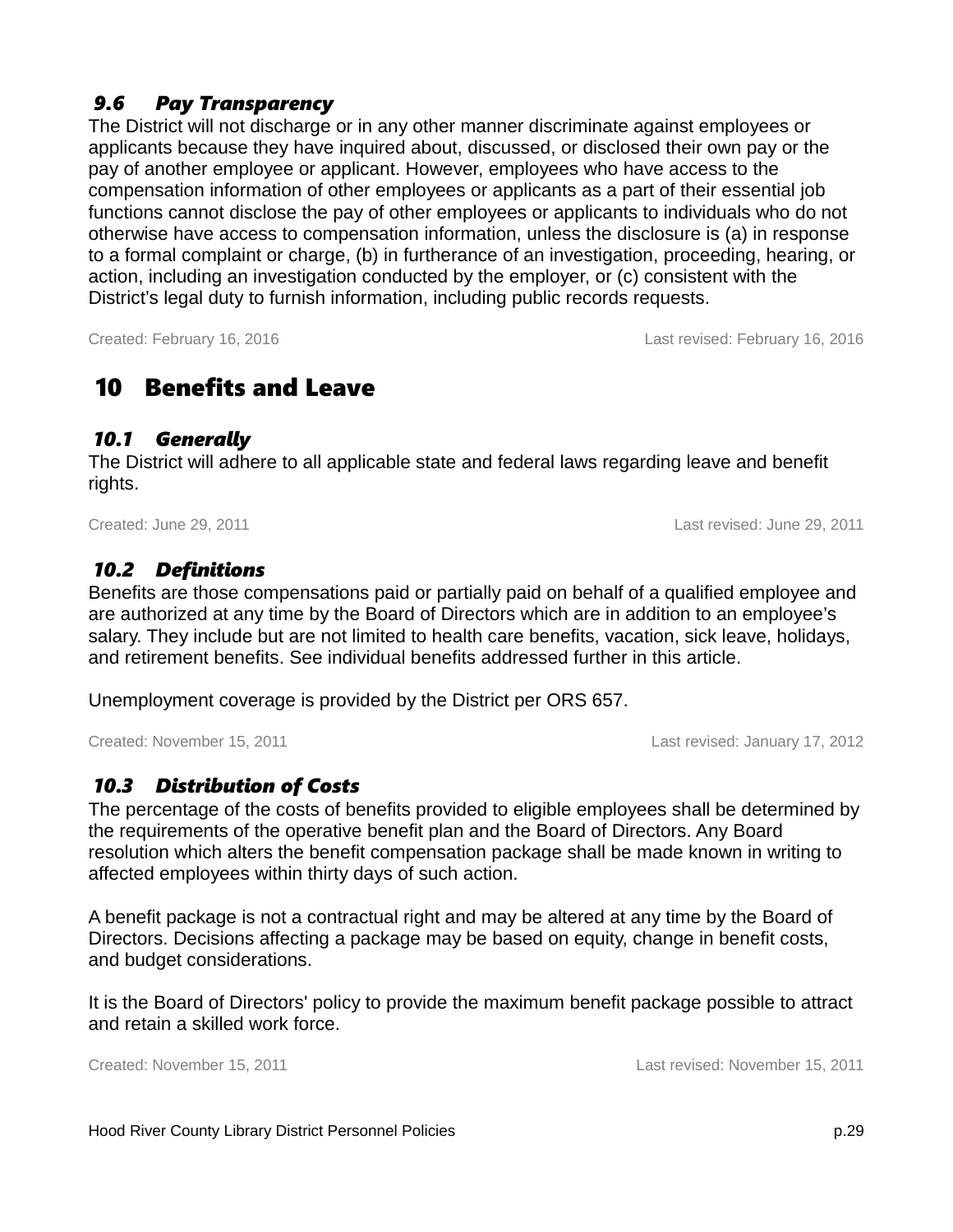### *10.4 Eligibility*

Any permanent employee who is scheduled regularly in any capacity at any work site to work for the District at least twenty hours per week is eligible for benefits as defined in this article and the Employee Health Care Benefits Policy. Employees who are scheduled regularly for fewer than twenty hours per week are eligible for sick leave benefits as defined in this article. Unless otherwise specified, employees must be employed beyond their trial period (see [7.1\)](#page-23-0) to be eligible for the leave benefits delineated in this article.

Created: November 15, 2011 Last revised: April 21, 2015

### *10.5 Waiting Period*

There is a waiting period before an eligible employee may qualify for benefits under the District's health care or retirement benefits. The waiting period begins on the hire date of the employee. Health care benefits shall be available on the first day of the month that occurs after sixty days from the hire date.

Created: November 15, 2011 Last revised: January 17, 2012

#### *10.6 Retirement Benefits*

The District shall contribute a monthly amount equal to six percent of an employee's gross salary into a 403(b) or 457(b) plan, the provider of which shall be selected by the employees, with guidance and limitations established by the Board of Directors. In addition, the District shall match up to an additional three percent of an employee's own contributions. Retirement benefits shall be available three months after an employee's start date.

Created: January 17, 2012 Last revised: January 17, 2012

### *10.7 Vacation Leave*

Vacation time with pay is available to eligible employees to provide opportunities for rest, relaxation, and personal pursuits. During an employee's trial period (see [7.1\)](#page-23-0), vacation leave shall accrue but not be granted. A full-time employee shall accrue vacation leave as follows:

- 1-5 years of service 8 hours per month
- 6+ years of service 10 hours per month

Accrual occurs during continuous service, which is service unbroken by separation as a District employee, except that time spent by an employee on military leave. Time spent on other types of authorized leave, except sick, vacation or emergency leave, shall not count as part of continuous service except that employees returning from such leave, or employees who were laid off, shall be entitled to credit for service prior to the leave. Vacation leave shall not accrue while an employee is on extended sick leave of over forty hours.

Employees may carryover up to eighty hours of vacation leave into a new fiscal year.

Accrued vacation upon termination or death after one full year of employment shall be paid for the last regular rate of the employee's pay on the date of termination or death. In the event of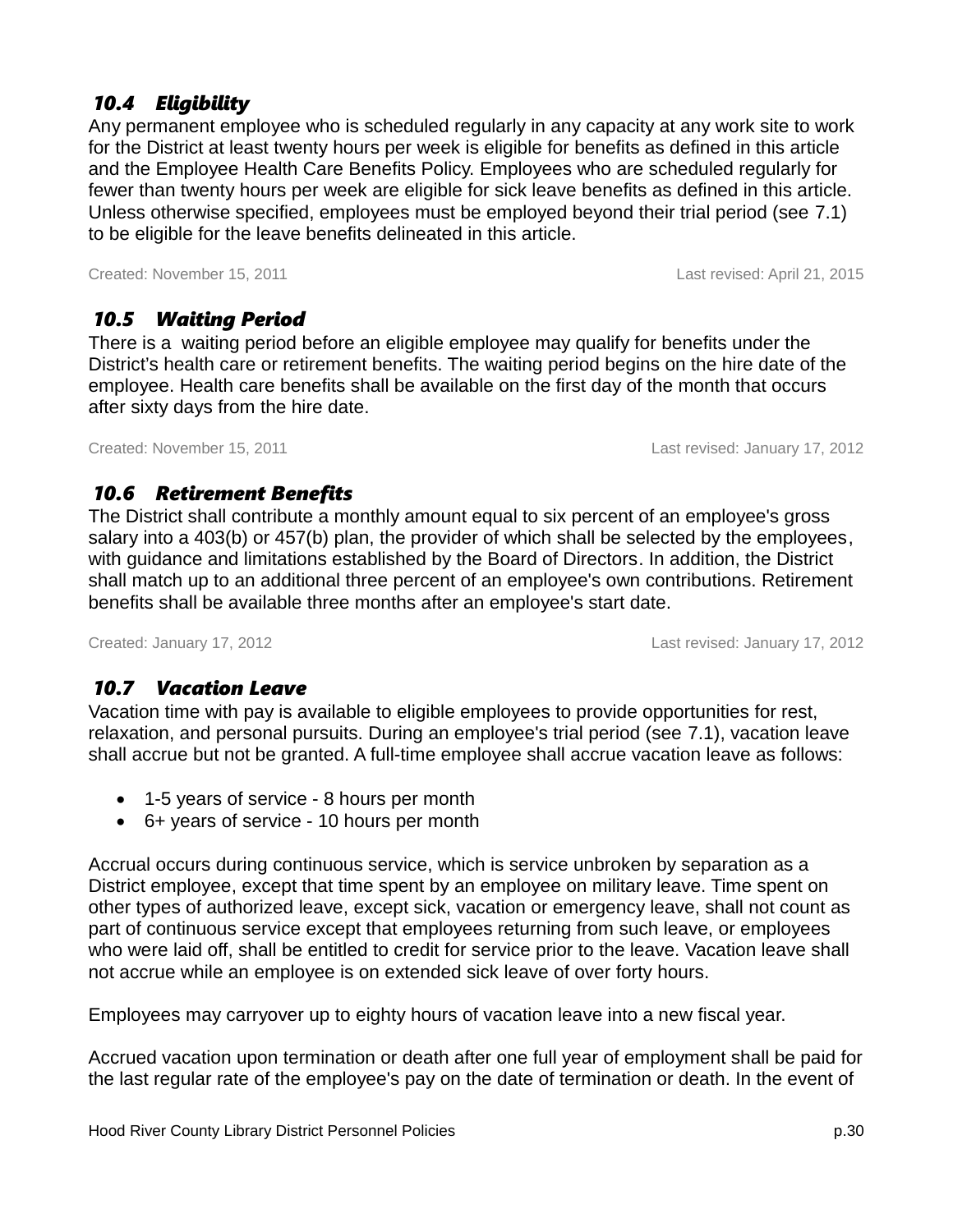death, earned but unused vacation leave shall be paid in the same manner as salary due the deceased employee.

Personnel who are not eligible for overtime shall be granted an additional two hours of vacation each month.

Created: November 15, 2011 Created: November 15, 2011

### *10.8 Sick Leave*

Upon employment, hourly employees shall accrue sick leave at a rate of 1 hour per 21.5 worked, rounded to the nearest quarter-hour. Salaried employees shall accrue eight sick leave hours per month, prorated based on a forty-hour workweek. Salaried employees shall receive their full sick leave accrual during any month in which they have payable hour. Sick leave shall accrue during earned vacation, holiday, and other paid leave. Sick leave accrual shall be limited to four hundred hours for employees who are regularly scheduled for twenty hours a week or more, and capped at eighty hours for employees who are regularly scheduled for fewer than twenty hours a week. Accrued sick leave shall not be compensated upon termination or death of an employee.

Employees may use sick leave when unable to perform their work duties due to illness or injury; pregnancy and childbirth; medical or dental care; mental health issues; handling issues of domestic violence, harassment, sexual assault, or stalking; or exposure to contagious disease that could be spread to the public or coworkers. Sick leave may also be used in the event of medical, dental, or mental health issues of an immediate family member, defined as spouse, parent, sibling, child, grandparent, parent-in-law, stepchild, or domestic partner.

Employees who will be absent from work for sick leave shall:

- 1. Notify their supervisor within at least one hour of the start of their workday when possible;
- 2. Specify the cause for their absence; and
- 3. Indicate estimated date of return, if possible.

In the event that an employee is off work more than five successive workdays under this section, the employee may be required to provide a physician's statement, upon their supervisor's request, as to the nature of the illness, the need for the employee's absence, and the estimated duration of the absence. Prior to allowing the employee to return to work, the employee's supervisor may require a doctor's release stating that the employee may return to their normal duties without risk of aggravating the illness or injury. When an employee is, by reason of illness or injury, unable to perform their job with the regularity, efficiency, or degree of safety necessary and/or when the employee's illness is at a stage where it may present an unreasonable risk of infection to others, the employee's supervisor may require that the employee absent themselves and take further sick leave.

Created: November 15, 2011 Last revised: February 16, 2016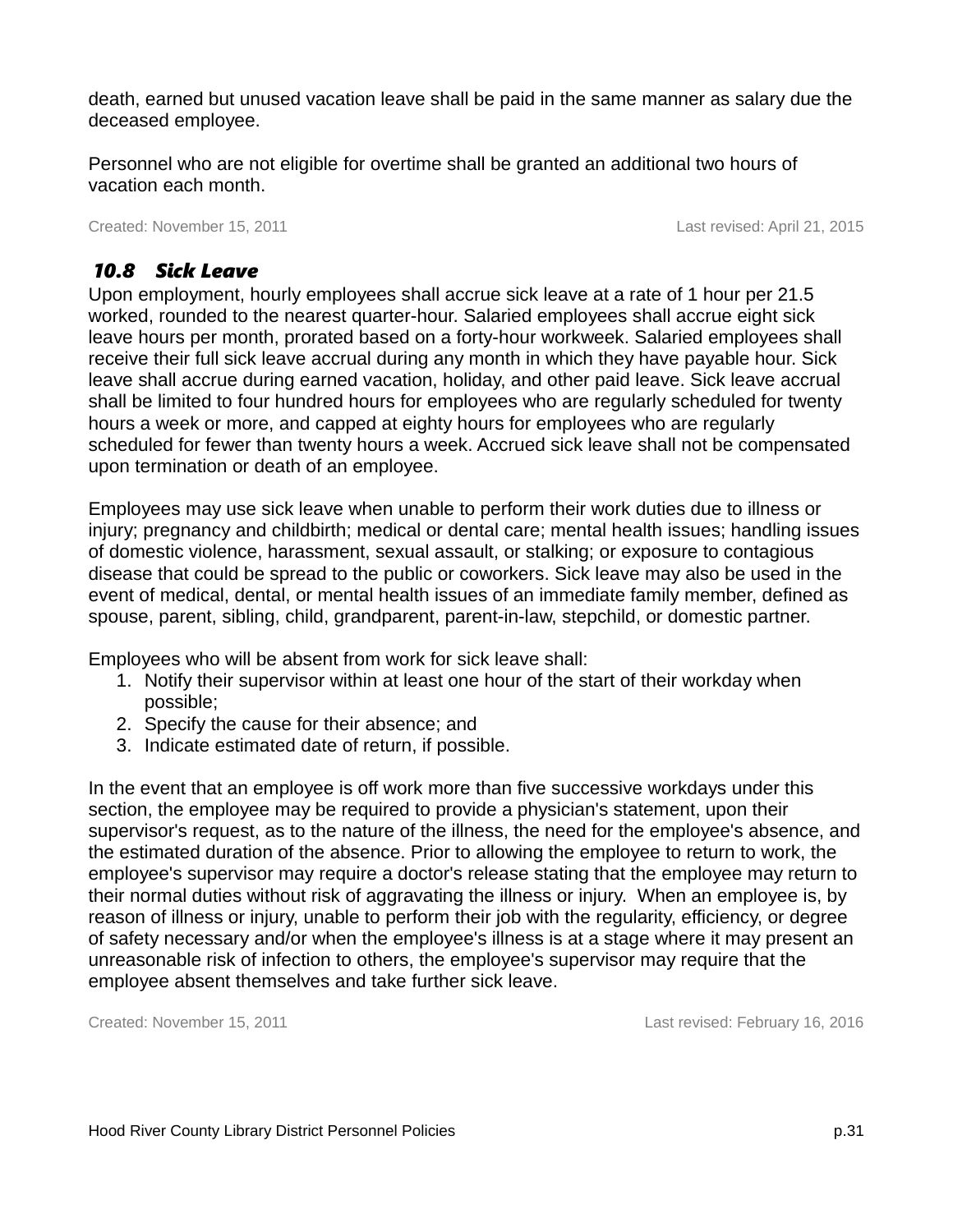### *10.9 Leave Donation*

Benefits-eligible employees who are past their trial period and who have exhausted their sick and vacation leave benefits may receive a gift of sick leave from other District employees if they require extended time off for illness or injury of the employee or family member. In such event, the District's only involvement shall be to transfer an employee's leave credit in accordance with the employee's request and add it to the sick leave balance of another employee. Employees may donate either their sick or vacation leave, up to half of the sick and vacation leave they would normally accrue in a year. The donated amount will be transferred to the other employee's sick leave balance. An employee who receives sick leave must return any unused donated hours to the employee who donated them.

Donation requests, whether initiated by the employee in need or the donor, must be made in writing to the Library Director. It is the intent of this policy that donations shall only be utilized by employees who have a serious health condition; have a family member who has a serious health condition,;or are handling issues of domestic violence, harassment, sexual assault, or stalking. This program is not intended to be used for routine illnesses. A serious health condition is defined as:

- 1. Inpatient care;
- 2. Critical illnesses or injuries diagnosed as terminal or which pose an imminent danger of death;
- 3. Conditions requiring "constant" or "continuing" care; or
- 4. Permanent or long-term incapacity due to a condition for which treatment may not be effective, such as Alzheimer's disease, a severe stroke, or terminal stages of a disease.

A "family member" shall have the same definition as provided for in the leave provisions of these personnel policies.

Created: December 17, 2013 Last revised: October 20, 2015

#### *10.10 Bereavement Leave*

All employees shall receive up to three days of paid leave in the event of a death in the immediate family, defined as spouse, parent, sibling, child, grandparent, parent-in-law, stepchildren, or domestic partner. For additional leave days employees must use accumulated sick or vacation leave, makeup or compensation time, or leave without pay.

Created: November 15, 2011 Last revised: October 20, 215

### *10.11 Holidays*

A full-time employee shall be granted eight hours for a paid leave for full-day holiday and four hourspaid leave for an early closure holiday. Eligible part-time employees shall be granted holiday pay on aprorated basis.

Paid holidays will be posted each year and will be the same holidays each year except as may be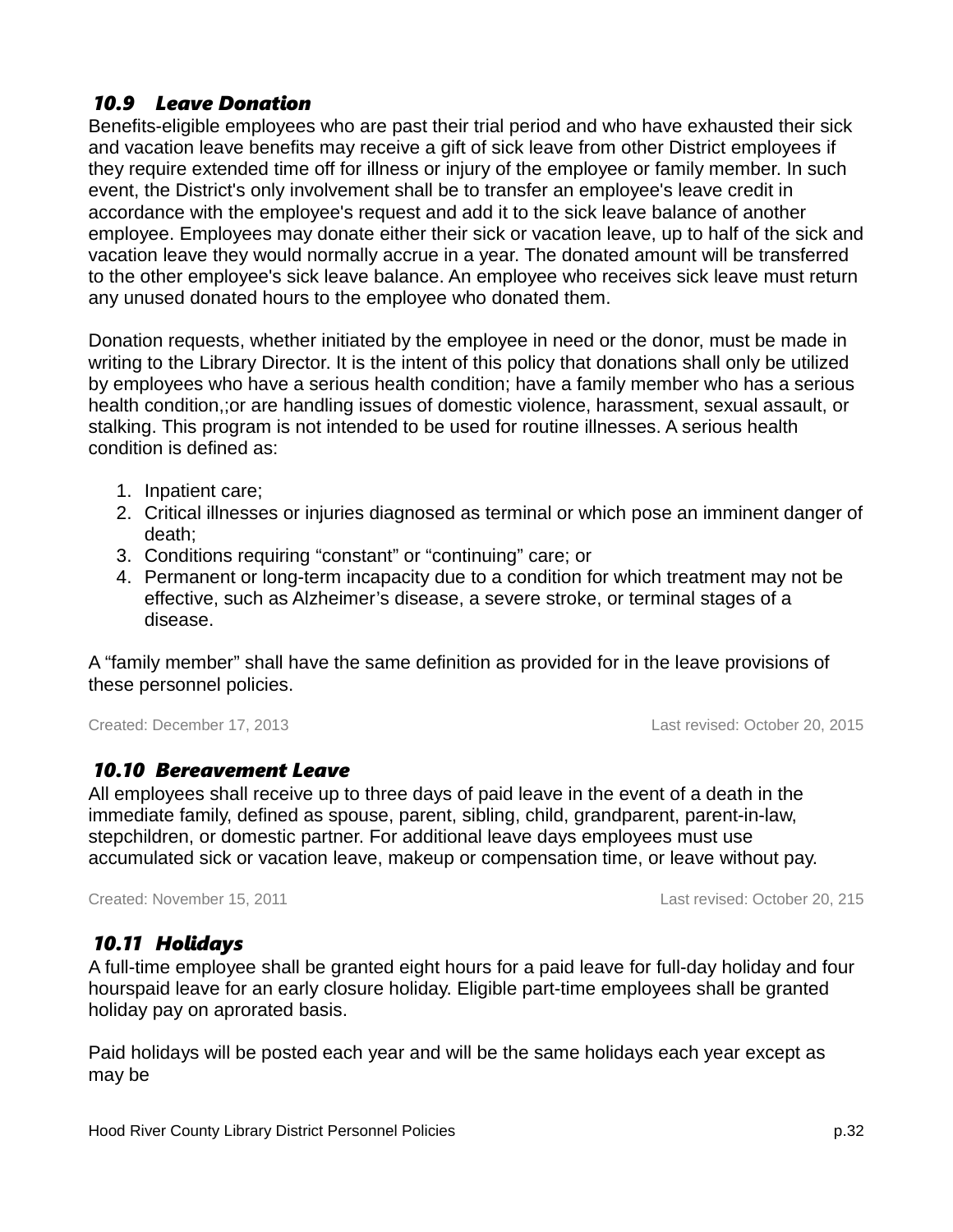changed by the Board of Directors.

Some other holidays may be recognized by the Library Board, which will not be paid, but during which

the Library may be closed based on pre-determined and mutually agreed upon staff preferences. On

such days, scheduled staff may make up their hours in any appropriate way at any time during the pay period, provided they do not go into overtime for any given week with prior approval.

Created: November 15, 2011 Last revised: December 15, 2015

#### *10.12 Compensation Time*

Compensation time off may be granted by arrangement with the Library Director and only if the employee has worked or is scheduled to work the full number of hours required in the pay period.

Compensation time off may not exceed forty hours accumulation at any one time, and must be used within six months of being earned, unless otherwise approved by the Library Director. It is earned in direct proportion to overtime hours worked and does not accrue additional compensation.

Overtime compensated in this manner is created by the choice of the employee with approval from the Library Director. The employee is responsible for logging compensatory time earned and taken on the time slip and for providing a separate current accounting before the first of each month, except there shall be no monthly accounting required if there was no credit on the books during the entire pay period.

Compensation time may not be taken in advance of being earned unless repaid within the same pay period and by agreement with the Library Director. In such cases the time slip accounting shall be the only accounting required.

Created: November 15, 2011 Last revised: November 15, 2011

### *10.13 Military Leave*

A military leave of absence will be granted to employees who are absent from work because of service in the U.S. uniformed services in accordance with the Uniformed Services Employment and Reemployment Rights Act (USERRA). Advance notice of military service is required, unless military necessity prevents such notice or it is otherwise impossible or unreasonable.

Employees will continue to receive full pay while on leave for two-week training assignments and shorter absences. The portion of any military leaves of absence in excess of two weeks will be unpaid. However, employees may use any available vacation time for the absence.

Continuation of health care benefits is available as required by USERRA based on the length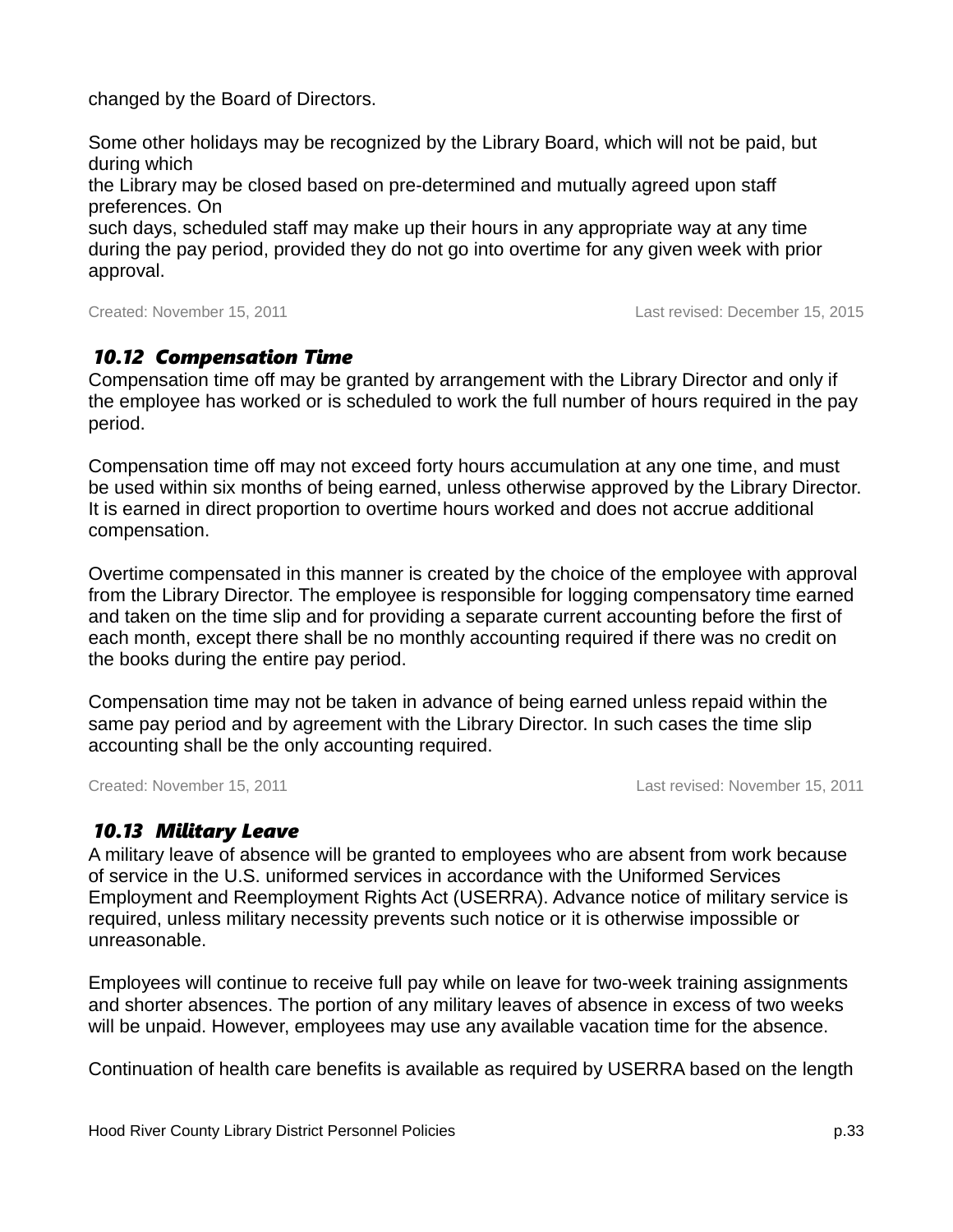of the leave and subject to the terms, conditions and limitations of the applicable plans for which the employee is otherwise eligible.

Vacation, sick leave, and holiday benefits will continue to accrue during a military leave of absence.

Employees on military leave for up to thirty days are required to return to work for the first regularly scheduled shift after the end of service, allowing reasonable travel time. Employees on longer military leave must apply for reinstatement in accordance with USERRA and all applicable state laws.

Created: June 29, 2011 Last revised: June 29, 2011

### *10.14 Jury and Witness Duty*

If an employee is called for jury duty or subpoenaed to appear as a witness in court, the employee shall notify his/her supervisor and show a copy of the jury duty summons. Arrangements will be made to reassign work and time off will be granted. Employees are expected to report for work at the District when not selected for a jury on any day the employee is scheduled to work, or when jury duty requires only a partial day's service.

All employees are eligible for paid jury and witness duty. They will be compensated based on the employee's base pay rate times the number of hours the employee would otherwise have worked on the day of absence.

Any compensation for jury duty will be signed over to the District. Employees may retain any amount the court compensates for travel expenses.

Created: June 29, 2011 Last revised: November 15, 2011

### *10.15 Family Medical Leave*

#### 10.15.1 Generally

The District offers family medical leave of up to twelve weeks in a twelve-month period. The District offers this benefits subject to the terms of the Oregon Family Leave Act (OFLA).

#### 10.15.2 Scope and Definitions

Family medical leave may be used for any of the following purposes:

- Serious health condition of the employee or family member;
- Disability due to pregnancy or period of absence for prenatal care;
- Birth, adoption, or foster placement of a child under the age of 18; or adoption or foster placement of an adult child who is incapable of self-care because of a physical or mental impairment (includes leave to effectuate the legal process for adoption or foster placement); or
- Illness or injury necessitating home care, other than a serious health condition, for a minor child or adult child substantially limited by a physical or mental impairment.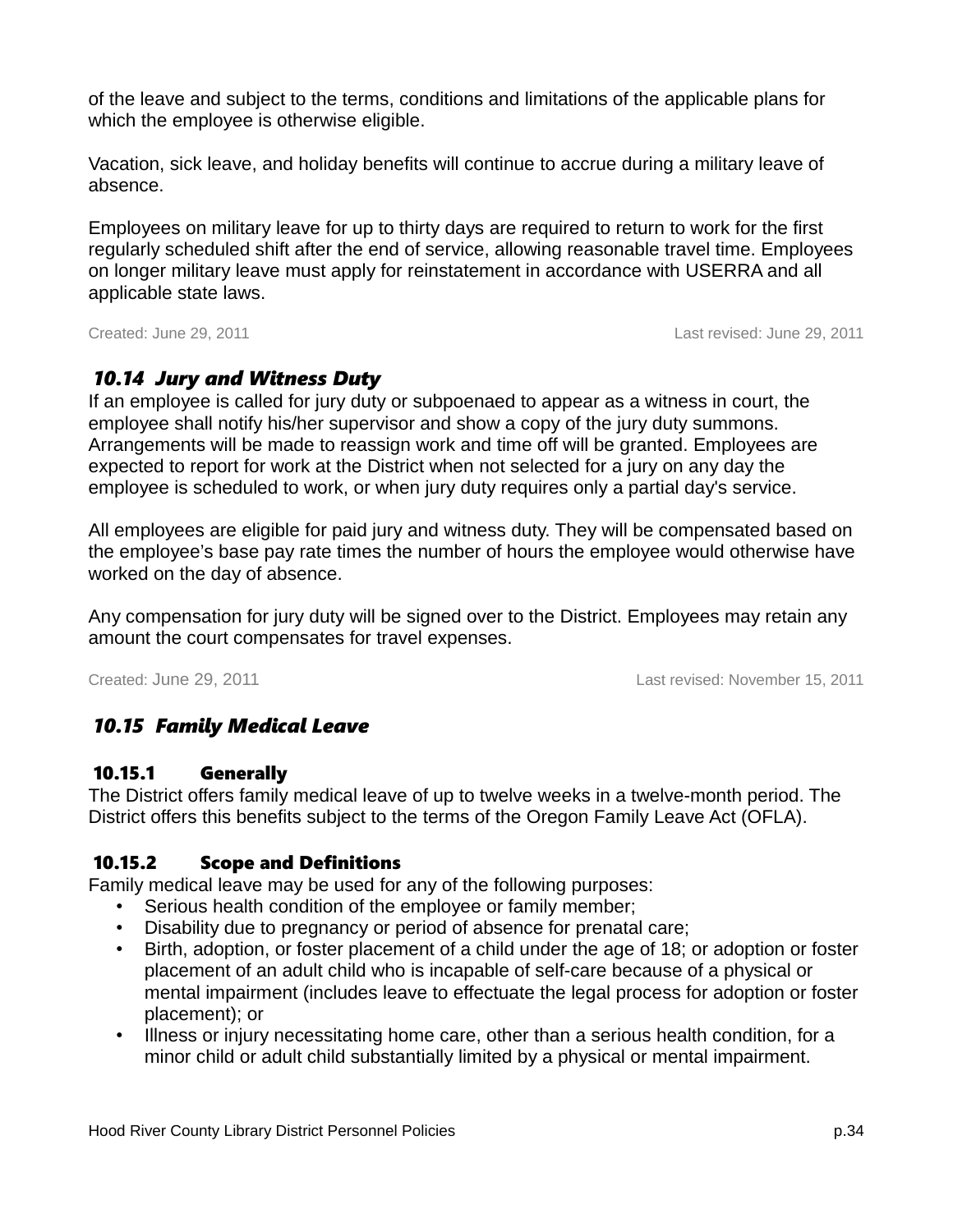A "serious health condition" is one that requires inpatient care, poses an imminent danger of death in the near future, or requires constant care. An employee who is unsure whether a medical condition qualifies for family medical leave should contact the Library Director.

"Family members" consist of children (biological, step, adopted, or foster) under the age of 18 or adult children substantially limited by a physical or mental impairment, spouses, parents, grandparents, parents-in-law, same- and opposite-gender domestic partners, children and parents spouses or same- and opposite-gender domestic partners, siblings, or legal guardians of children.

When a benefits-eligible employee is on family medical leave, the District shall continue making normal contributions toward the employee's group health insurance or in-lieu benefits. The employee still is responsible for any portion of group medical insurance for which they are normally charged.

#### 10.15.3 Eligibility

To qualify for family medical leave, an employee must have been employed with the District for at least 180 days and worked an average of at least twenty hours per week. Employees requesting leave for birth, adoption, or foster placement of a child under age 18 are not subject to the twenty hour minimum. The maximum amount of leave an employee may use at any one time is determined by the twelve-month period beginning the first day the employee takes leave. If more than one family member employed by the District requests leave at the same time, the District may require that the leave be taken at different times.

### 10.15.4 Approval

An employee who wishes to take family leave should contact the Library Director to obtain further information and submit a request. Family medical leave is unpaid employees must exhaust all of their available sick leave prior to utilizing family medical leave. No vacation or sick leave shall accrue during the leave. Employees may use vacation leave to receive a salary during any portion of family medical leave, although the time shall still count against the twelve allowable weeks.

Created: June 29, 2011 Last revised: October 20, 2015

### *10.16 Education Leave*

After completing one year of continuous service, an employee, upon written request, may be granted a leave of absence without pay by the Library Director for the purpose of upgrading his/her professional ability through enrollment in educational courses directly related to library employment at an accredited school or course of study. The period of such leave of absence shall not exceed one year, but may be renewed or extended upon request of the employee and approval of the Library Director. One-year leaves of absence, with requested extension, for educational purposes shall not be provided more than once in any three-year period. The replacement for an employee on approved educational leave shall be considered a temporary employee.

Created: November 15, 2011 Last revised: November 15, 2011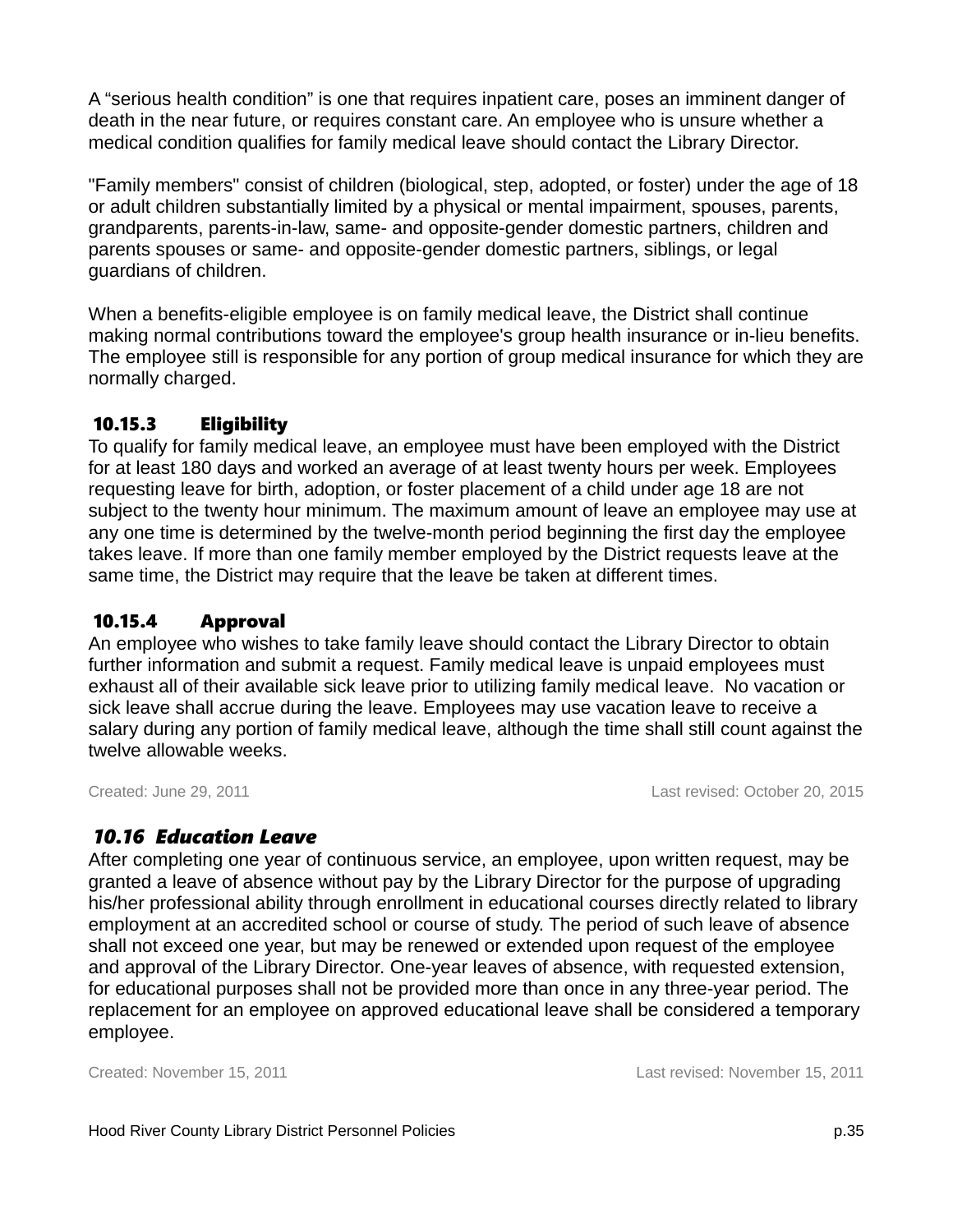#### *10.17 Training Leave*

Employees may be granted time off with pay for educational purposes, for reasonable lengths of time, to attend conferences, seminars, briefing sessions, training programs, and other programs of a similar nature that are intended to improve or upgrade the employee's skill and professional ability, when such time off is authorized or directed by the Library Director.

Created: November 15, 2011 Last revised: November 15, 2011

### *10.18 Workers' Compensation*

The District provides comprehensive workers' compensation insurance to employees. This program covers any injury or illness sustained in the course of employment that requires medical, surgical, or hospital treatment. Subject to applicable legal requirements, workers' compensation provides benefits after a short waiting period or, if the employee is hospitalized, immediately.

Employees who sustain work-related injuries or illnesses should inform their supervisor immediately. No matter how minor an on-the-job injury may appear, it is important that it be reported immediately. This will enable an eligible employee to qualify for coverage as quickly as possible.

Neither the District nor the insurance carrier will be liable to pay workers' compensation for injuries that occur during an employee's voluntary participation in any off-duty recreational, social, or athletic activity sponsored by the District.

Created: June 29, 2011 Last revised: June 29, 2011

### *10.19 Leave of Absence Without Pay*

A leave of absence without pay may be granted to employees in extenuating circumstances. Such leave must be requested in writing and approved by the Library Director in writing. No credit for longevity or other benefits will be earned while on leave without pay.

Created: November 15, 2011 Last revised: November 15, 2011

### *10.20 Return from Leave*

At the end of any leave of absence granted under section [10,](#page-31-0) normally the employee will return to his/her former position. If the former position does not exist for some business reason, the employee may return to an available equivalent position. Any employee who is granted a leave of absence without pay under this section and for any reason fails to return to work at the expiration or termination of said leave of absence shall be considered as having resigned his/her position with the District, and his/her position shall be declared vacant, unless the employee prior to expiration of his leave of absence or prior to the termination date has furnished evidence that s/he is unable to work by reason beyond his/her control and seeks an extension of leave for such reason. Such a request for extension shall be in writing. An extension shall be granted only for a specified period of time, and only if the Library Director determines that the request is reasonable and justified and that the extension may be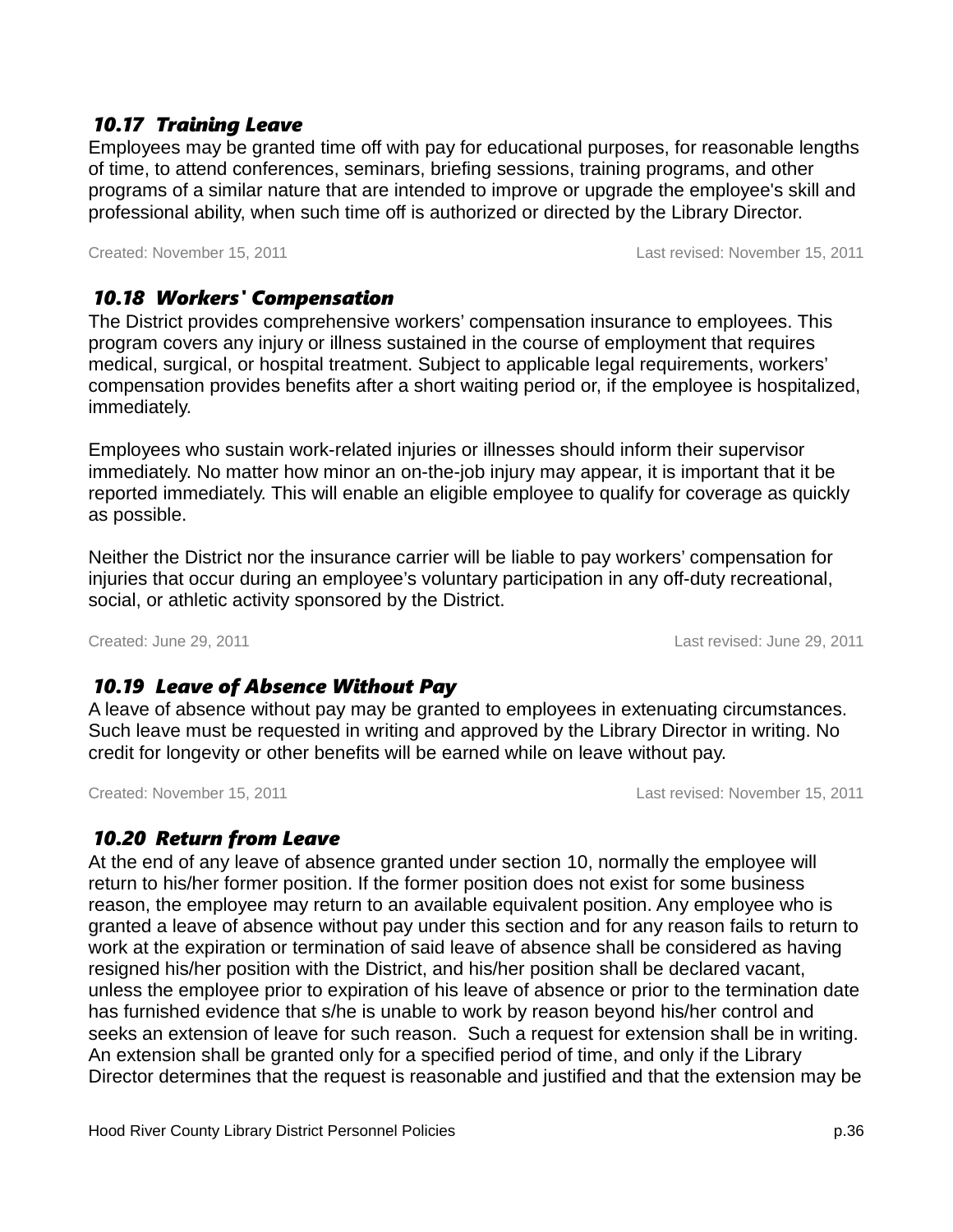granted without unduly handicapping the operations of the employee's department.

Requests for extensions of leaves of absence under this section shall be in writing on a form provided by the Library Director. This form shall contain the name of the employee, the effective date of the absence, the number of days of absence, the purpose of the absence, and signature lines for the employee and the Library Director. The purpose of the request form will be to eliminate misunderstanding as to the purpose, dates, and length of absence.

Created: June 29, 2011 2013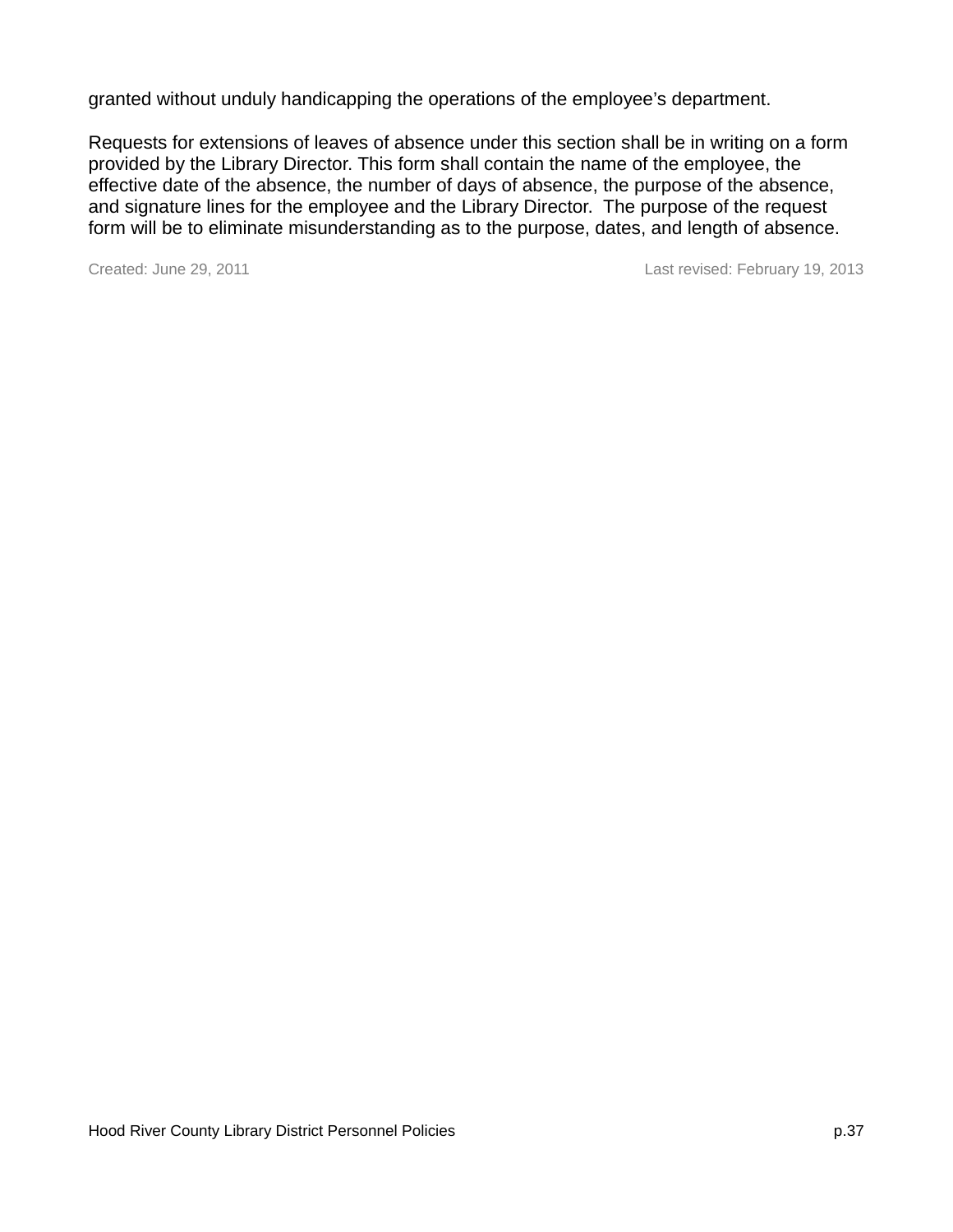# 11 Safety and Health

### *11.1 Generally*

The District has a sincere concern for the welfare and safety of its employees and the public it serves. It is the District's policy to prevent accidents and to ensure that employees are provided safe and healthful working conditions, free from recognized hazards.

A Safety Committee is established to oversee safety matters and make recommendations to management for improving safe practice and correcting unsafe conditions.

Employees are responsible for guarding the safety of themselves, other employees, and the public. It is the employee's responsibility to learn applicable safety regulations and to use safety equipment and safe practices in their performance of duty.

Created: June 29, 2011 Last revised: November 15, 2011

### *11.2 Procedures for Reporting Accidents*

An employee is responsible for notifying the Library Director immediately following an accident unless the seriousness of the accident makes it impossible to do so.

The employee shall submit a written incident report to the Library Director before leaving work for the day. If the injury requires medical treatment the employee shall complete and submit an Accident Report form required by Workers' Compensation laws within twenty-four hours of the accident. The Library Director or designee is responsible for preparing the Accident Report in the event the employee is incapable of doing so.

An employee must report injured status to his or her supervisor once a week to assist the supervisor in determining the employee's potential for light duty work.

Created: June 29, 2011 Last revised: June 29, 2011

### *11.3 Hazard Communication*

These hazard communication procedures help assure that employees receive the information and training they need to work safely with hazardous chemicals found in the workplace. These procedures are the primary tool for providing hazard communications to our employees.

### 11.3.1 Right to Know Information Center

An employee "Right to Know" Information Center is located behind the upstairs circulation desk at Hood River Library. A copy of this policy, up-to-date Material Safety Data Sheets (MSDS), a current chemical inventory and container labels are maintained at this Center and are available for review.

### 11.3.2 Labeling Requirements

OR-OSHA defines a label as any written, printed, or graphic sign or symbol displayed on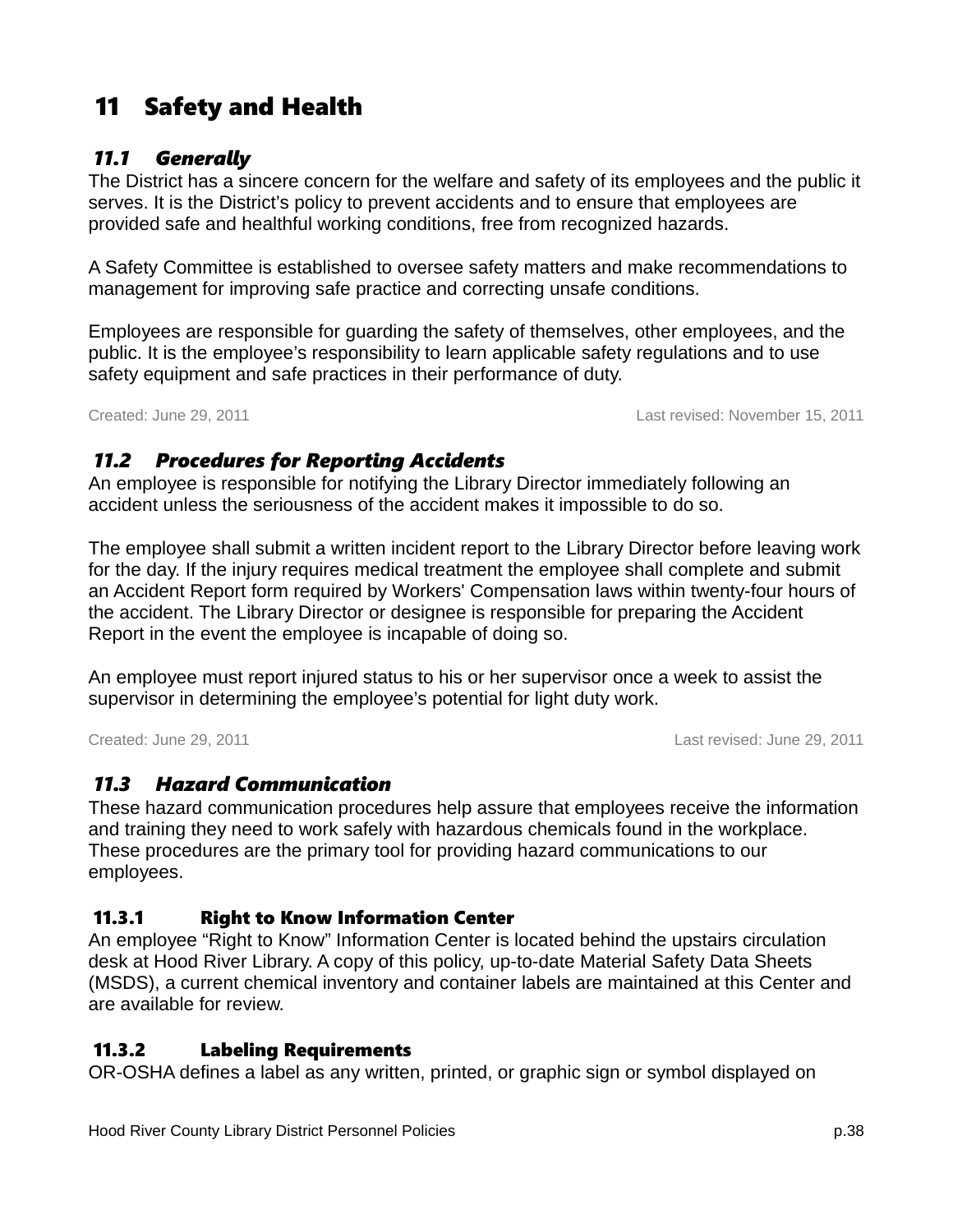containers of hazardous chemicals. These labels include the identity of the material, appropriate hazard warnings, and name and address of the chemical manufacturer, importer, or other responsible party. Proper labeling is essential to the success of this hazard communication program.

Employees receiving or accepting delivery of chemicals should check incoming chemical containers to make sure they are properly marked. Each container shall be examined when it is received to be sure the label is accurate and the container is in good condition. If found to be inadequately labeled or the container damaged, the District will attach its own label or return the damaged container.

Employees may not remove or deface a label on any chemical container. If a label is found defaced, the product container must be removed from use until the label is replaced with an approved one.

All hazardous chemical containers used by the District will clearly identify the chemical on the label and include appropriate hazard warning and the manufacturer's name and address.

No container will be released for use until this information is verified. The Safety Committee will ensure that all containers are labeled with a copy of the original manufacturer's label or a label that has the appropriate identification and hazard warning.

#### 11.3.3 Material Safety Data Sheets (MSDS)

The District will obtain, keep on file, and have readily available for review by employees the most current MSDS on each hazardous chemical product used in the workplace. MSDS catalogs are kept behind the upstairs circulation desk at Hood River Library. The MSDSs are updated and managed by the Safety Committee. If a MSDS is not available for a hazardous chemical, immediately notify the chair of the Safety Committee.

MSDSs contain the following information:

- The product identity used on the label;
- The chemical and common name of all ingredients;
- Physical and chemical characteristics of the substance (such as vapor pressure, flash point);
- Physical hazards of the chemical(s), including the potential for fire, explosion and reactivity;
- Health hazards of the chemical(s) , including signs and symptoms of exposure, and any medical conditions which are generally recognized as being aggravated by exposure to the chemical(s);
- Primary route of entry;
- The OSHA Permissible Exposure Limit (PEL), American Conference of Governmental Industrial Hygienists (ACGIH), Threshold Limit Value (TLV) and any other exposure limit used or recommended by the chemical manufacturer, distributor or other responsible party preparing the MSDS, where available;
- Whether the hazardous chemical(s) is listed in the National Toxicology Program (NTP) Annual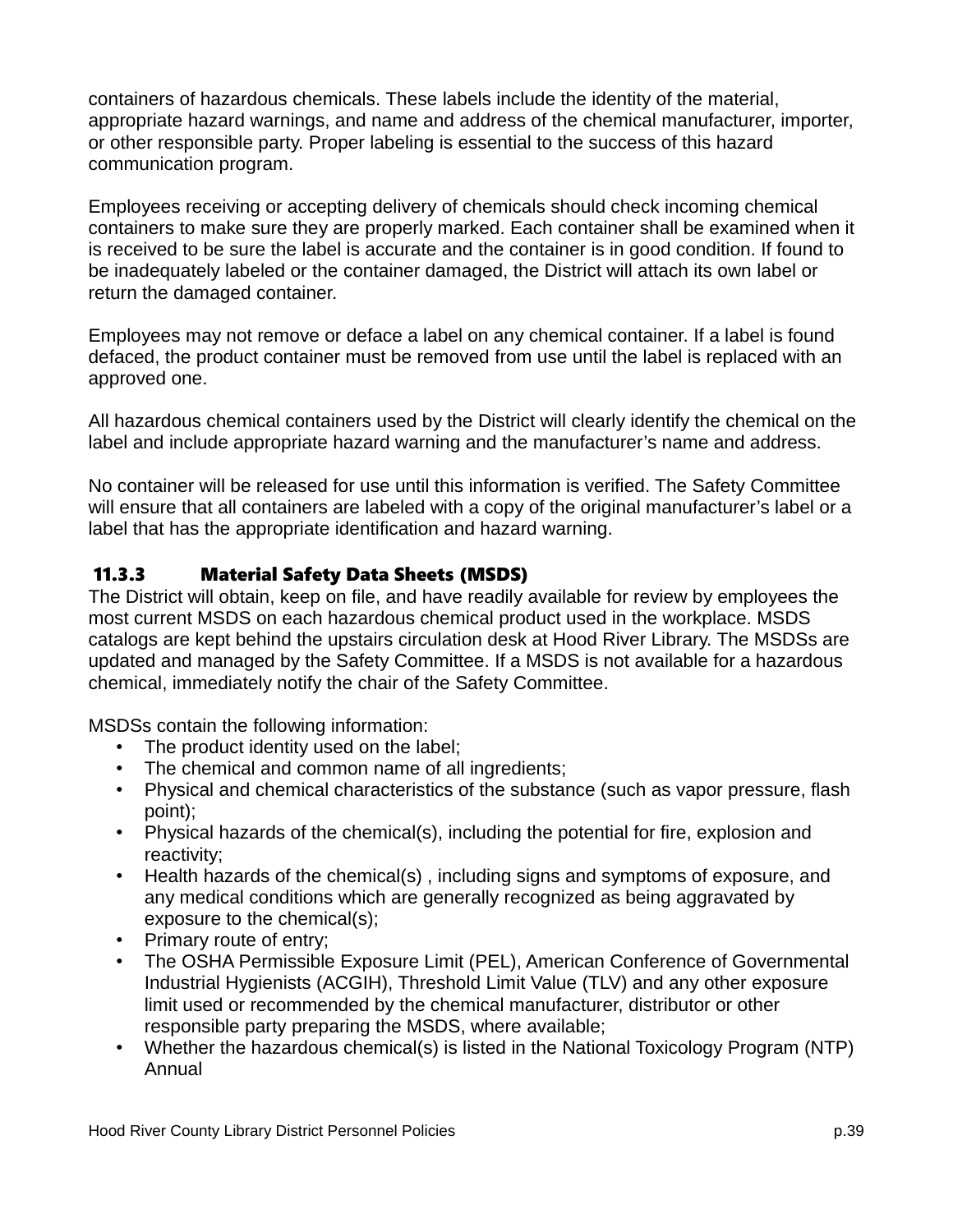Report on Carcinogens (latest edition) or has been found to be a potential carcinogen in the

International Agency for Research on Cancer (IARC) Monographs (latest editions), or by

OSHA;

• Any precautions or control measures for safe handling and use that are known to the chemical

manufacturer, including appropriate hygienic practices (such as personal protective equipment),

protective measures during repair and maintenance or contaminated equipment, and procedures for cleanup of spills and leaks;

- Emergency and first aid procedures;
- Date the MSDS was prepared or the date of the last change to it;
- Name, address and telephone number of the party who prepared the MSDS, who can provide additional information on the chemical and appropriate emergency procedures, if necessary.

Additionally, the following requirements for MSDS should be followed.

• The information on the MSDS must accurately reflect the scientific evidence used in making

the hazard determination.

- MSDSs must be provided with initial shipments and with the first shipment after a revision.
- Manufacturers and distributors must ensure that updated information is provided to the District in a timely manner.
- The District must maintain copies of the MSDS for each chemical product used in the workplace and ensure that these are accessible in the work area during each shift.
- Where employees must travel from one geographical location to another during a work shift, the MSDSs may be kept at a primary workplace.
- MSDSs must be made readily available to employees, their designated representatives, and OSHA.
- The MSDS may be kept in any form as long as it provides the required information and meets the accessibility requirement.

### 11.3.4 Training

New employees will attend a hazard communication class that covers the following topics:

- An overview of the requirements in OR-OSHA's hazard communication rules.
- Hazardous chemicals present in the workplace.
- The written Hazard Communication Plan and where it may be reviewed.
- Physical and health effects of the hazardous chemicals.
- Methods used to determine the presence or release of hazardous chemicals in the work area.
- How to reduce or prevent exposure to these hazardous chemicals through use of control/work practices and personal protective equipment.
- Steps taken to reduce or prevent exposure to these chemicals.
- Emergency procedures to follow if an employee is exposed to these chemicals.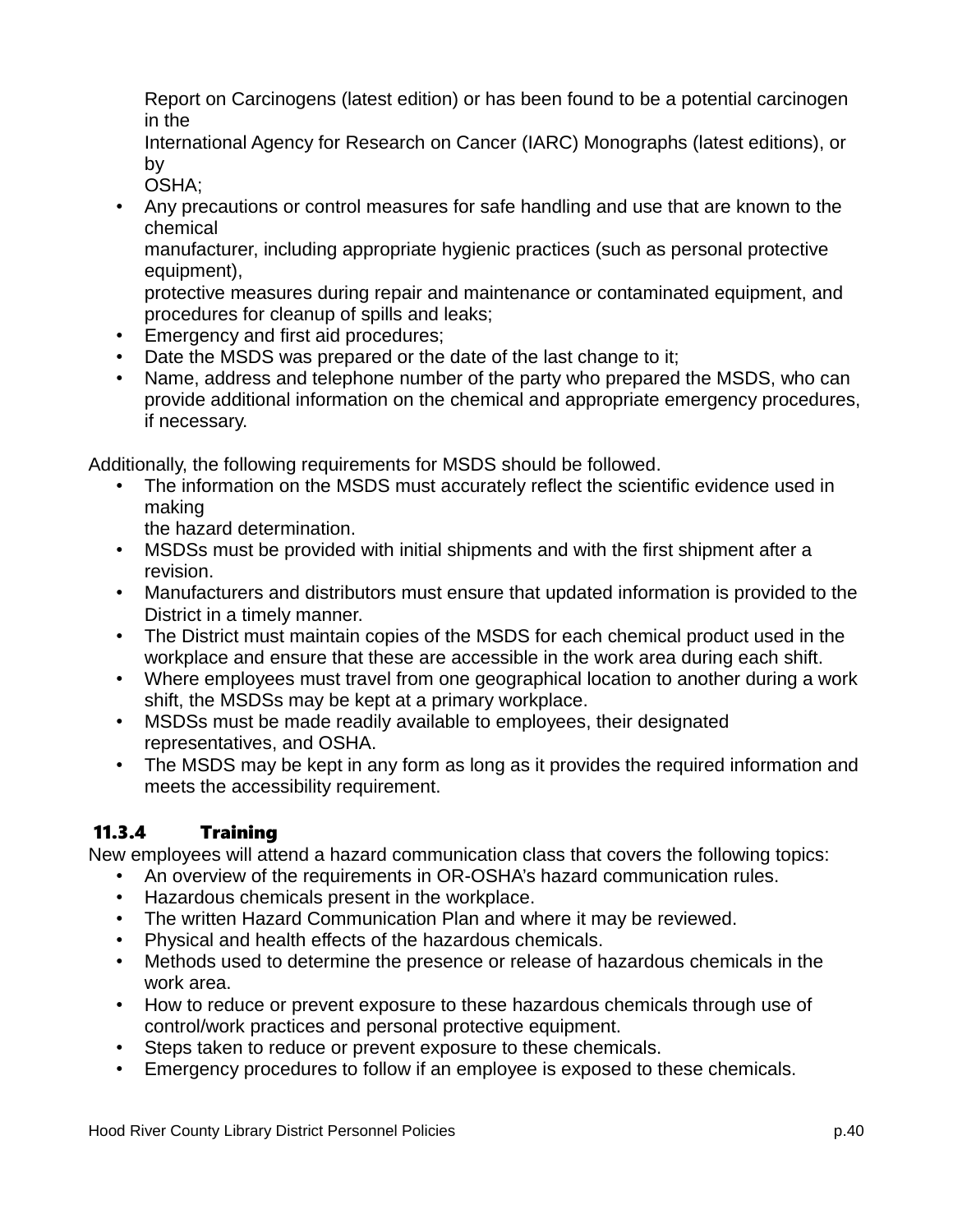• How to read labels and review MSDS.

After attending the training, each employee will sign a form verifying that they understand the above topics and how the topics are related to our Hazard Communication Plan.

### 11.3.5 Hazardous Non-Routine Tasks

Before employees perform non-routine tasks that may expose them to hazardous chemicals, they will be informed by their supervisor about the chemicals' hazards. The information will include:

- Specific chemical hazards
- Safe work practices necessary to control exposure
- What to do in case of an emergency
- Measures the District has taken to reduce the hazards, including ventilation, presence of

another employee and emergency procedures.

### 11.3.6 Informing Contractors

It is the responsibility of the Library Director to provide contractors and their employees with the following information if they may be exposed to hazardous chemical in our workplace:

- A copy of this Hazard Communication Plan.
- The identity of the chemicals, how to review material safety data sheets, and an explanation of the container and pipe-labeling system.

This person will also obtain a MSDS for any hazardous chemical a contractor brings into the workplace.

Created: June 19, 2012 Last revised: June 19, 2012

### *11.4 Controlled Substances*

Pursuant to the Drug Free Workplace Act of 1988, the District is responsible to provide safe environments for employees and the public, unencumbered by performance-impairing substances. Misuse of such substances can impair employee health and performance, and may jeopardize employee and public safety. Employees shall not report to work if they are impaired by controlled substances, including medical prescriptions. It is the employee's responsibility to determine with a medical professional if a prescription could affect job performance and to inform their supervisor accordingly. Employees also are expected to report facts and circumstances of controlled substance convictions to their supervisor no later than five days after conviction.

Use of alcohol, marijuana, medical prescriptions, or other legal controlled substances off-duty is not controlled by this policy, unless such use affects the employees' performance of their required job duties.

### 11.4.1 Tobacco/smoke free workplace

The District supports a tobacco and smoke-free workplace. Employees are expected to refrain from smoking or using tobacco products while on duty. Employees wishing to stop smoking or using tobacco products are encouraged to seek advice, information, and assistance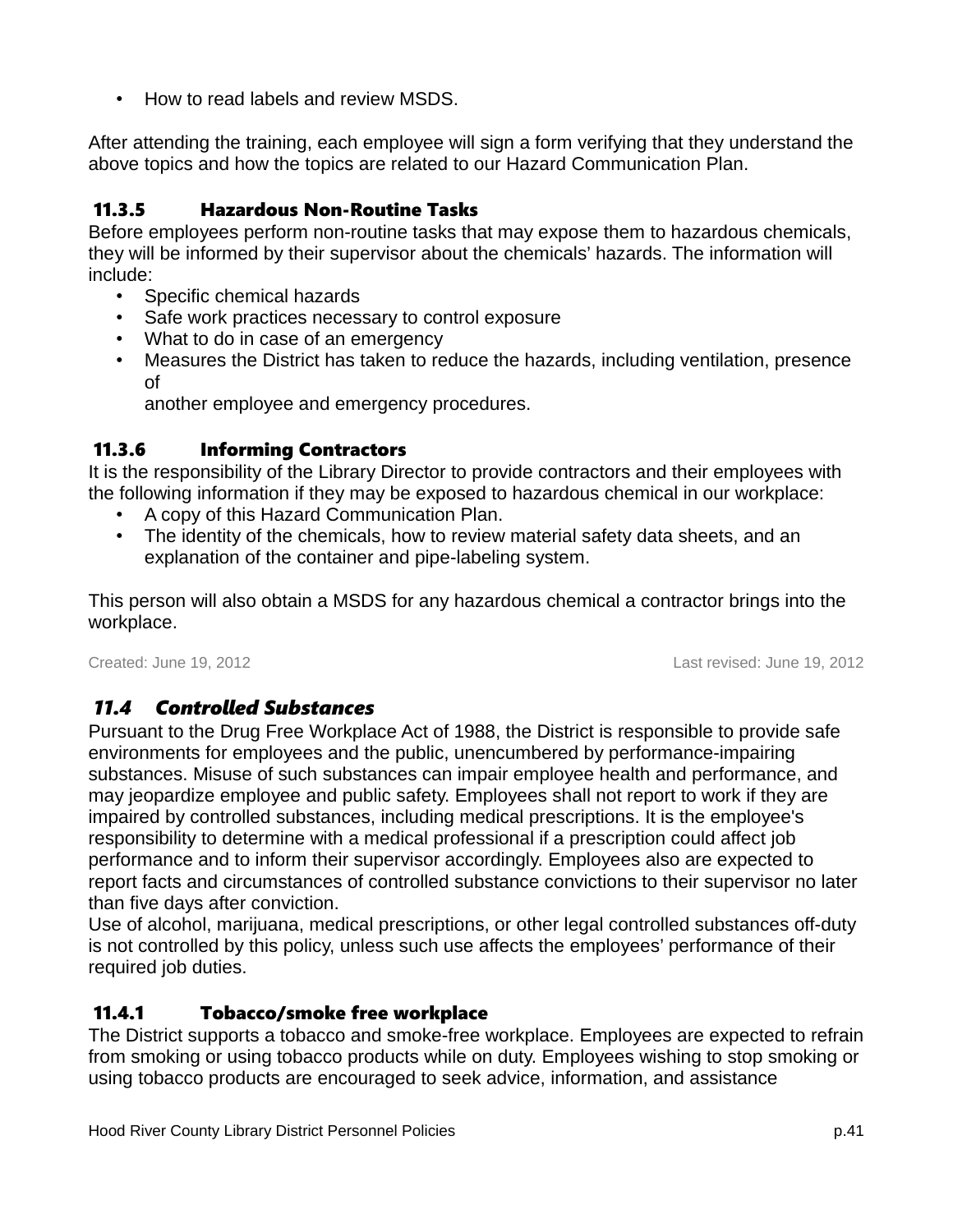voluntarily from their supervisor, the Library Director, any Board member, or through the District's Employee Assistance Program (EAP).

### 11.4.2 Employee assistance

The District assists employees to overcome drug or alcohol related addiction through appropriate treatment. Proactive training and information about controlled substance use shall be provided by the District periodically. All District employees are encouraged to seek advice, information, and assistance voluntarily from their supervisor, the Library Director, any Board member, or through the District's EAP. Medical confidentiality will be maintained, consistent with this policy. An employee who seeks drug treatment voluntarily and not under adverse employment circumstances may use sick leave while attending treatment.

### 11.4.3 Testing

The District may ask employees to submit to controlled substance tests to ensure safety. Such tests may include blood, urine, breath, or other methods deemed scientifically accurate. Employees shall sign a form consenting to such tests before they are given. All employees are subject to the following controlled substance testing:

- *Post-accident:* Employees shall be tested in the event of a motor vehicle accident either with a District-owned vehicle or a personal vehicle used to conduct District business if the accident involved loss of human life, injury requiring medical treatment, disabling damage incurred to a vehicle, or receipt of a citation for a moving violation arising from the accident.
- *Reasonable suspicion:* A supervisor may order a test if they have reasonable suspicion that an employee is under the influence of alcohol, marijuana, or a controlled substance while on the job and such impairment poses a danger to the public or other employees.

An employee whose position is considered "safety sensitive" may also be asked to submit to pre-employment or random drug testing or return-to-duty drug testing following an incident prohibited by this policy. The dates for random tests will not be announced and will be spread throughout the calendar year.

Tests shall be given by certified individuals who document chain of evidence and respect employees' privacy. Positive results may only be disclosed to the employee, the appropriate EAP administrator, the appropriate District management officials, or a court of law or administrative tribunal in any adverse personnel action. Any other disclosures require written consent of the employee, court order, or otherwise as permitted by law. Positive test results shall require a confirmatory test from the same sample using a different testing method.

Employees who refuse to submit to testing or who test positive shall be subject to discipline up to and including dismissal. Employees may request a representative to witness the test, but absence of a representative shall not be considered grounds for refusal to consent.

The employee shall be notified of all test results conducted pursuant to this policy. Employees who test positive shall be afforded an opportunity to provide medical or other information that may explain the result. If a question exists, the available information will be reviewed by a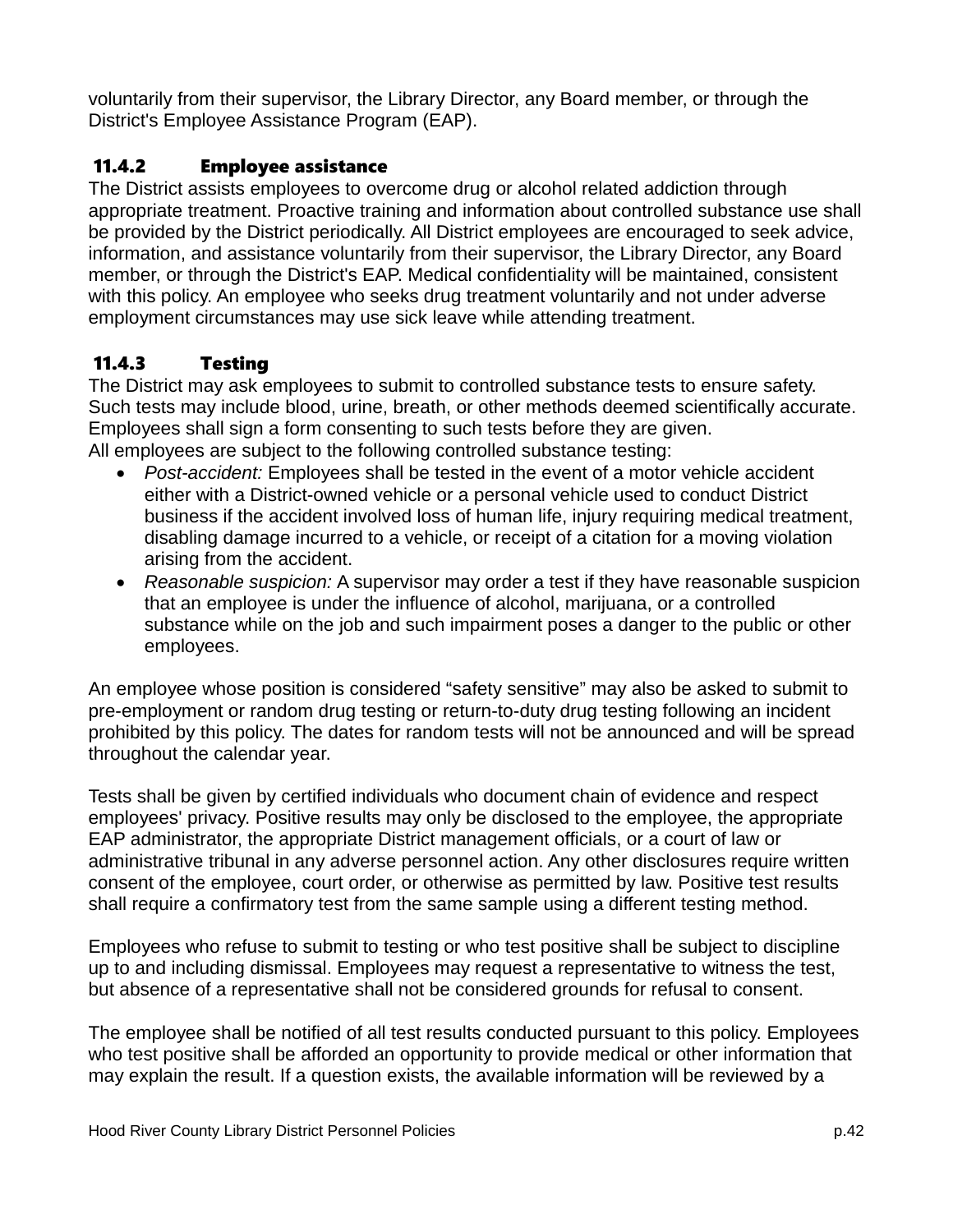licensed physician with training in forensic drug testing. Following a positive result, employees also may conduct independent tests at their own expense

### 11.4.4 Discipline

An employee may be subject to discipline from controlled substance abuse on the basis of any appropriate evidence including, but not limited to direct observation, evidence obtained from an arrest or criminal conviction, a verified positive test result, or an employee's voluntary admission. In such a case, the employee may be subject to discipline up to and including immediate dismissal.

As part of the discipline arising from impairment by controlled substances while on the job, an employee may be directed to consult with health care providers, utilize the District's EAP, or participate in a treatment program as a condition of continued employment. When an employee is required to undergo treatment under the policy, the employee may be required to authorize District monitoring of the employee's participation and/or submission to random controlled substance testing for a specific period of time not to exceed thirty-six months. When an employee voluntarily enters a treatment program, which is not associated with District intervention, testing and monitoring by the District will not be required. Medical confidentiality shall be preserved, subject to rights granted by the employee to the District and applicable medical privacy laws.

Created: June 29, 2011 Last revised: February 16, 2016

### *11.5 Workplace Violence Prevention*

#### 11.5.1 Generally

The safety and security of employees and patrons is important to the District. Threats and acts of violence against employees, patrons, visitors, guest or other individuals by anyone in or on District facilities or vehicles is strictly prohibited at all times and will not be tolerated. Violations of this program by an employee or non-employee will lead to sanctions that may include employment dismissal, exclusion, and/or criminal prosecution.

Workplace Violence includes any act of physical, verbal or written aggressive behavior that arises in conjunction with employment or personal relationships as well as external threats and violence from strangers carried out on District premises. Workplace violence may include by is not limited to:

- *Threats* An expression of intent to commit violence that places the listener in fear of imminent bodily harm, or is of such a character that a reasonable person could be placed in fear of imminent bodily harm upon perceiving the expression of intent.
- Acts of physical, verbal or written aggressive behavior.
- *Intimidation* Offenses of criminal mischief, harassment, menacing, or assault when the intent is to intimidate the victim by reason of their race, color, religion, national origin or sexual orientation. (ORS 166.155 – 166.165)
- *Harassment* Offensive physical contact or provoking another to a violent response through words or gestures. (ORS 166.065)
- *Menacing* Intentional use of words or conduct that places a person in fear of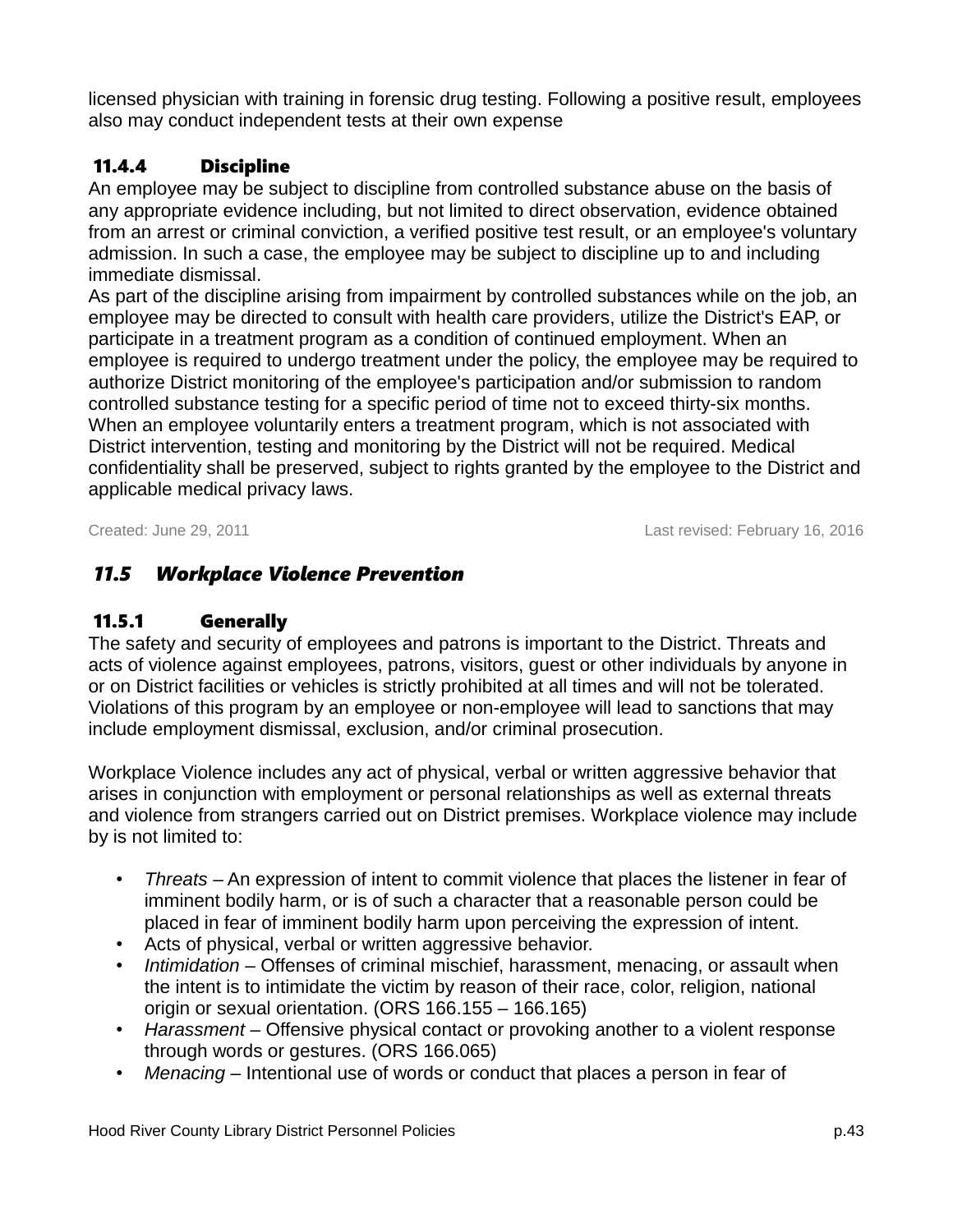imminent serious physical injury. (ORS 163.190)

- *Assault* Causing physical injury to another person. (ORS 163.160 163.185)
- Criminal mischief of District property as it would relate to the definition of workplace violence.

### 11.5.2 Responsibilities and Reporting

Employees are responsible for the following:

- 1. Creating and maintaining a work environment free of workplace violence.
- 2. Promptly dialing 911 and provide relevant information in an emergency situation.
- 3. Removing the individual from the premises, if it will defuse the situation.
- 4. Notifying the Library Director or designee of any act of physical, verbal, or written aggressive behavior that they have witnessed, have received, or have been told that another person has witnessed or received.
- 5. Reporting any behavior they have witnessed which they regard as threatening or violent, when the behavior is job-related, when the act might be carried out in District facilities or vehicles, or when it is connected to employment with the District. This report shall be made regardless of the relationship between the individual who initiated the threat or threatening behavior and the person or persons who were threatened or were the focus of the threatening behavior.

The District is responsible for the following:

- 1. Taking any report of a threat or an act of workplace violence seriously by documenting the information and taking immediate necessary steps to prevent or reduce the impact of any violent act.
- 2. Directing reports of external threats and acts of violence to law enforcement for solutions, if appropriate.

Additional District responses may include, but are not limited to, referral to the Employee Assistance Program (EAP), disciplinary action up to and including termination, exclusion from facilities, criminal prosecution of the person or person involved, and suspension or termination of any business relationship.

As deemed appropriate by the District, erroneous information pertinent to the allegations will be disclosed to the parties involved. Intentional reporting of known false information by an employee regarding workplace violence could lead to disciplinary action up to and including termination.

Any intimidation, coercion, discrimination or retaliation against an individual who reports an act of workplace violence or who testifies assists or participates in any manner in an investigation will not be tolerated. Should an act of retaliation be confirmed, the employee who is retaliating against another person is subject to discipline, up to and including termination.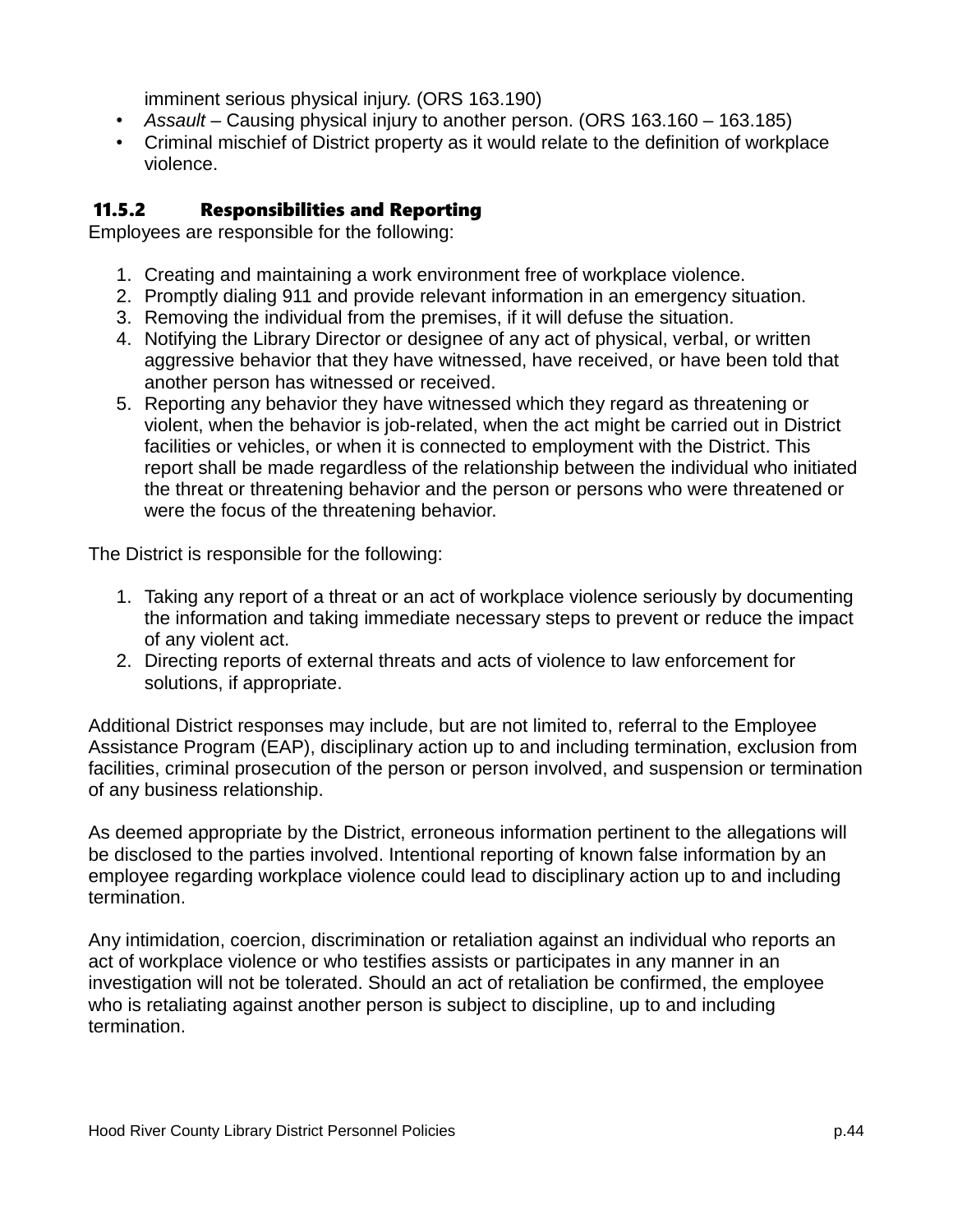### 11.5.3 Confidentiality

The District recognizes the sensitivity of the information requested in this procedure. The privacy of individuals will be protected to the greatest extent possible. Information received from these reported incidents will be shared only with those who have a need to know. Written reports will be handled in a secure and confidential manner.

Individuals who are the object of threats or potential danger shall be informed and will be a part of the discussion for the establishment of a defensive posture.

### 11.5.4 Post-Incident Options

*Employee Assistance Program (EAP)* – This program is available to all employees and has an intended purpose of de-escalating any potential volatile situation involving an employee or family member as it related to workplace violence.

*Traumatic Incident Stress Management* – Should a traumatic or violent incident occur, a program will be available to any employee involved in order to reduce the post-stress syndrome.

The District will encourage employees who are victims of workplace violence to report the crime to law enforcement. When feasible the District will facilitate employees' reporting of workplace violence crimes to law enforcement.

### 11.5.5 Self-Defense

While employees are strongly discouraged from becoming physically engaged, in some cases an employee may be justified in using physical force to defend against an assault. ORS 161.205 gives an individual the right to use physical force for self-defense.

Employees using physical force for self-defense may use only the force that is reasonable necessary to defend themselves or another person. An employee involved in any incident involving physical force must immediately contact the Library Director and submit an incident report.

Unwarranted or excessive physical force by an employee may result in disciplinary action up to and including termination and/or criminal charges being filed.

Created: November 15, 2011 Last revised: November 15, 2011

### *11.6 Suspected Child Abuse Reporting Policy*

### 11.6.1 Purpose

Oregon law mandates that workers in certain positions must report if they have reasonable cause to suspect child abuse or neglect. These people are called mandatory reporters. Employees of the District, as defined under ORS 419B.005, are obligated to report suspected abuse while either on or off duty.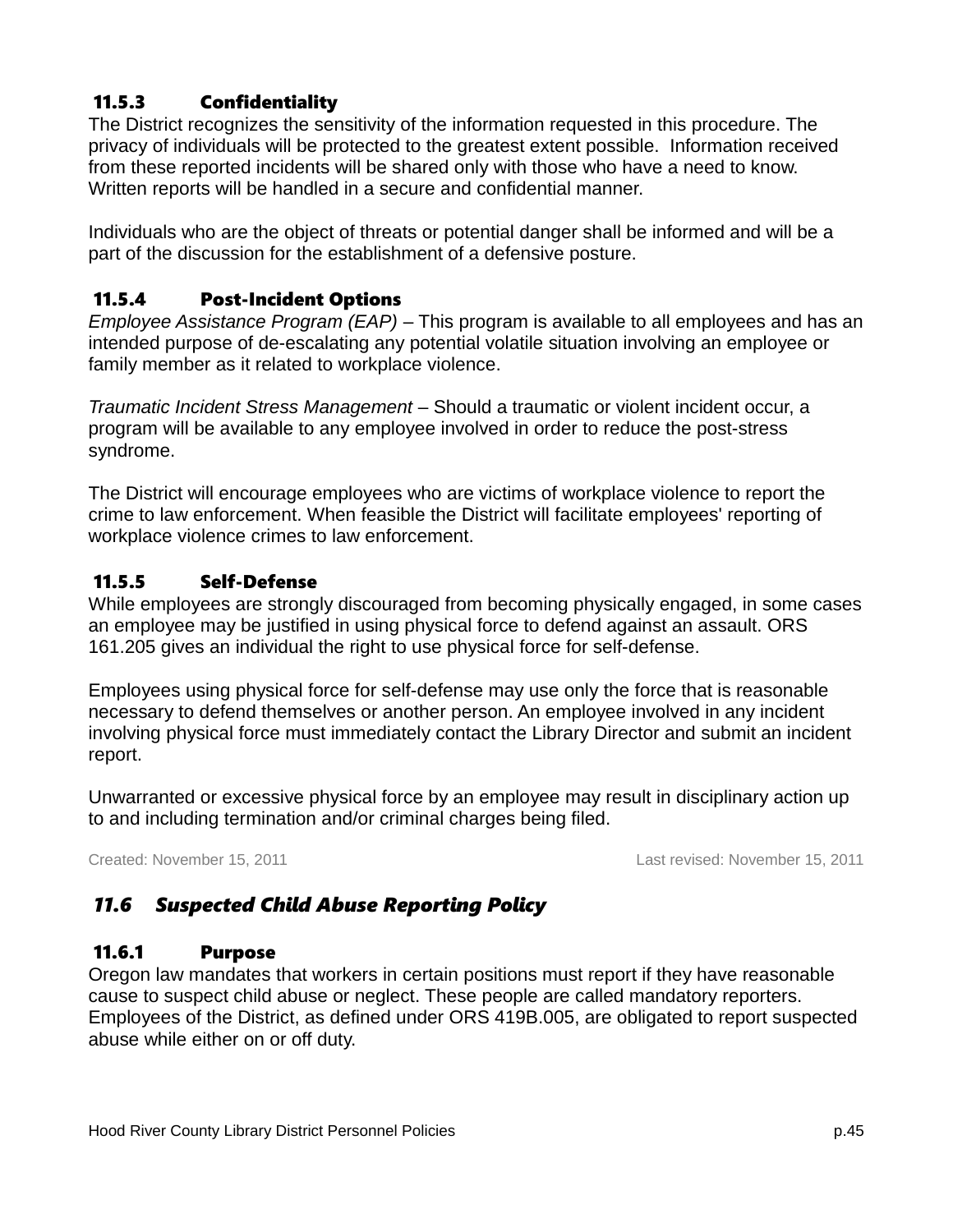### 11.6.2 Definitions

Oregon law recognizes these types of child abuse:

- Mental injuries;
- Sexual abuse or exploitation;
- Rape or incest;
- Neglect or maltreatment;
- Threatened harm;
- Permitting a person under 18 years of age to enter or remain in or upon premises where methamphetamines are being manufactured;
- Unlawful exposure to a controlled substance, as defined in ORS 475.005, that subjects a child to substantial risk of harm to his/her health or safety.

A child is an unmarried person under the age of 18.

#### 11.6.3 Reporting Procedure

Any employee who has reasonable cause to believe that a child has been abused or who comes into contact with someone suspected of abusing a child shall immediately notify the Oregon Department of Human Services or the Hood River County Sheriff. The employee shall then immediately inform the Library Director.

A written record of the abuse report shall be made by the employee suspecting the abuse of a child. The report must contain, if known, the following information:

The names and addresses of the child and parents/guardians responsible for the child's care;

- The child's age;
- The nature and extent of abuse (including any evidence of previous abuse);
- The explanation given for the abuse;
- Any information the employee believes may be helpful in establishing the cause of the abuse or the perpetrator's identity.

All District volunteers significantly involved in the delivery of services to children are also subject to this policy, even though they are not mandatory reporters under the law. A volunteer who suspects that a child has been abused is to report the situation to the Library Director. The Library Director will then immediately notify the Oregon Department of Human Services or the Hood River County Sheriff.

### 11.6.4 Immunity of Persons Reporting in Good Faith

Anyone reporting in good faith and who has reasonable grounds for making the report shall have immunity from any liability, civil or criminal, that might otherwise be incurred or imposed with respect to the making or content of such report. Any such participant shall have the same immunity with respect to participating in any judicial proceeding resulting from such report.

### 11.6.5 Failure to Comply

Any District employee subject to this policy who fails to report suspected child abuse as provided by this policy commits a violation punishable by law. Intentionally making a false report of child abuse is also a violation of law. If an employee fails to report suspected abuse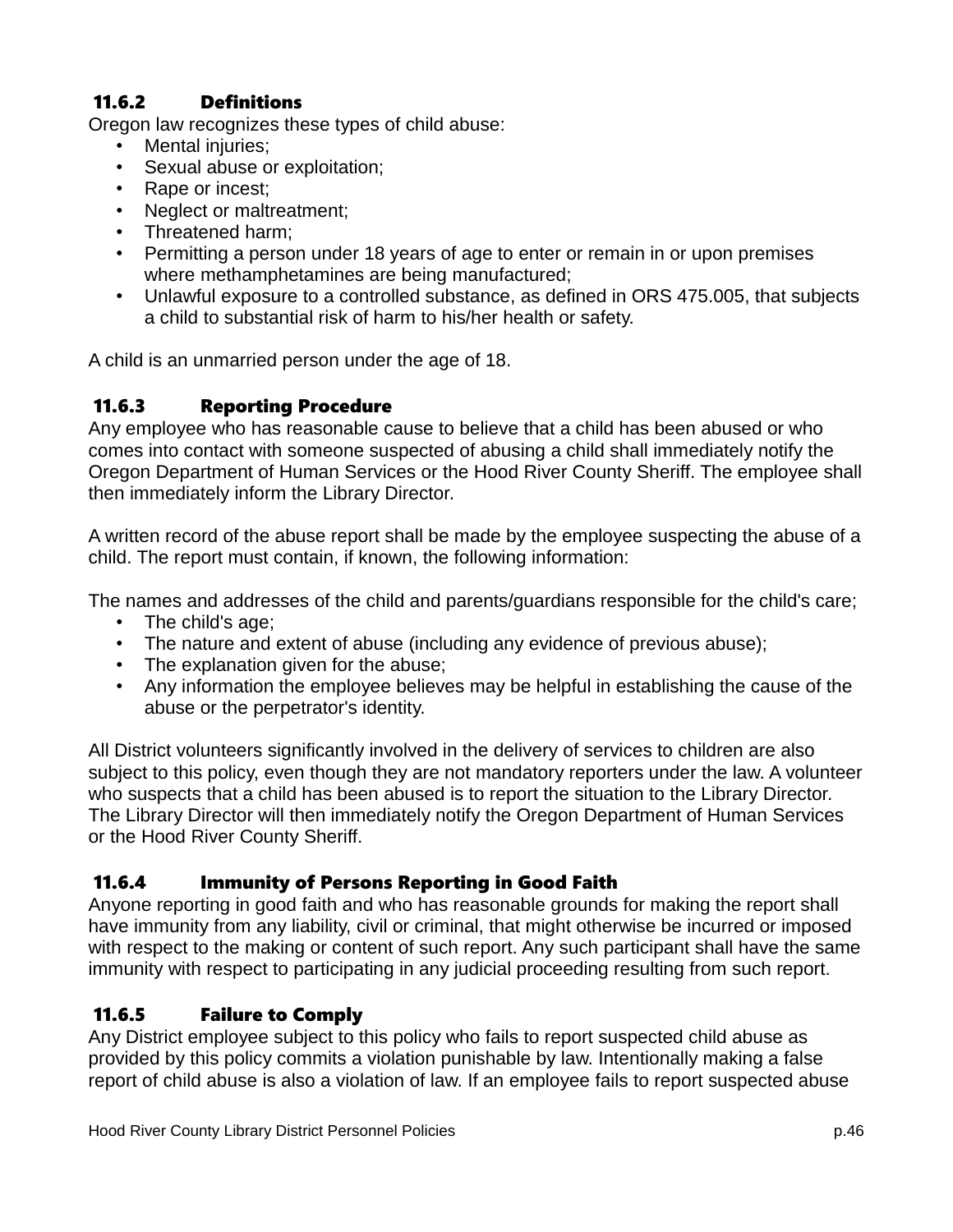of a child or fails to maintain confidentiality of records as required by this policy, s/he will be subject to discipline, up to and including termination.

### 11.6.6 Training

The District shall provide annual training for all District staff and volunteers subject to this policy. The training shall cover the prevention and identification of child abuse and the obligations of District employees and volunteers to report suspected child abuse.

Created: February 19, 2013 Last revised: February 19, 2013

### *11.7 Suspected Elder Abuse Reporting Policy*

### 11.7.1 Purpose

Oregon law mandates that workers in certain positions must report to the appropriate authorities if they have reasonable cause to suspect elder abuse or neglect. These people are called mandatory reporters. Employees of the District, as defined under ORS 124.050, are obligated to report suspected abuse while in the performance of their official duties.

### 11.7.2 Definitions

Oregon law recognizes these types of elder abuse:

- Physical abuse;
- Neglect;
- Self neglect;
- Abandonment;
- Verbal or emotional abuse;
- Financial exploitation;
- Sexual abuse:
- Involuntary seclusion;
- Wrongful restraint.

An elder or elderly person is any person 65 years of age or older with whom an employee comes in contact while acting in an official capacity. Mandatory reporting requirements also extend to any resident in a long-term care facility with whom an employee comes in contact while acting in an official capacity.

### 11.7.3 Reporting Procedure

Any employee who has reasonable cause to believe that an elderly person or resident of a long-term care facility has been abused or who comes into contact with someone suspected of abusing an elderly person or resident of a long-term care facility shall immediately notify the Oregon Department of Human Services or the Hood River County Sheriff. The employee shall then immediately inform the Library Director.

A written record of the abuse report shall be made by the employee suspecting elder abuse. The report must contain, if known, the following information: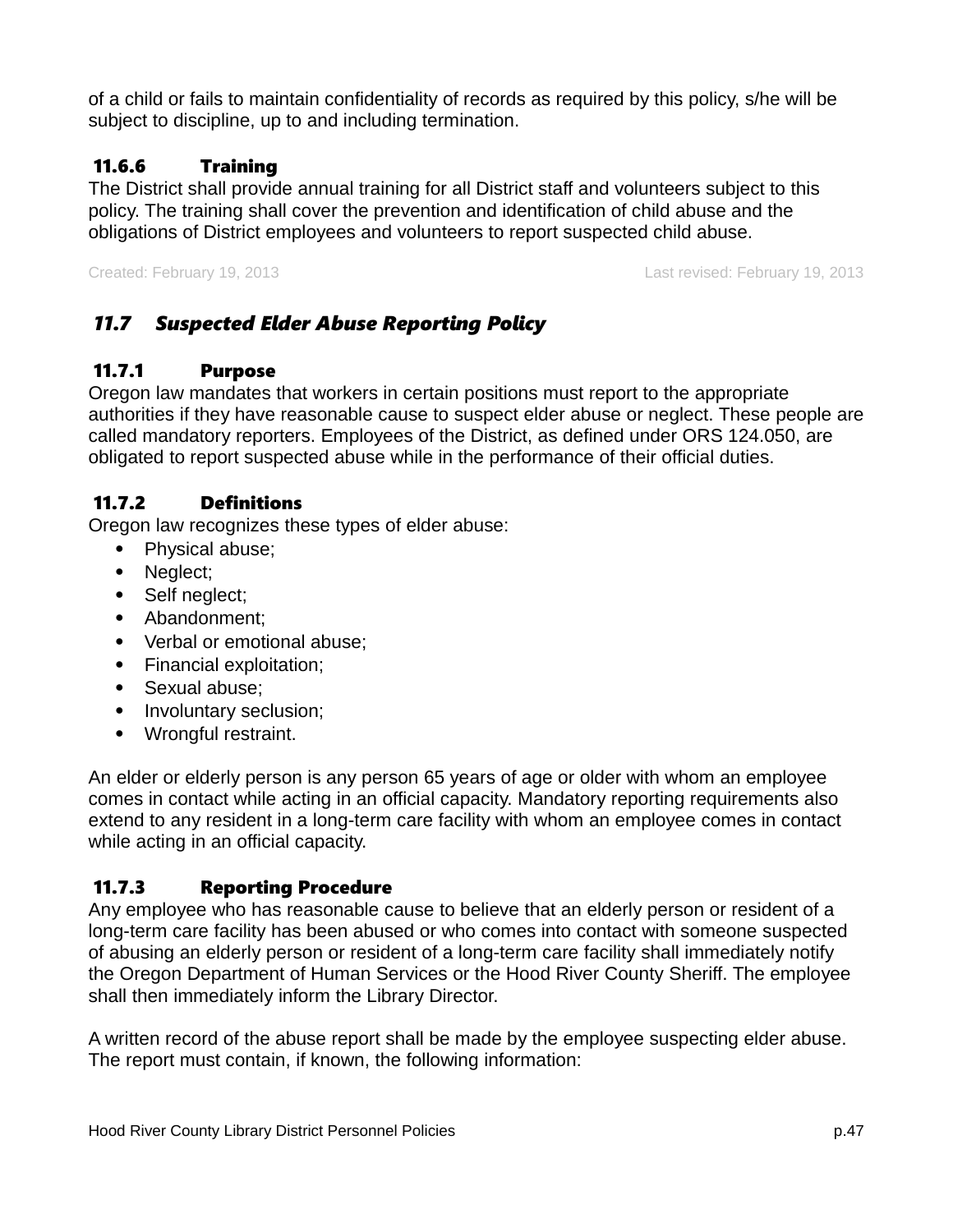- The names and addresses of the elderly person or resident and any person responsible for his/her care;
- The nature and extent of abuse (including any evidence of previous abuse);
- The explanation given for the abuse;
- Any information the employee believes may be helpful in establishing the cause of the abuse or the perpetrator's identity.

All District volunteers significantly involved in the delivery of services to elderly persons or residents of long-term care facilities are also subject to this policy, even though they are not mandatory reporters under the law. A volunteer who suspects elder abuse is to report the situation to the Library Director. The Library Director will then immediately notify the Oregon Department of Human Services or the Hood River County Sheriff.

### 11.7.4 Immunity of Persons Reporting in Good Faith

Anyone reporting in good faith and who has reasonable grounds for making the report shall have immunity from any liability, civil or criminal, that might otherwise be incurred or imposed with respect to the making or content of such report. Any such participant shall have the same immunity with respect to participating in any judicial proceeding resulting from such report.

#### 11.7.5 Failure to Comply

Any District employee subject to this policy who fails to report suspected elder abuse as provided by this policy commits a violation punishable by law. Intentionally making a false report of elder abuse is also a violation of law. If an employee fails to report suspected elder abuse or fails to maintain confidentiality of records as required by this policy, s/he will be subject to discipline, up to and including termination.

### 11.7.6 Training

The District shall provide annual training for all District staff and volunteers subject to this policy. The training shall cover the prevention and identification of elder abuse and the obligations of District employees and volunteers to report suspected elder abuse.

Created: March 19, 2013 Last revised: March 19, 2013

### *11.8 Driving Policy*

#### 11.8.1 Purpose

The District owns, rents, and leases vehicles and equipment, or asks employees and volunteers to use their personal vehicles, to carry out the District's mission.

### 11.8.2 General provisions

- 1. The District's commercial insurance generally covers employees and volunteers while properly and legally driving a vehicle to conduct approved District business.
- 2. The District will be responsible for maintaining any District owned, leased, or rented vehicle in a safe and sound working condition through a program of regular maintenance.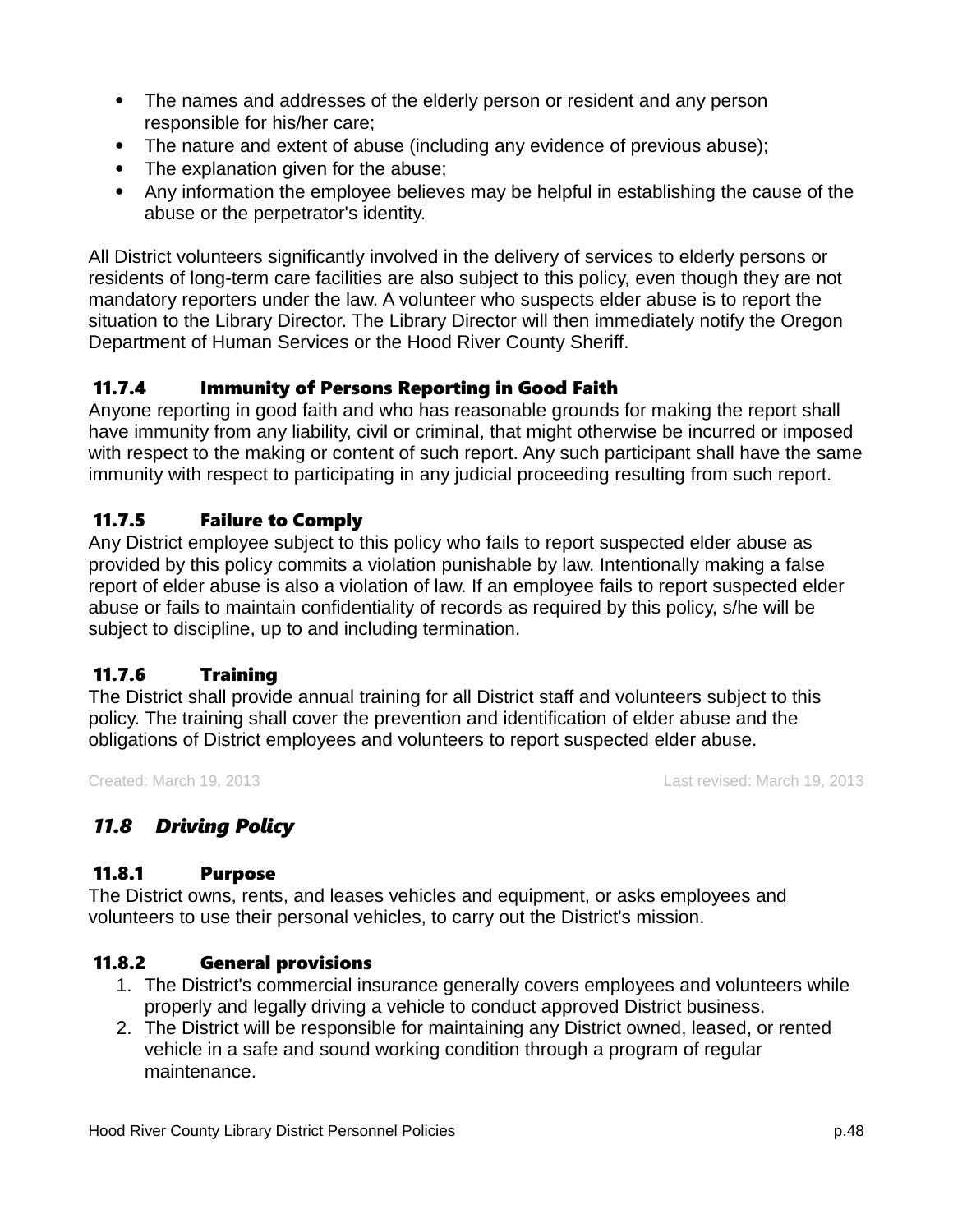3. The District's Safety Committee shall prepare procedures to implement the provisions of this policy.

### 11.8.3 Operators

- 1. An employee or volunteer driving a vehicle for District business must maintain a valid driver's license and current automotive insurance, if using a personal vehicle. Proof of insurance shall be kept on file. An employee or volunteer is required to notify the Library Director if the status of his/her driver's license changes. The District may check the driving records of employees or volunteers without notice at any time.
- 2. The District reserves the right to restrict who may operate vehicles it owns, leases, or rents. The District will review motor vehicle division records of potential drivers to assess whether they present a safety risk. The decision to restrict an employee's ability to operate a District vehicle will be left to the Library Director's sole discretion.
- 3. Anyone wishing to use a vehicle for District business must go through a Districtapproved training program for drivers.

#### 11.8.4 Safety regulations

- 1. The District, its employees, and its volunteers will comply with all safety laws and regulations that apply to motor vehicles in the applicable jurisdiction.
- 2. No vehicle should be operated with a known safety deficiency. Vehicles being used for District business shall be inspected to ensure safe operating conditions.
- 3. Drivers and passengers of vehicles being used for District business must wear seat belts.
- 4. District employees and volunteers may not operate vehicles for District business while under the influence of alcohol or illegal drugs, prescription medication that warns against operating a vehicle or equipment, or under any condition that impairs the driver's ability to operate the vehicle in a safe and legal manner.
- 5. Use of any hand-held electronic device while operating a vehicle for District business is prohibited.

#### 11.8.5 Restrictions on vehicles owned, leased, or rented by the District

- 1. District owned, leased, or rented vehicles may only be used to conduct District business.
- 2. A trip log shall be maintained for each District owned, leased, or rented vehicle.
- 3. Passengers in District owned, leased, or rented vehicles must be engaging in District business. Family members, other than District employees or volunteers engaged in District business, may not drive a District vehicle or ride as passengers.
- 4. An employee may be authorized by the Library Director to take a vehicle home providing it is more efficient and cost effective to the District.
- 5. Tobacco products may not be used in any vehicle owned, leased, or rented by the District.

#### 11.8.6 Accidents and citations

1. Any accident involving a vehicle being used for District business must be reported immediately to the police in accordance with state law. After an accident is reported to the police, it must then be reported to the Library Director. Employees must report to